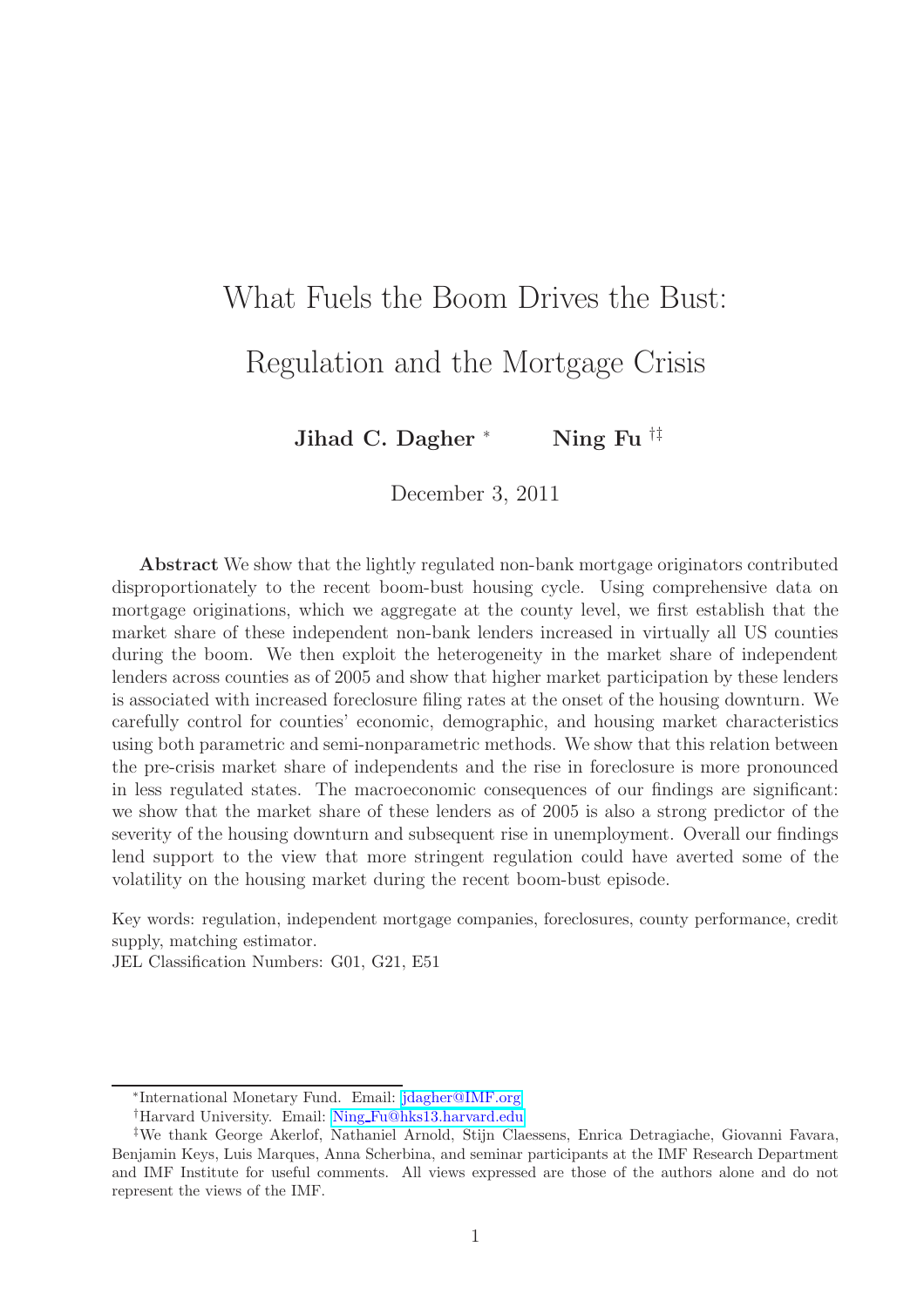# 1 Introduction

The global financial crisis had its roots in the U.S. housing market. Following a period of unprecedented boom in mortgage lending, the U.S. housing market entered a downturn phase during 2006, a year that saw a sharp increase in mortgage delinquency. These problems later spilled into the financial sector by weakening the balance sheets of financial institutions. The far reaching consequences of this housing bust have prompted a growing body of research that seeks to gain a better understanding of the drivers of this housing cycle.

There is now substantial evidence that the unprecedented housing boom was fueled by deteriorating lending standards which led to a worsening in the risk profile of the marginal borrower (Dell'Ariccia et al, 2008; Mian and Sufi, 2009a; Purnanandam, 2010). This evident deterioration in lending standards has led to widespread calls for changes in the regulatory and supervisory systems under which mortgage lenders operate. That enhanced regulation and supervision could have averted bad lending remains, however, a theoretical premise with little empirical work to validate such link. Nevertheless, the Dodd-Frank Act which led to the most significant overhaul of the United States financial regulatory system since the Great Depression was at least partially motivated by that premise.

In this paper we show that the less regulated mortgage lenders contributed disproportionally to the boom in mortgage originations and that their lending was associated with a sharper increase in foreclosures.

Depending on their status, mortgage lenders in the U.S. operated, prior to the crisis, under different regulatory structures with differing degrees of oversight particularly between banks and non-bank mortgage originators. Banks were more regulated under federal banking laws and especially more tightly supervised by federal agencies (see e.g. Belsky and Richardson; 2010). They are subject to a range of federal examinations such as fair lending, the Community Reinvestment Act (CRA), and safety and soundness assessment. They must comply with CRA provisions such as reporting requirements and merger review. Depository institutions that are insured by the Federal Deposit Insurance Corporation (FDIC) must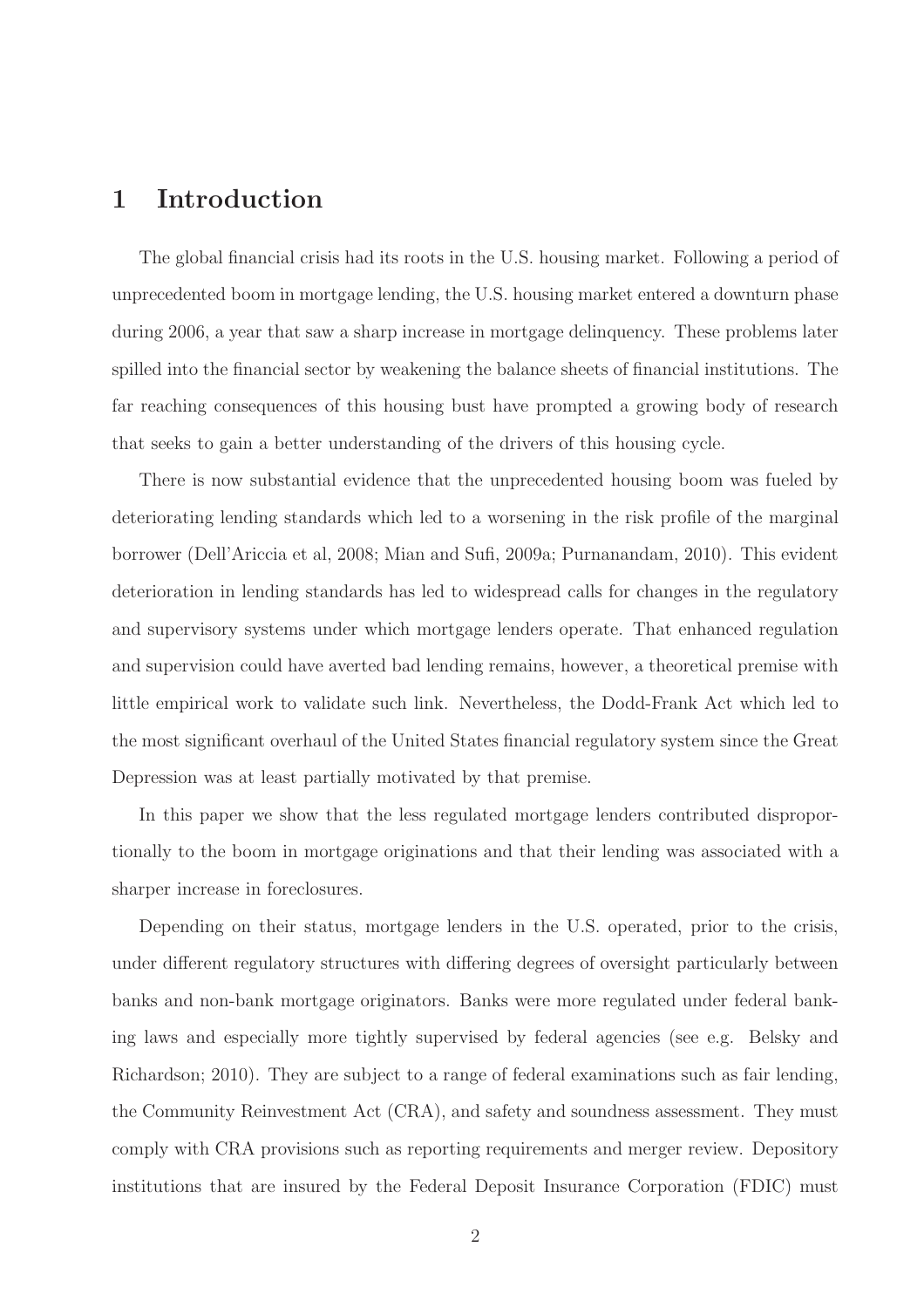also in addition meet a minimum risk-based capital and reserve requirements. Federal agencies were also required to regularly examine the compliance of the banks they regulate with applicable laws related to their mortgage lending such as the CRA, Truth In Lending Act (TILA), and fair lending laws (see e.g. Immergluck, 2009). Independent non-bank mortgage lenders (henceforth independents), on the other hand, escaped most of these federal regulations and were instead lightly regulated and supervised at the state level (see e.g. Belskey and Retsinas, 2008; Treasury Blueprint, 2008; Immergluck,  $2009$ ).<sup>[1](#page-2-0)</sup> A major trade organization representing these independents lenders, the Mortgage Bankers Association, has also called for establishing a federal regulator to develop a uniform national mortgage standards and regulate independent mortgage lenders (see Belsky and Richardson, 2010).

Using comprehensive data on mortgage originations we distinguish between these two types of lenders and first show that the mortgage boom was to an important extent fueled by an expansion of independents. While independent lenders accounted for around onethird of mortgage lending in 2003, they contributed to more than 60% of the increase in mortgage lending between 2003 and 2005. We show that this expansion of independents was more pronounced in areas experiencing higher growth in house prices, a variable that we instrument for using housing supply elasticity (see e.g. Mian and Sufi, 2009b).

We then exploit the heterogeneity in the market share of independents across counties and show that their presence is a strong predictor of the rise in foreclosures.[2](#page-2-1) This relation holds after controlling for economic and demographic differences between counties. We

<span id="page-2-0"></span><sup>1</sup>Treasury Blueprint (p81): "Treasury recommends subjecting participants in the mortgage origination process that are not employees of federally regulated depository institutions (or their subsidiaries) to uniform minimum licensing standards. [footnote: Federally regulated mortgage lenders and their employees are subject to an extensive scheme of federal supervision of their lending practices and compliance with applicable laws and regulation]". Immergluck (p66): "Banks and thrifts are subject to regular examination for compliance with not just CRA but also fair lending laws and the Truth in Lending Act. Mortgage companies have generally not been subject to routine examination for compliance with any of these laws on a regular basis. Federal regulatory have large cadres of well-trained examiners to conduct these regular examinations. Meanwhile, mortgage companies are typically regulated by state mortgage banking agencies in the states in which they conduct business. Suffice it to say that, in most states, the capacity of state mortgage regulators is generally not as great as that of the federal regulatory agencies".

<span id="page-2-1"></span> ${}^{2}_{2}$ By "market presence" we refer to the extent of the market share of a lender, i.e., the percentage of loan volume originated by the lender, and not to its physical location or the location of its branches.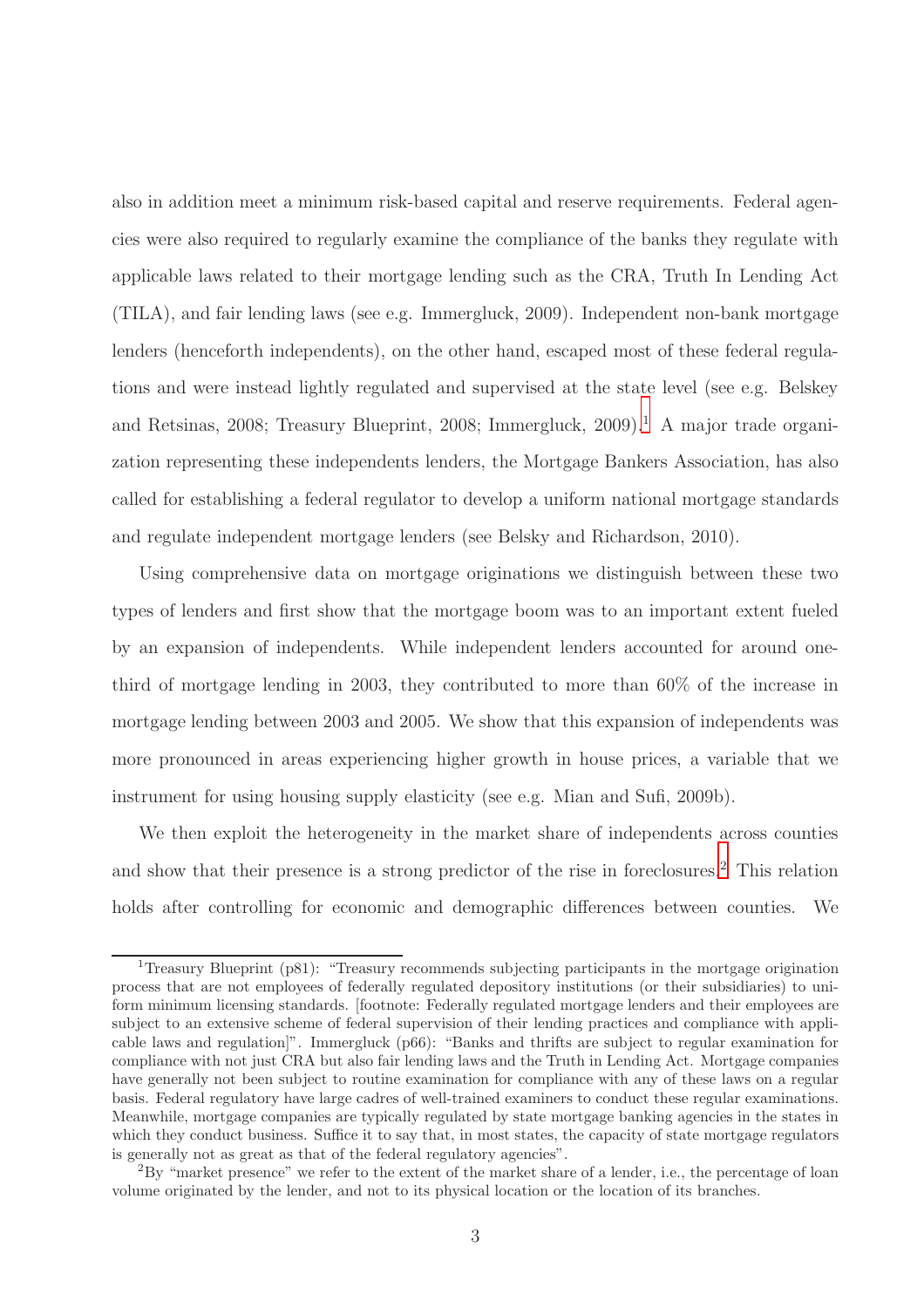also control for measures of credit and house price growth during the boom and find that the market share of independents remains a significant predictor of foreclosures. The recent literature on the mortgage crisis underlined the role of the increased reliance on an originateto-distribute model, or in other words, the rise in securitization rates, in the deterioration of lending standards (see, e.g., Keys et al, 2009; Purnanandam, 2010). While independents securitized a significantly larger share of their originations we find that the market share of independents explains to a great extent the relation between the securitization share and the rise in foreclosures, and not the other way around. These results suggest that the type of lender, alone, is an important determinant of mortgage defaults. We focus our empirical exercise on the early rise in foreclosures prior to the liquidity crunch and thus minimize the possibility that our results be contaminated by these factors (see e.g., Ivashina and Scharfstein, 2010). We ensure that the relation between the market share of independent and the rise in foreclosures is not captured by changes in the house prices by instrumenting for the latter. In fact, the early in rise in foreclosures preceded the fall in house prices. We interpret these findings as a strong indication that the expansion of independents came at the cost of fast deteriorating lending standards. This interpretation is compatible with the findings from the recent literature that suggest that the expansion in mortgage credit was to a large extent fueled by the willingness of lenders to extend credit to a riskier category of borrowers (see e.g. Dell'Ariccia et al, 2008; Mian and Sufi, 2009a).

The housing downturn was characterized by a significant contraction in mortgage credit and in house prices, and a subsequent increase in unemployment starting in 2008 which is one of the hallmarks of the Great Recession. We examine these variables as useful measures of the severity of the crisis on the regional level. We show that our key variable, the market share of independents as of 2005, is also a strong predictor of the contraction in credit and house prices, and the rise in unemployment.

A salient feature of our methodological approach is the use of matching techniques to supplement the traditional parametric regression analysis. We use these semi-nonparametric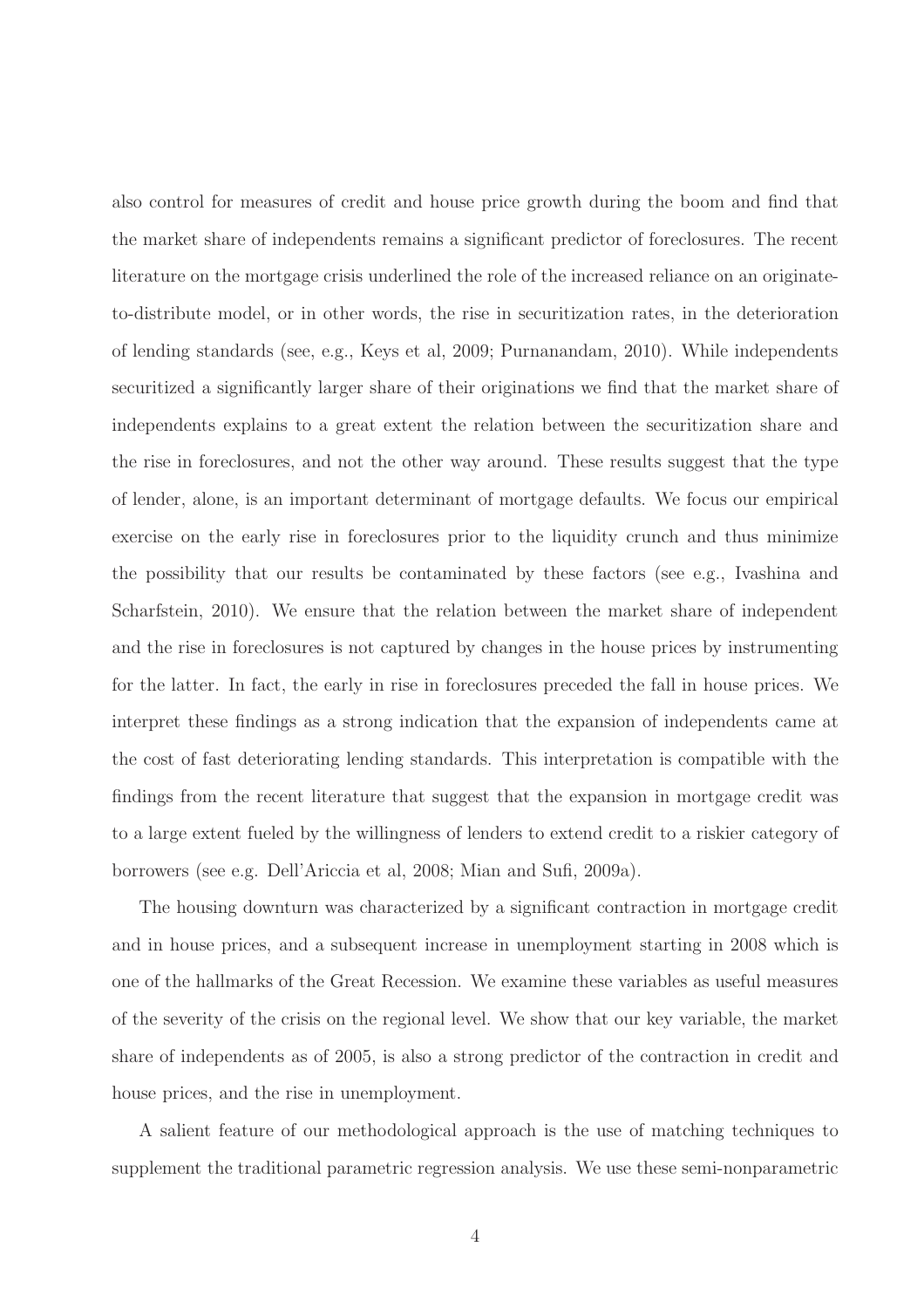methods to ensure better control for the covariates thus minimizing the impact of possible confounding factors. These methods also help us ensure that our results are not dependent on a linear specification. A standard approach in the matching literature is to compare the mean of the dependent variable between a treatment sample and a matched control sample. We follow this approach and use the Abadie-Imbens bias-adjusted matching estimator (see Abadie and Imbens, 2002). In addition to this step, we repeat our linear regressions on the subsample of matched counties, hence effectively using the matching as a nonparametric preprocessing of the data (see e.g. Ho et al, 2010). In the benchmark exercise, we match U.S. counties with no restriction on the state, but we also show results from intra-state matching which lead to similar findings.

Compared to banks, a conspicuous characteristic of independents is their lack of regulation and supervision. It is thus natural to attribute, with some confidence, differences between the outcomes of their lending to their heterogeneous regulation and supervisory structure, as in Keys et al (2009). We nevertheless pursue and test several alternative hypotheses. More specifically, we test whether our findings could be captured by either differences in mortgage lender competition across counties, or by the geographical diversification of lenders, and we find that none of these factors can capture the effect of independents on foreclosures. In the benchmark regressions we only control for one measure of securitization, specifically the share of private securitization defined as in Mian and Sufi (2009a). As robustness, we also use more comprehensive measures by including other forms of securitization and find that this does not affect our results. One might argue that an important difference between independents and banks is that the latter are depository institutions. We therefore exploit the heterogeneity in the ratio of core deposits to assets across banks by merging HMDA data with data on banks and thrifts' balance sheets to construct and control for a weighted measure of the core deposit ratio of lenders in a county, and show that our results remain robust.

To further explore the regulation argument, we examine whether the relation between the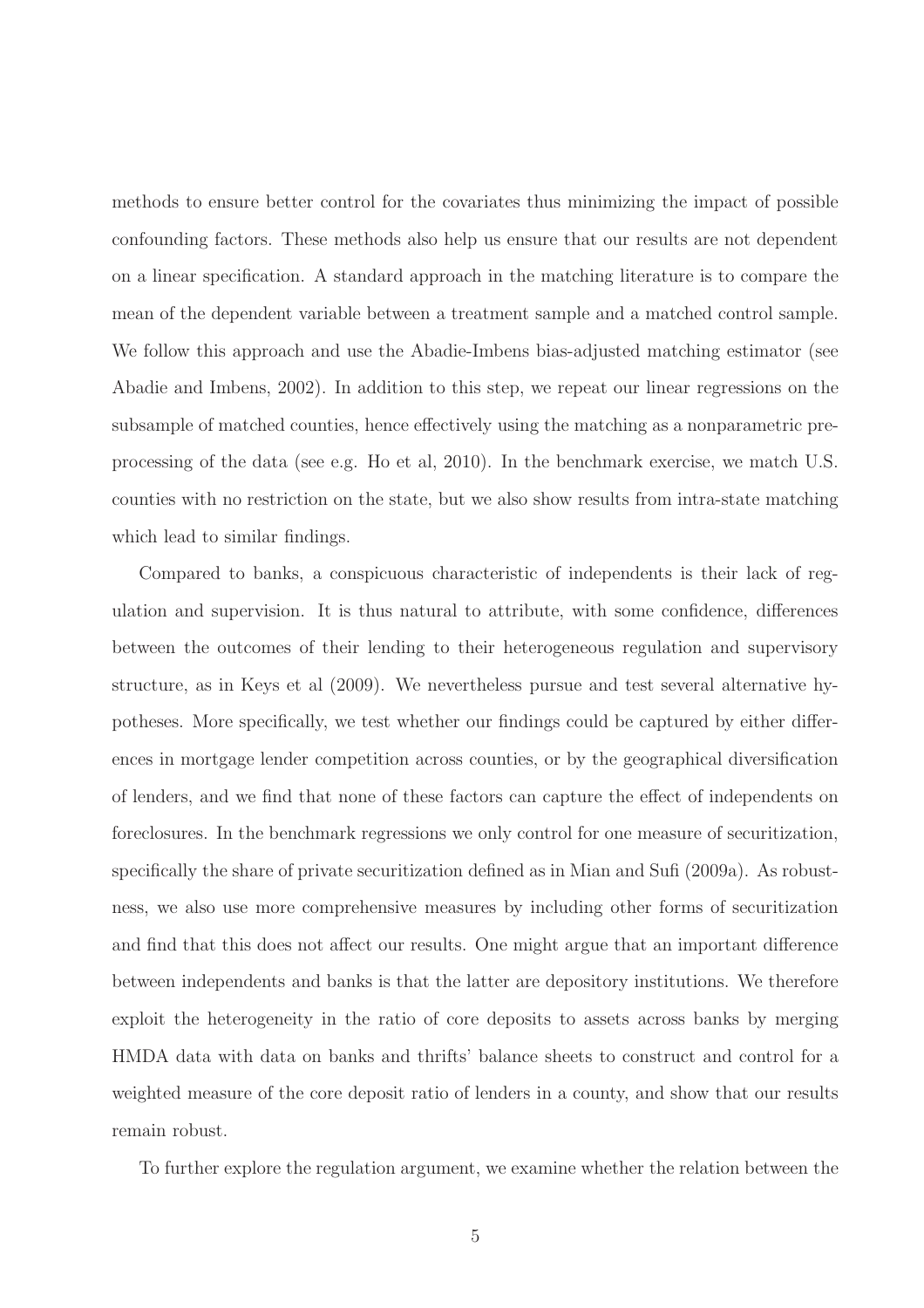share of independents and foreclosures is more severe in less regulated states. The premise is that any state regulation that constrains risky lending is likely to have a more important impact on the lending standards of the otherwise less constrained lenders, i.e. independents, as banks are more tightly regulated and supervised by federal regulators. To this end, we exploit two different datasets on state regulation, one pertaining to anti-predatory laws and the other to broker laws. We find evidence that the impact of independents on foreclosures was smaller in states that tightened their regulation prior to and during the boom.

A growing number of papers examine the boom-bust episode in the US housing market (Demyanyk and Van Hemert 2009; Doms, Furlong, and Krainer 2007; Gabriel and Rosenthal 2007; Gerardi, Shapiro, and Willen 2007; Dell'Ariccia et al., 2008; Mayer and Pence 2008; Keys et al. 2010, Mian and Sufi 2009a, 2009b, 2010; Purnanandam 2010). Our paper differs from this literature in that we distinguish between banks and independent lenders to understand the role of regulation, an issue that has received less attention from the literature so far. In that respect, our paper is most related to Keys et al (2009) that compare the performance of subprime securitized loans originated by banks and independents around a FICO threshold that induces an exogenous increase in securitization. They find that the moral hazard problem associated with securitization is more severe for banks. Our focus is instead on the aggregate effect which could be driven by loan performance over all FICO scores for both securitized and non-securitized loans. Few studies have looked at mortgage credit at the county level, Mian and Sufi (2010) and Favara and Imbs (2010) are important exceptions. Our paper is related to Mian and Sufi (2010) in that they study the impact of the increase in leverage on county performance during the crisis; we also show results with a similar flavor as we control for the growth in mortgage credit during the boom.

The rest of the paper is organized as follows. Section 2 describes the data used in this paper and presents summary statistics. Section 3 explores the expansion of independents during the boom. Section 4 presents our key finding on the relation between the market share of independents and county outcomes during the downturn using both parametric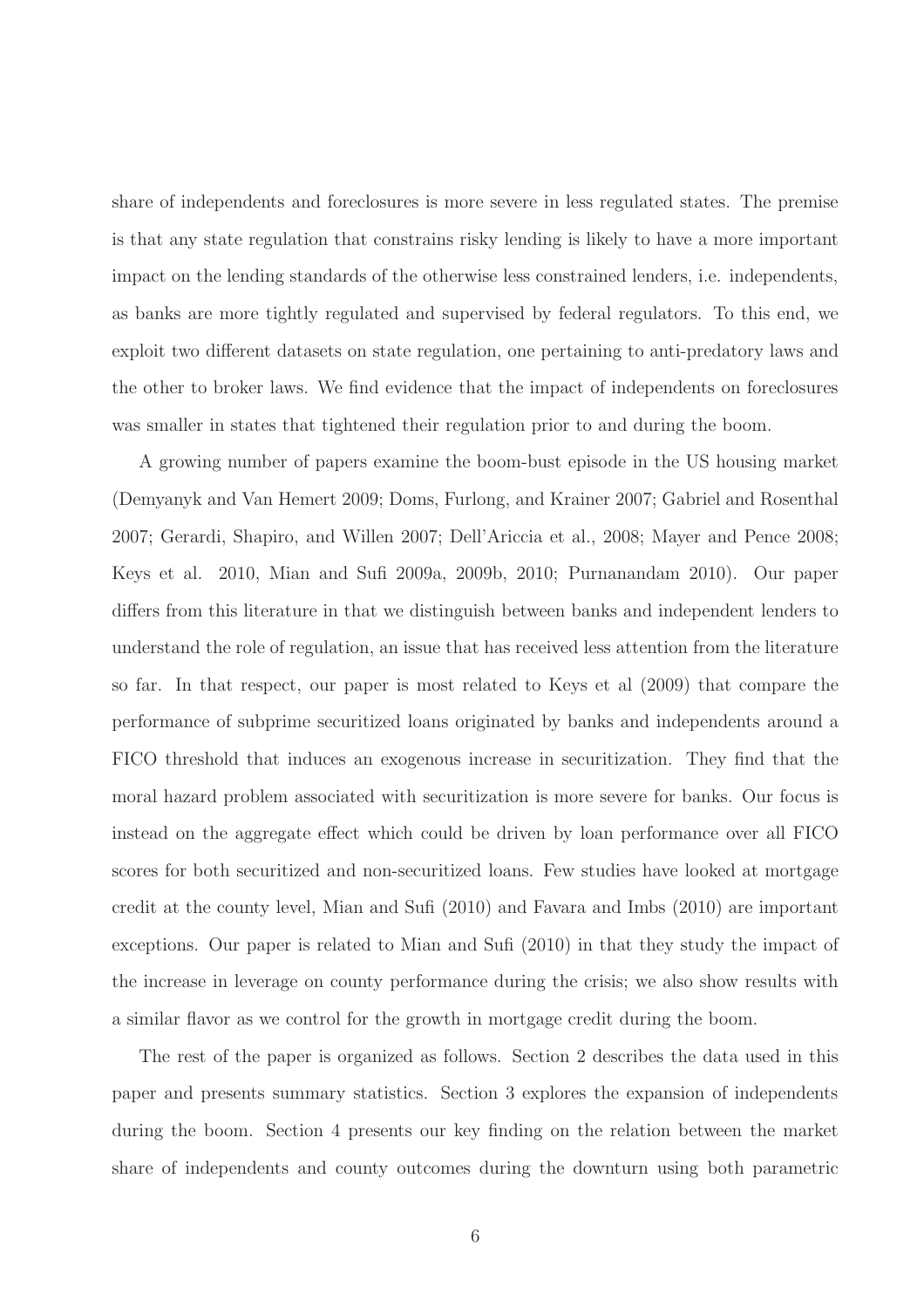and semi-non-parametric methods. Section 5 addresses alternative hypotheses and further explores the role of regulation using data on state regulation. Section 6 concludes.

# 2 Data and Summary Statistics

### 2.1 Data

We construct our dataset by merging data from several sources. The data appendix provides comprehensive information on the data used, and a detailed description of the steps involved in the construction of the dataset. In what follows we summarize the main steps.

Our mortgage related data come from a comprehensive sample of mortgage applications and originations between 2003 and 2008 that were collected by the Federal Reserve under the provision of the Home Mortgage Disclosure Act (HMDA). Under this provision, the vast majority of mortgage lenders are required to report.[3](#page-6-0) The HMDA data include information on the year of the application (the data is available on an annual basis), the amount of the loan, the lender's decision, and the income of the applicant. The data also provide useful information on the lender such as the name of the institution, its type, and its regulating agency. We thus can distinguish between depository institutions and their affiliates (banks, thrifts, credit unions and mortgage companies affiliated to them) and independent non-bank mortgage originators. We restrict our attention to mortgage applications that are considered as: home purchase, conventional, one-to-four-family, and owner-occupied. We also limit our study to mortgage originations in counties situated in a Metropolitan Statistical Area (MSA) for which data is available on house price growth and on the housing supply elasticity. This leaves us with 773 counties, which account for around 80% of total HMDA mortgage originations in 2005.[4](#page-6-1) After imposing these restrictions, our 2003-2008 sample period consists

<span id="page-6-0"></span><sup>3</sup>See Data Appendix for more information about these requirements and the coverage of HMDA.

<span id="page-6-1"></span><sup>4</sup>Restricting our sample to these counties allows us to control for variables that are otherwise not available for other counties such as measures of house price growth and of the housing supply elasticity. Focusing on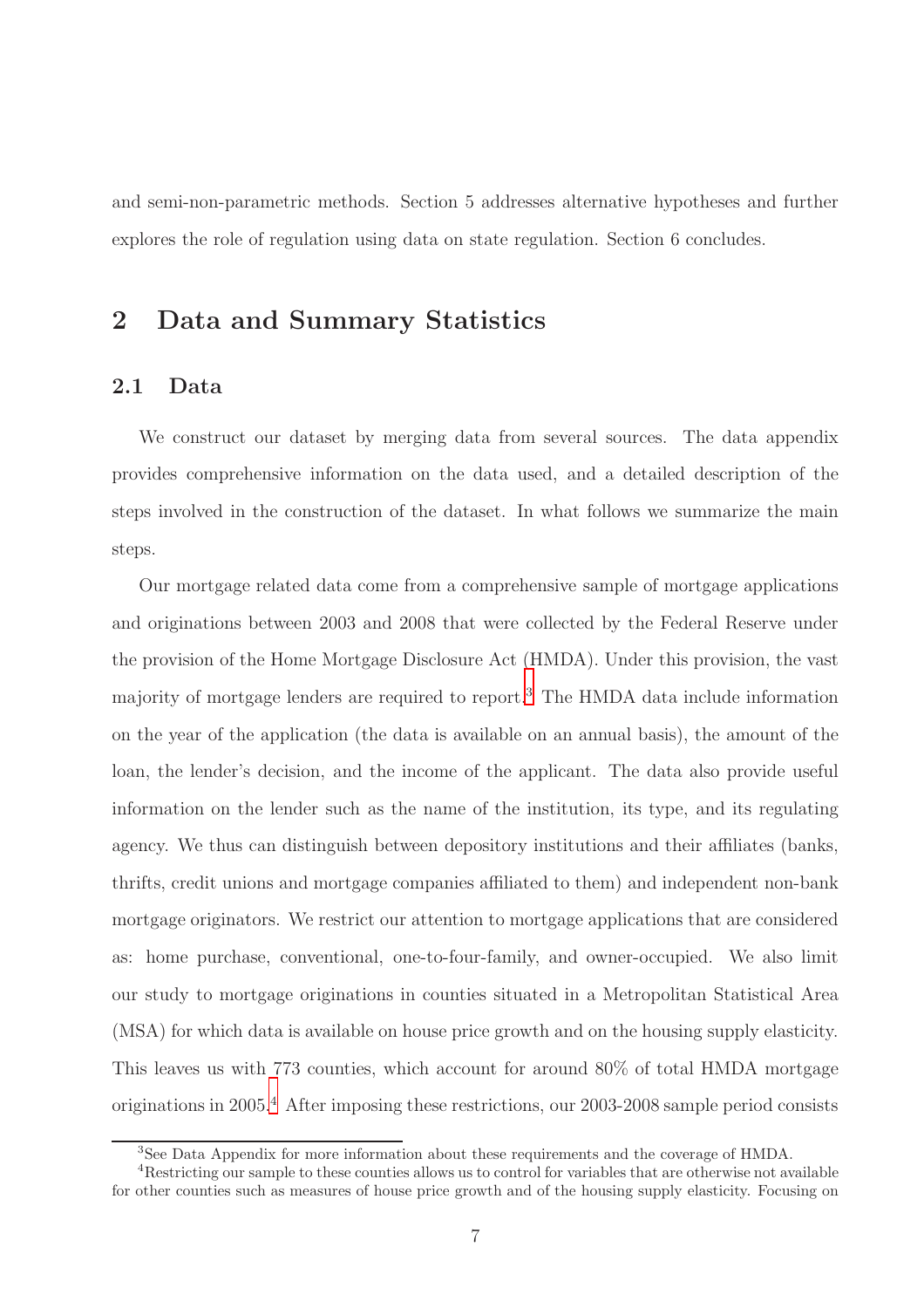of around 28 million applications which we aggregate at county level. We do so to construct variables that capture the volume of mortgage originations in each county during a given year as well as the share of mortgage origination by lender type. We also use these data to create various measures of the share of securitization witihin a county, Herfindhal index measures, and measures of geographical diversification of lenders (for the diversification measure see Loutskina and Strahan, 2011). HMDA data also provide the median income of the census tract of the property, which we take advantage of to compute the shares of census tracts in a county that fall within a given income bracket, for six income brackets.

To further control for demographic information and local economic conditions we also supplement our dataset with county characteristics from an extensive county level database consolidated by the Inter-University Consortium for Political and Social Research (ICPSE). We also make use of the Federal Housing Finance Agency (FHFA) data on house prices which are available at the MSA level. We also make use of TransUnion Trend Data to control for the average consumer credit score and the percentage of low consumer credit score in a county.

To control for geographical characteristics that could affect house price growth in a region we supplement our dataset with a land topology-based measure of housing supply elasticity constructed by Saiz (2010). Glaeser, Gyourkou, and Saiz (2008) show that areas with very high elasticity of housing supply are unlikely to experience large house price growth.

Our foreclosure data come from Realty Trac Foreclosure Market Trend Reports data.[5](#page-7-0) Realty Trac provides comprehensive county coverage of foreclosure filings within a quarter. The reports are available starting from the second quarter of 2005. We thus use the second quarter of the years 2005, 2006 and 2007. By using data on the second quarter for each year, we are able to get a measure of the increase in quarterly foreclosure filings prior to the liquidity crisis and the official start of the recession in the U.S., thus ensuring our results are

the larger counties also helps minimize any noise in the data that could be brought by the inclusion of areas with a small population.

<span id="page-7-0"></span> ${}^5$ A recent paper by Mian et al. (2011) also makes use of the same source to compute a measure of foreclosure rates.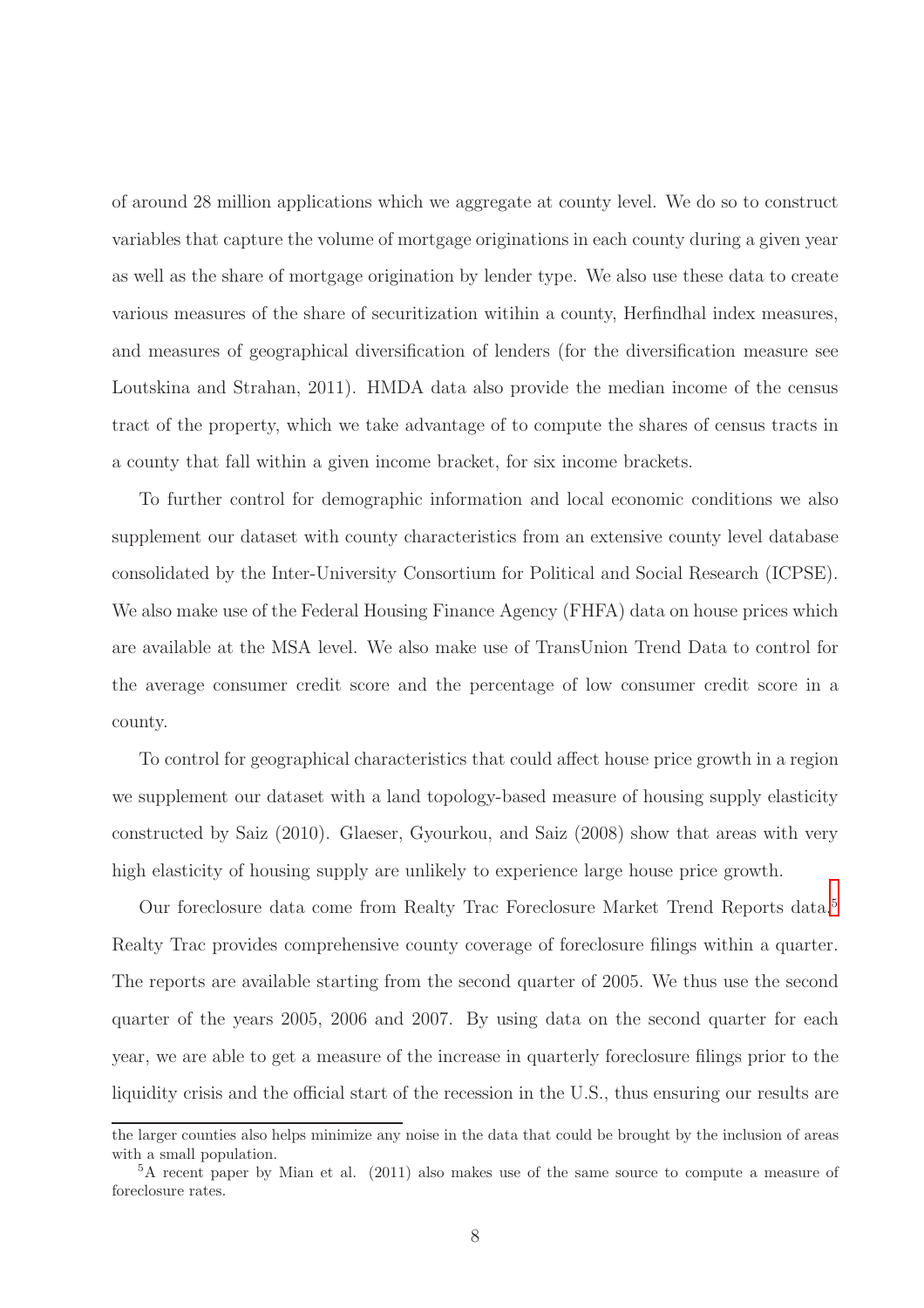not driven by these factors.

We make use of data on state regulation of mortgage brokers available from Pahl  $(2007)$ , and a dataset on state level anti-predatory lending laws constructed by Bostic et al. (2008). We use these data to further explore the regulation aspect. We also supplement our data with information on the ratio of core deposit to total assets of all depository institutions which we obtain from the Reports of Condition and Income (Call Report) and from the Statistics on Depository Institutions (SDI), both available from the FDIC.

### 2.2 Summary statistics

We provide summary statistics from both the disaggregated loan level data and the aggregated county level data.

Table 1 provides summary statistics for the loans originated by banks and independents. The table shows statistics on originated loans in 2003, 2005, and 2007, on the loan amount, the applicant's income, and the loan to income ratio. In the upper table we show statistics from the full sample. Looking at the column titled N, the number of loans, we find that the number of originated loans has increased between 2003 and 2005, and then decreased between 2005 and 2007 for both banks and independents.<sup>[6](#page-8-0)</sup> Note that 2005 was the peak year in loan originations as shown in Figure [6.](#page-56-0) However, the extent of the boom and bust was substantially larger for independents. Notably, while in 2003 independents made around 31% of loans, they contributed to more than 60% of the increase in mortgage originations between 2003 and 2005 and the decrease between 2005 and 2007. The upper table from the full sample shows that on average banks made loans to higher income applicants. The last column shows the p-value from a t-test of the difference in means. Much of this difference however is due to the fact that banks were significantly more active on the jumbo loan market.[7](#page-8-1) Figure 1 shows

<span id="page-8-0"></span><sup>&</sup>lt;sup>6</sup>We focus on the N values for the loan amount as there are around  $4\%$  of loans in our sample without information on applicant income. HMDA requires lenders to report income when this information was relied upon in making the credit decision.

<span id="page-8-1"></span><sup>7</sup>A jumbo mortgage is a mortgage loan in an amount above conventional conforming loan limits. This standard is set by the two government-sponsored enterprises Fannie Mae and Freddie Mac, and sets the limit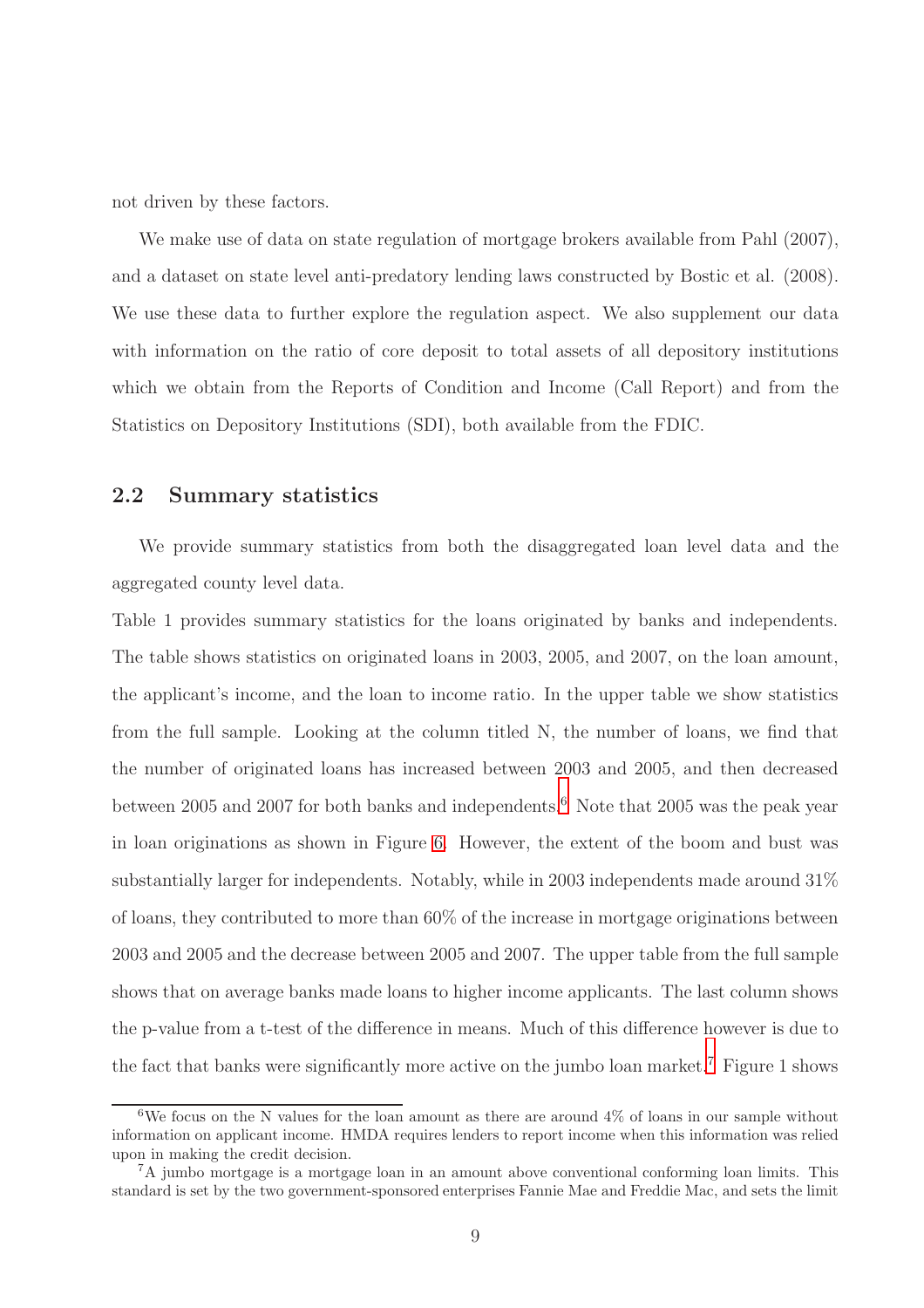histograms of the applicant income of originated loans for both banks and independents. We see that the distribution is in fact similar across both subsamples with some exceptions, the most notable of which is a fatter right tail for banks. In the lower table we exclude jumbo loans and find that the differences in loan income and applicant amount narrows between banks and independents, although it remains significant except for the difference in the applicant income in 2005. As for the loan to income ratio, we find both in the full sample as well as in the non-jumbo loan sample that independents gave higher LTI loans in 2003 and 2007 but lower LTI loans in 2005.

Our analysis is carried at the county level and Table 2 summarizes the main variables. We rely on HMDA to construct our variables on mortgage volume and mortgage growth rates. In the first line of Table 2, we see that in the average county, mortgage credit grew by around 30% between 2003 and 2005. It then contracted by more than 80% between 2005 and 2007. The share of loans originated by independents varies substantially across countries as we can see in Figure 2. This distribution is relatively symmetric and the mean and median market share were around 23% in 2003. This market share has increased by 4% in 2005, due to the faster expansion of independents. The share of private securitization was, in mean and median, around 0.13. We also include broader measures of securitization in our empirical exercise (See Data Appendix). The foreclosure rate measures the percentage of properties with new filings during the quarter. On average, new foreclosures were filed for 0.1% of properties, during 2005Q2. The measure shows significant variation however with a standard deviation around 0.11. New foreclosure filings doubled between 2005Q2 and 2006Q2 and nearly tripled between 2005Q2 and 2007Q2. House prices were increasing rapidly between 2003 and 2005 with an average growth rate of 27% and a median of 19%. The growth rate substantially declined between 2005 and 2007. House prices entered their downturn trend only later in 2007 and early 2008 as can be seen in Figure [6.](#page-56-0)

on the maximum value of any individual mortgage they will purchase from a lender. The loan amount cutoff for 2005 is \$359, 650.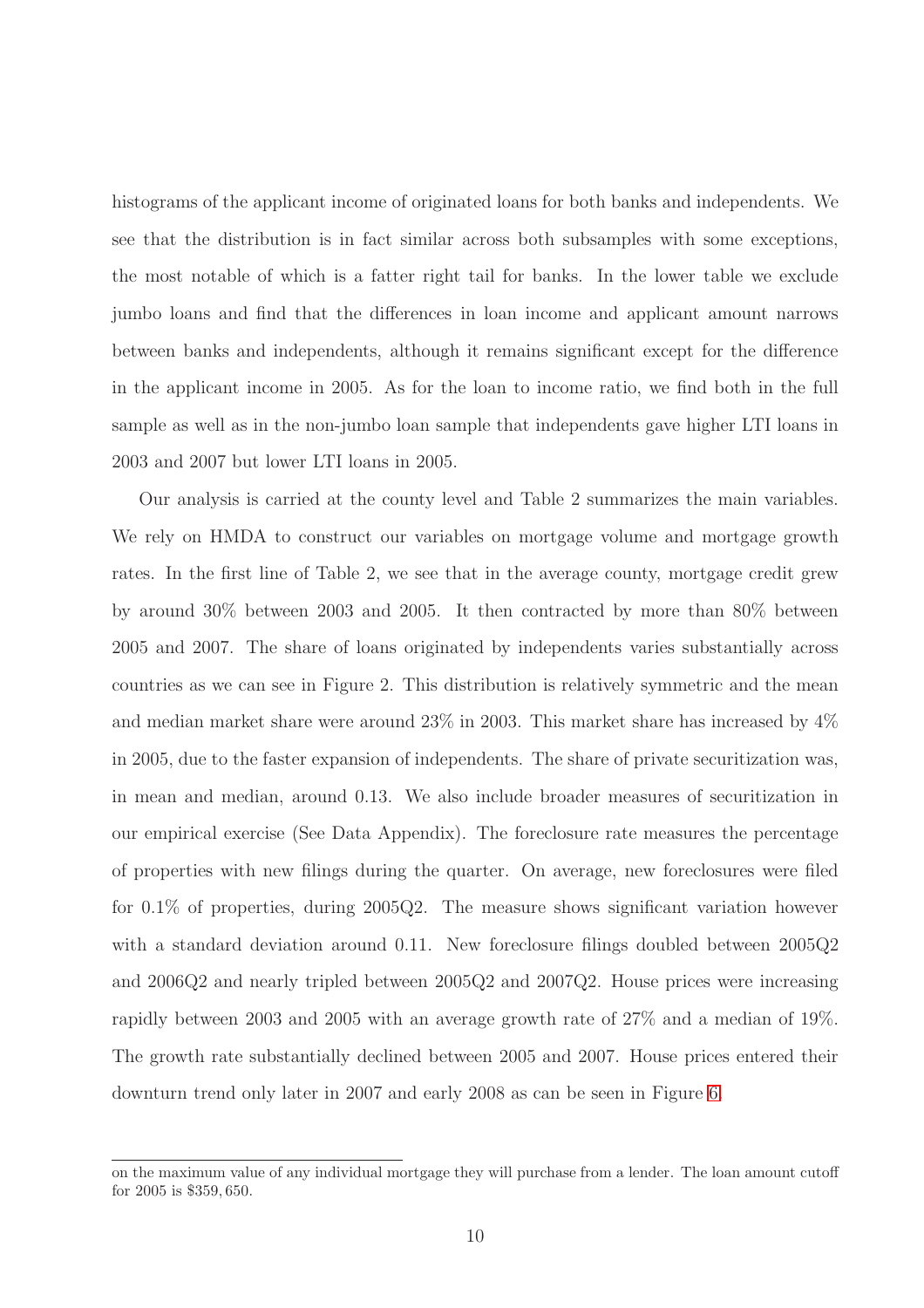# 3 Mortgage credit expansion: 2003-2005

In this section we show that independent lenders contributed disproportionally to the mortgage boom. We first start with some motivating facts before presenting a simple empirical exercise to quantify differences between the expansion of banks and that of independents.

The year 2005 constituted the peak of a mortgage boom that started in early 2000s and substantially accelerated to register unprecedented levels of mortgage growth between 2003 and 2005. Figure [6](#page-56-0) plots the log of total new mortgage originations in the U.S. illustrating the rise and fall of the mortgage market between 2003 and 2008. We focus on the differences between the contribution of independents and that of banks to the boom between 2003 and 2005. The number of originated loans in Table [1](#page-51-0) strongly indicates that independents had a disproportional contribution as we discussed. Figure [3](#page-48-0) plots a scatter of the market share of independents in 2005 against their market share in 2003 across counties. This figure is very telling as it shows that this expansion in the market share of independents took place in the vast majority of U.S. counties.

We quantify this difference between independents and banks by running simple regressions of the change in mortgage volume on a constant. Table [3](#page-53-0) shows the outcome of these regressions. In the first column, we regress the change in total mortgage volume, by both banks and independents, on a constant. This constant is a measure of the average credit growth between 2003 and 2005, which is estimated at around 33%. In the second and third columns we show similar regressions where the endogenous variable is the change in mortgage credit by banks and independents respectively. They suggest that, on average, credit growth by independents was around 23% higher than that of banks. In the fourth column, the endogenous variable is the change in the county market share of independents. The result indicates that on average, the market share of independents grew by around 4%. We also look at whether the expansion of independents can be characterized as being inward or outward expansion. We thus regress, in the fifth column, the change in the market share of independents on a constant and on the lagged market share in 2003. The results suggest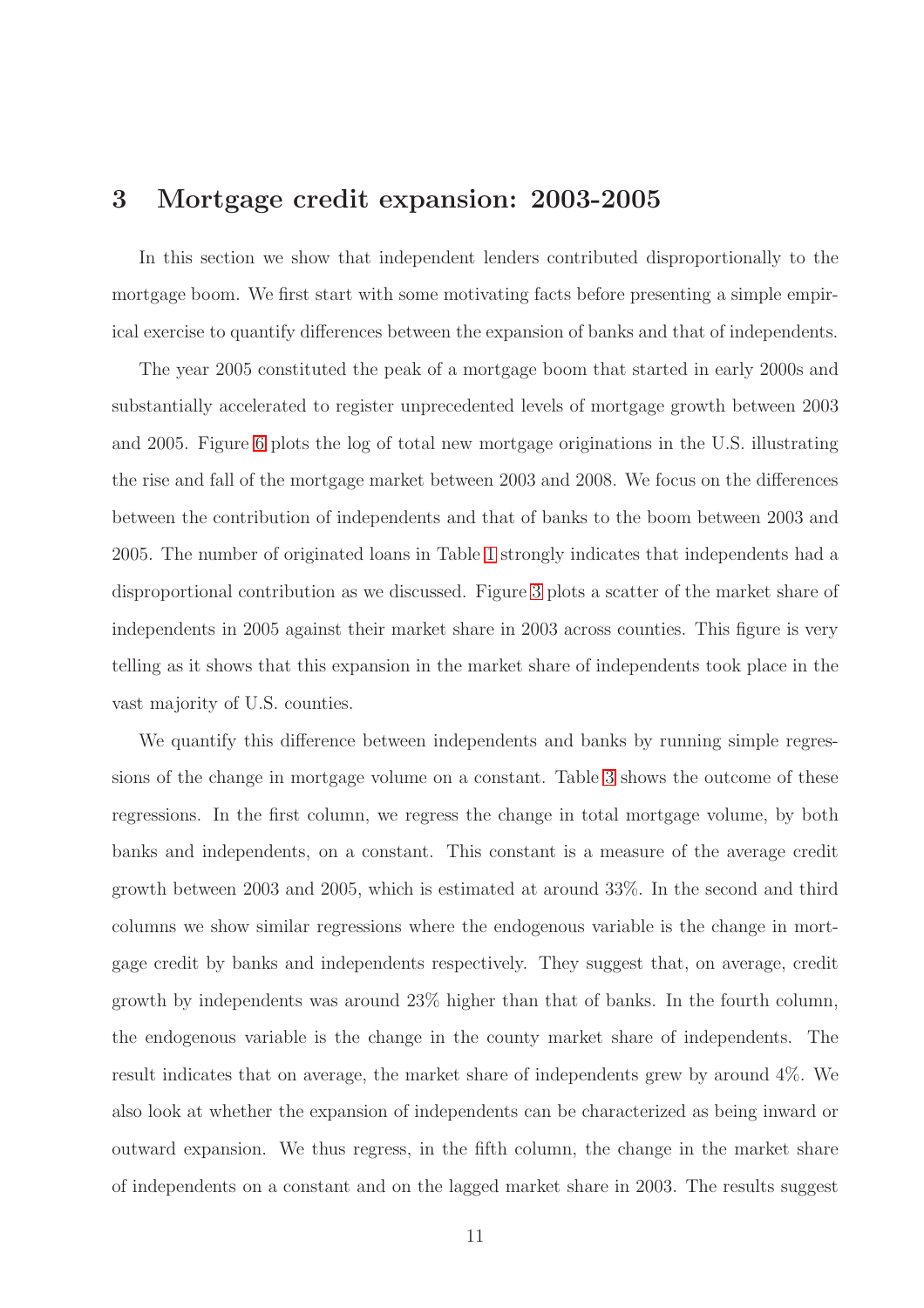that independents gained market shares in new areas where they had lower presence in the past.

We next pursue the question of whether independents expanded more into areas that experienced higher house price growth. The premise is that an environment of high returns on housing is conducive to increased willingness by independents, due to lighter regulation, to lend to a segment of high risk applicants. Indeed, a major empirical challenger is to circumvent endogeneity. The expansion of independents, through its effect on the supply of mortgage credit, is likely to have contibuted to the rise in house prices. We address this issue by instrumenting for house price growth by the regions's housing supply elasticity. This instrument which is taken from a dataset constructed by Saiz (2010), is based on geographical characteristics of a Metropolitan Statistical Area (MSA) and thus exogenous to changes in mortgage credit. One would expect this variable to be negatively correlated with house prices growth between 2003 and 2005 since house prices are more likelyt o be more responsive to changes in the demand for housing (and the supply of mortgage credit) in areas where the supply of housing is low, i.e., the supply of housing more constrained due to geographical features of the area such as the proximity to water. This makes the housing supply elasticity a potentially good instrument for house price growth between 2003 and 2005.<sup>[8](#page-11-0)</sup> In the sixth column, we show that a simple regression of the change in the market share of independents on housing supply elasticity, controlling for the market share in 2003, yileds a negative and significant coefficient suggesting that independents expanded mroe in areas that have on average a lower elasticity in housing supply.

We explore the association betwen house price growth and the change in the market share of independents in Table [4.](#page-54-0) In the first two columns we regress the growth rate of lending by banks and independents, respectively, between 2003 and 2005, on the growth rate of the housing price in the previous year, 2002. We find that on average, following an increase in house prices independents increased their lending by more. Ideally, however, we want to test

<span id="page-11-0"></span><sup>8</sup>This variable is also used as an instrument for house price growth between 2002 and 2006 in Mian and Sufi (2009).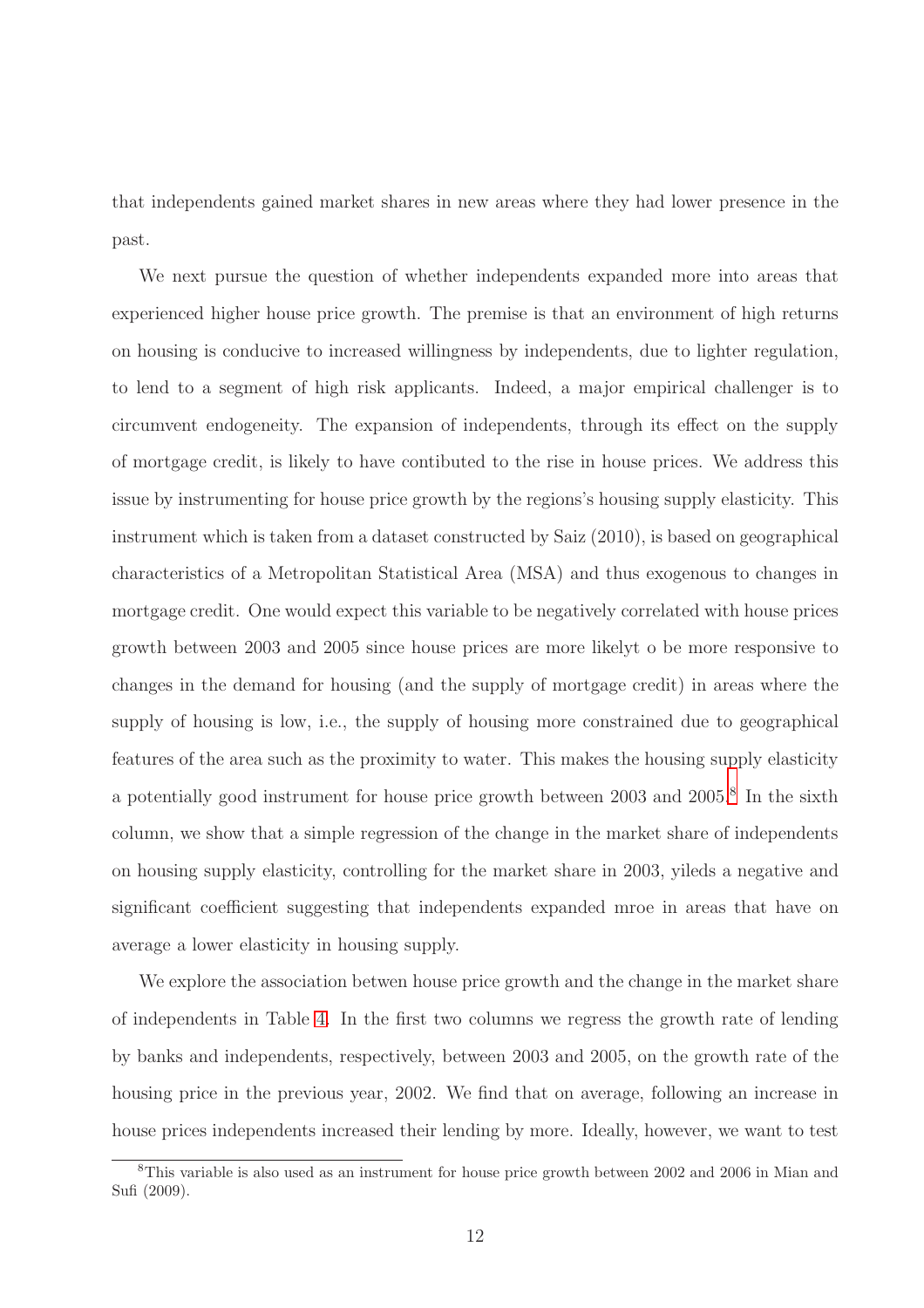whether independents expand more aggressively to areas that are experiencing a housing boom. To circumvent the previsouly mentionned endogeneity problem, we instrument for house price growth between 2003 and 2004 using the housing supply elatsicity measure. In column three we show results for the first stage regression of the house price growth between 2003 and 2005 on the housing supply elasticity. We find that the instrument is strongly correlated with the endogenous regressor. In colums four and five we show the second stage regressions where the dependent variable is banks' and independents' credit growth between 2003 and 2005, respectively. While there is a positive relation between house price growth and bank lending growth, the coefficient is small and far from significant. When the dependent variable is the growth in independents' lending, on the other hand, the coefficient becomes larger in magnitude and significant at the 10% level. Therefore, these results do suggest that independents expanded relatively faster in areas that are experiencing a house price boom.

# 4 The Rise in Foreclosures and the Role of Independents

In this section we exploit the geographical heterogeneity of lenders and show that, controlling for county characteristics, the market share of independents is a strong predictor of the early rise in foreclosures. We also show that it predicts the subsequent contraction in credit and house prices, as well as the rise in unemployment. We begin with some motivating facts before describing our empirical methodology. We leave the interpretation and the discussion of the results to the end.

## 4.1 Motivating Facts

It is now well established that the housing boom was fueled by a shift in mortgage supply as a result of deteriorating lending standards that led to a worsening in the risk profile of the marginal borrower, and to the subsequent rise in foreclosures (e.g. Mian and Sufi,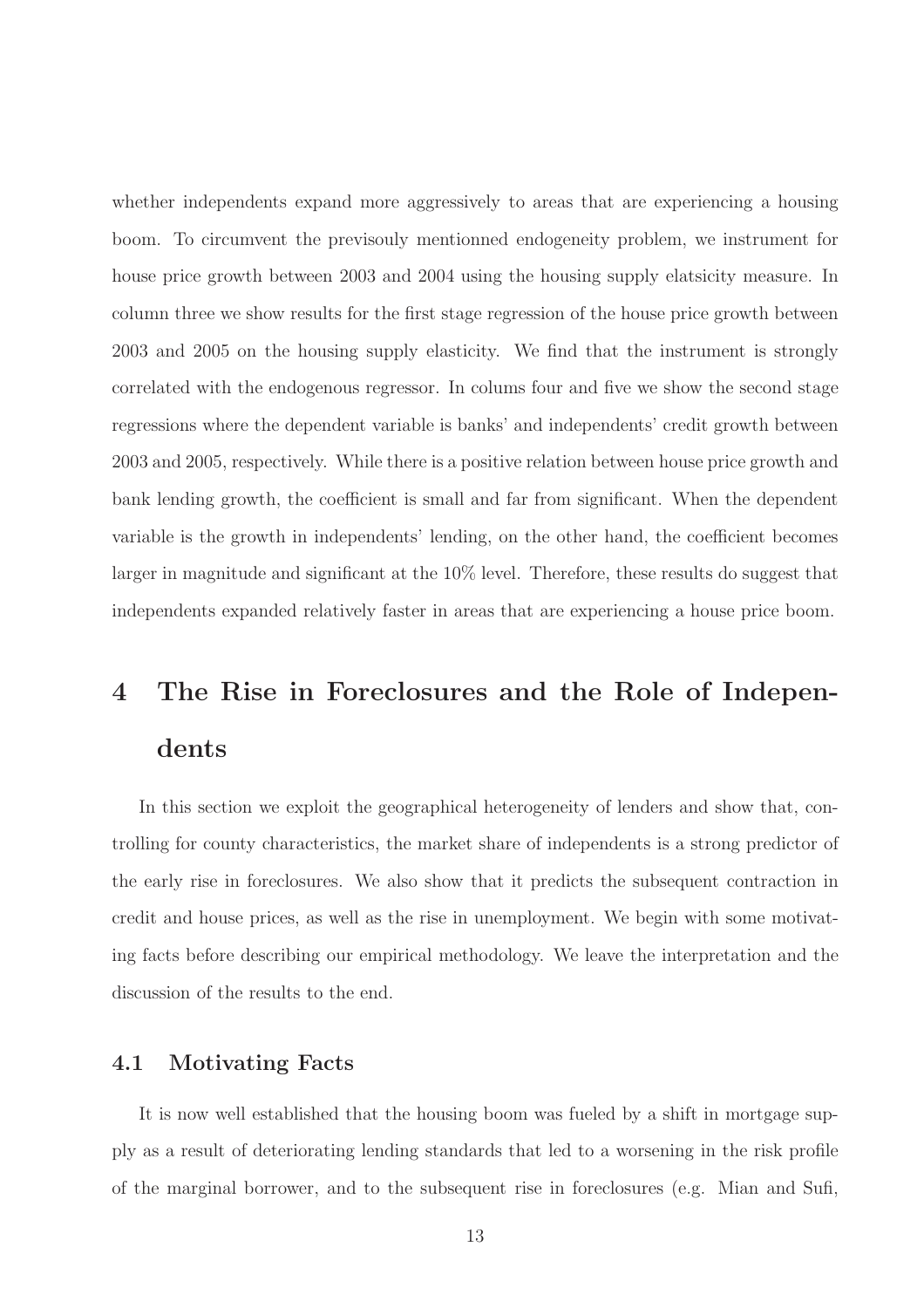2009a). In light of these findings from the literature, the patterns documented in Section 3, alone, are suggestive of a faster deterioration in the lending standards of independents. It is indeed possible that due to their lack of regulation and supervision, independents were able to expand rapidly and rip the benefits from a booming housing sector while minimizing their perceived risk through the heavy reliance on an originate-to-distribute (OTD) model. This interpretation resonate well with some of the calls that were raised during the crisis for tighter regulation on the "shadow banking" sector, including independent mortgage lenders. Nevertheless, this remains an interpretation without direct evidence that lending by independents was associated with worse outcomes. We thus look at whether counties where independents channeled a larger share of mortgage loans fared worse during the crisis. We focus in particular on the rise in foreclosure as it is a direct result of the deterioration in lending standards, and since mortgage defaults were the first sign of mortgage trouble and were at the root of the subsequent housing downturn.[9](#page-13-0) Figure [4](#page-48-1) shows the spike in foreclosures which started as early as in 2006.

Figure [5](#page-49-0) shows a scatter of the increase in foreclosure filings in a county between 2005Q2 and 2007Q2 against the market share of independents in 2005. The graph from the full sample (left) is suggestive of a strong positive relationship between these two variables. A further inspection shows that this relation is robust to the exclusion of counties with the very highest shares of independents (right). Indeed, this relation could be also driven in part by confounding county characteristics that are correlated with the presence of independents. This calls for an empirical model to control for these factors. We note, however, that the pre-crisis market share of independents is far from being fully explained by economic and demographic characteristics of the counties alone, nor by factors directly related to the housing boom. Independent lenders grew in prominence during the 80s and 90s, when they gained significant market shares in some regions in the U.S., mainly in some areas in the Southwest and some pockets in the South, Midwest, and on the East Coast. In some of

<span id="page-13-0"></span> $^{9}$ See e.g. Demyanyk (2010) and Mayer et al. (2009).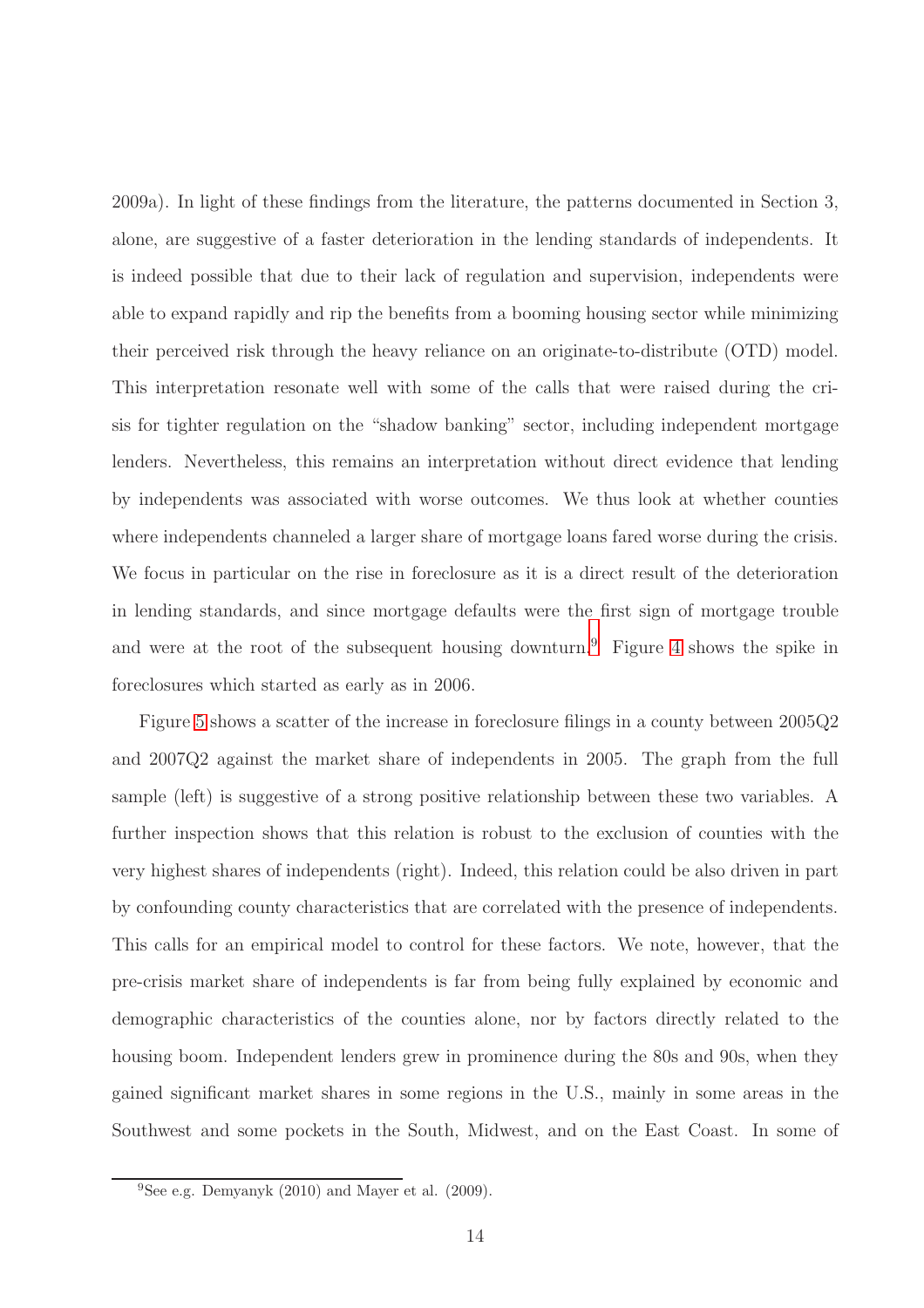these regions they became the main lenders or one of the largest in market share. While their expansion during the boom has increased their market share in several regions, both new regions and regions in which they are well established, the increase in market share during that period was only around  $4\%$ , and a large share of their market share as of 2005 is explained by their historical presence or by proximity to areas of strong presence.<sup>[10](#page-14-0)</sup> While some of these areas can be characterized as having a lower average income and lower housing supply elasticity, the sample of counties with high market share of independents is a heterogeneous one, as is the sample of counties with low presence of independents. In the matching exercise, we are in fact able to match counties of similar economic and demographic similarities but with heterogeneous market shares of lenders. This heterogeneity allows us to control for factors that could be correlated with both the presence of independents and the rise in foreclosure. We also note that one of the interesting features of the rise in foreclosures between 2006 and 2008 is that it took place in areas with historically low foreclosures, thus it was not explained by a region's per-capita income or credit risk.<sup>[11](#page-14-1)</sup>

We also look at three useful indicators of the severity of the crisis at the regional level: the contraction in credit and in house prices, and the rise in unemployment. Figure [7](#page-50-0) shows scatters of the growth rates of credit and house prices, and the change in unemployment, between 2005 and 2008 against the share of independents in of 2005. The figure suggests that counties with higher market shares also tended to have worse outcomes during the crisis, and as explained in the footnotes of Figure [7,](#page-50-0) the fitted lined show a statistically significant relation. We show the change between 2005 and 2008 for ease of comparison, however, and as can be seen in Figure [6,](#page-56-0) aggregate credit contracted prior to the decline in house prices, and unemployment only started increasing in 2008. While it is impossible to avoid the effects of the recession and the credit crunch when studying the relation between the market share

<span id="page-14-0"></span><sup>&</sup>lt;sup>10</sup>We are able to supplement our Appendix with some maps and further analysis on this issue if the referee finds that a substantiation on this issue would be useful.

<span id="page-14-1"></span><sup>11</sup>A notable example is the Southwest and particularly some areas in California that saw skyrocketing foreclosures despite a historically low average foreclosure rate. The Southern states are important examples of historically high foreclosure rate areas, and low average income, that many of which did not experience as sharp of an increase in foreclosures as other states did.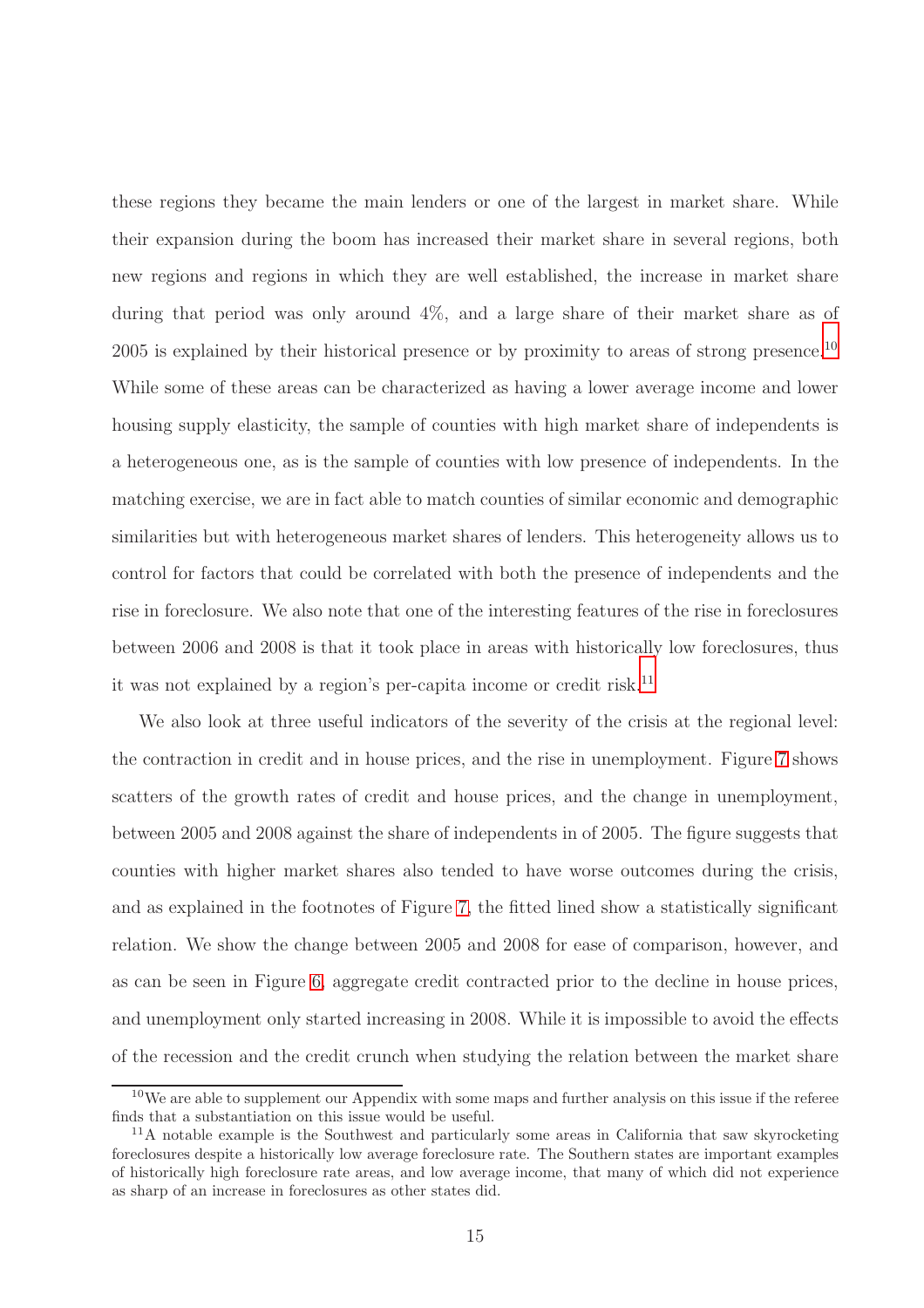of independents and unemployment, due to its late rise in 2008, we will focus our empirical analysis on the 2005-2007 period when studying the impact on credit and house prices to minimize these effects.

## 4.2 Empirical methodology

We exploit the heterogeneity in the market share of independents across counties to study the impact of their market participation on foreclosure outcomes during the housing downturn. We study the change in foreclosure using quarterly foreclosure data from the second quarter of 2005, 2006, and 2007. The advantage of using quarterly data is that it allows us to track changes in foreclosure prior to the liquidity crunch and the official start of the recession in Q3 and Q4 of 2007, respectively. The challenge in studying this question is that the market share of independents could be correlated with county characteristics that affect our outcome variables. We carefully address this concern by controlling for a host of economic and demographic county characteristics. We seek to disentangle the impact of lender type from that of the county to understand whether two hypothetical identical counties would have experienced different economic outcomes due to a difference in the type of lenders that dominated their mortgage markets. One might also be concerned that a relation between our key variable, the market share of independents, and the rise in foreclosures could be affected by housing shocks that are correlated with both the market share of independents and the rise in foreclosures. While this is unlikely partly because house prices only started to decline in late 2007 and early 2008, we also aim to address this concern by instrumenting for house prices.

We also study the impact of our key variable, the market share of independents, on mortgage credit, house prices and unemployment during the downturn. Our aim from such exercise is to examine whether the market share of independents is also a strong predictor of severity of the housing downturn.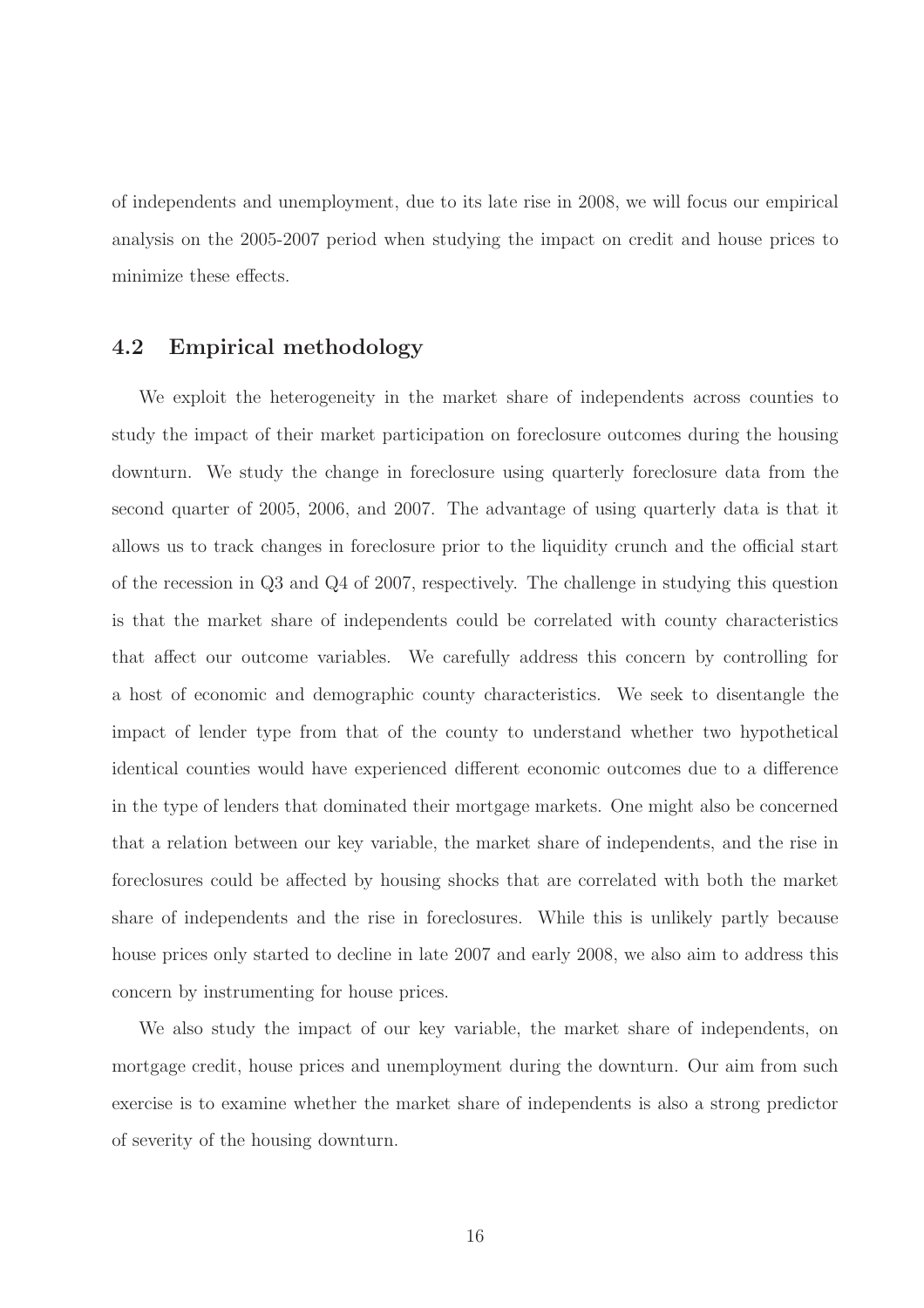#### 4.2.1 Parametric approach

Our first methodology consists of using standard regression analysis to study the determinants of the rise in foreclosures between 2005 and 2007, focusing in particular on the impact of the market participation of independents. Our benchmark regression is a simple ordinary least squares of the following form:

<span id="page-16-0"></span>
$$
\Delta_{05Q2-07Q2}Forc_i = \beta_0 + \beta_1 Independent_{i,05} + \beta_1 X_{i,05} + \beta_2 \Delta_{03-05} Z_i + \beta_3 Security activation_{i,05} + \epsilon_i
$$
\n
$$
\tag{1}
$$

where  $\Delta_{05-07}$  Forc<sub>i</sub> is change in new foreclosure filing rates between 2005Q2 and 2007Q2, in countyi. Independent<sub>i,05</sub> is a measure of the market share of independent lenders in the base year 2005, the peak year in mortgage lending, and  $X_{i,05}$  summarizes county-specific controls from or prior to 2005. In these county specific controls we include various information on economic and demographic variables in each county. To control for economic characteristics we include measures of per-capita income and unemployment in 2005, per-capita income growth during the boom between 2003 and 2005, categorical variables capturing the average consumer credit score and percentage of low credit score consumers, as well as six variables capturing the share of census tract in a county with a median income that falls in one of the six deciles of income brackets below 60K. To control for demographic characteristics we include variables capturing the share of Black population, the share of Hispanic population, and the average immigration rate between 2000 and 2005. We also control for the housing supply elasticity given that it captures the propensity of house prices to experiences boombust cycles. We also control for the extent of the mortgage boom between 2003 and 2005,  $\Delta_{03-05}Z_i$ , captured by the growth in house prices and mortgage credit during that period. This is because a higher  $Independent_{i,05}$  might be associated with a faster expansion in credit and house prices. We thus explore whether lending by independents had a significant effect on foreclosure beyond its association with certain county characteristics or with the extent of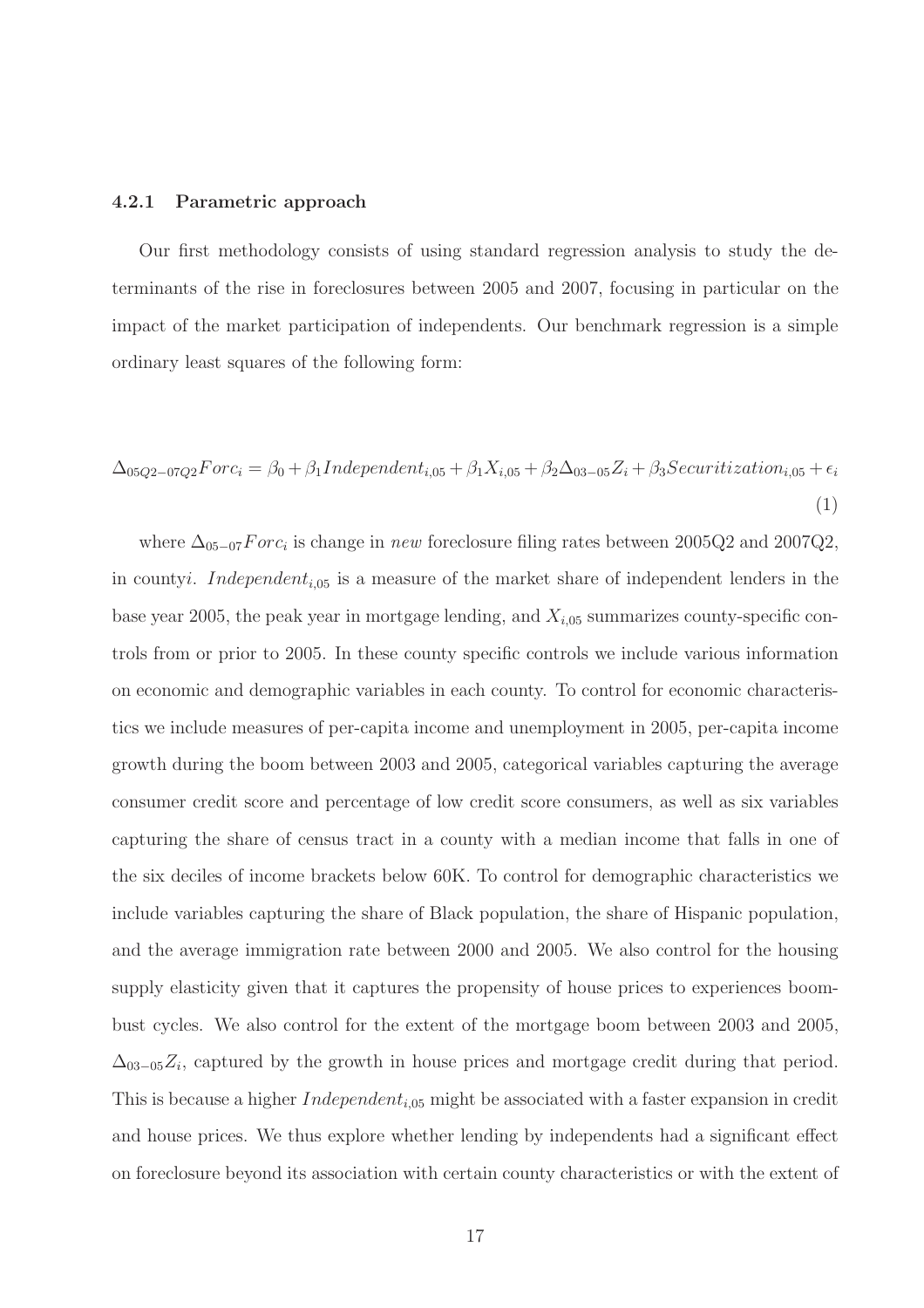the housing boom in these counties. We finally also control for the share of originated loans in a county that were sold for private securitization. There is now substantial evidence that securitization has led to worse lending standards. Since independents securitized a higher share of loans we control for securitization to differentiate between the effect of securitization and that of the type of the originator.

### 4.2.2 Matching methods

A salient feature of our empirical exercise is that, in addition to standard regressions, we also address the problems that could arise from using a linear regression with a poor distributional overlap of control variables and the risk of placing undue weight on a linear model by using matching methods. A linear representation might be inappropriate if the underlying relations between variables are highly non-linear. Also, a regression alone does not fully address the possibility that county characteristics are unbalanced between counties with varying market share of independents. Therefore, we supplement the standard parametric approach with a matching exercise. The objective of this approach is to reduce our sample to a subsample of counties that are similar on a set of covariates that we find likely candidates to be correlated with both, the main explanatory variable and the outcome variable. This approach also allows us to address the concern that the market share of independents might be highly correlated with county characteristics, as it involves testing whether the selected subsamples of high and low market share of independents are indeed similar on a set of county characteristics. Matching alone is not a method of estimation. It requires a technique to compute estimates. The literature usually makes use of some matching estimator to test the differences in means between the treated and control samples. We use the Abadieimbens bias corrected estimator for this specific purpose. However, an important aspect of our exercise is that in addition to such estimates we re-run the earlier linear regressions using the matched sample of treated and control counties. Therefore the matching exercise is serving in essence as a nonparametric pre-processing of the data. Pre-processing the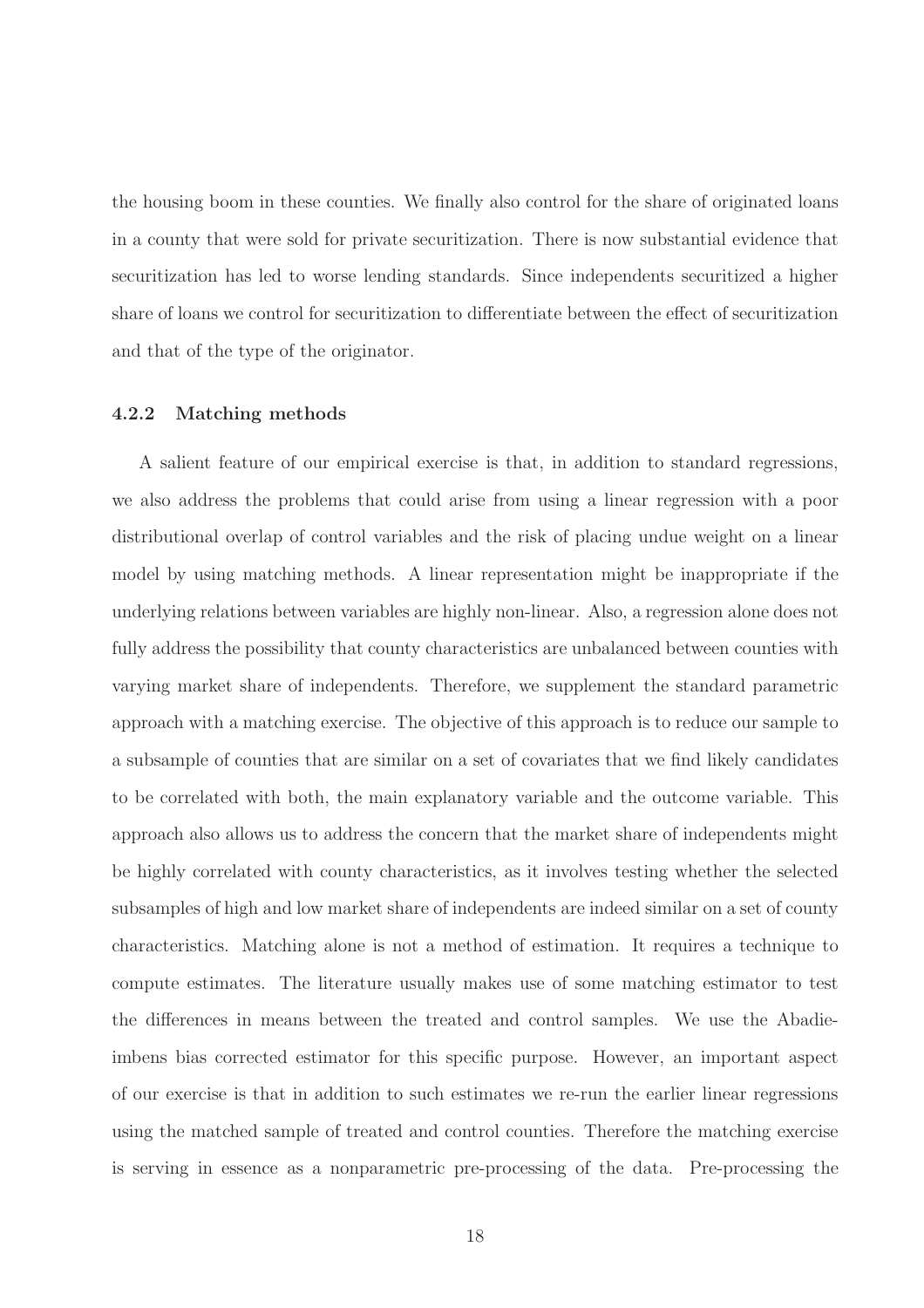data the way we do reduces the correlation between our key variable and the controls and therefore makes estimates based on the subsequent parametric analysis far less dependent on modeling choices and specifications.<sup>[12](#page-18-0)</sup> Ho et al  $(2010)$ , show that after preprocessing the data estimates are less sensitive to changes in the parametric modeling assumptions. Furthermore, the exercise serves as a stringent robustness test for our earlier results by restricting our sample to characteristically similar counties.

## 4.3 Parametric Results

We first run a set of regressions following the linear model in [\(1\)](#page-16-0) where the dependent variable is the change in new foreclosure filing rates between the second quarter of 2005 and the second quarter of 2007. The results are shown in Table [5.](#page-55-0) In the first column we run the regression with all controls included except for our key variable, the market share of independents (some regressors not shown in table due to space limit) . We also include state dummies and cluster error at the state level. We find that securitization was associated with an increase in foreclosure filings. This result is not surprising as there is now evidence showing that the OTD model has led to deterioration in lending standards (see e.g. Keys et al. 2010; Purnanandam, 2010). The estimate of the coefficient on securitization implies that an increase in one standard deviation of the securitization rate leads to an increase of 0.04 in the foreclosure filing rate. That means that 4 properties in every 10000 properties per quarter or 1/5th in the increase in average filings between 2005Q2 and 2007Q2. The estimate of the coefficient on per-capita income is not significant, but that is likely due to the inclusion of the census income level variables. The results also imply that counties that experience faster economic growth during the boom experienced less rise in foreclosures and that counties with a higher share of low credit score consumers and a higher share of Black population also display a more important rise in foreclosures. In the second column of Table [5](#page-55-0) we include the market share of independent as a regressor. The estimate of the coefficient on

<span id="page-18-0"></span><sup>12</sup>See e.g. Rosenbaum and Rubin (1984), Rubin and Thomas (2000) and Imai and van Dyk (2004).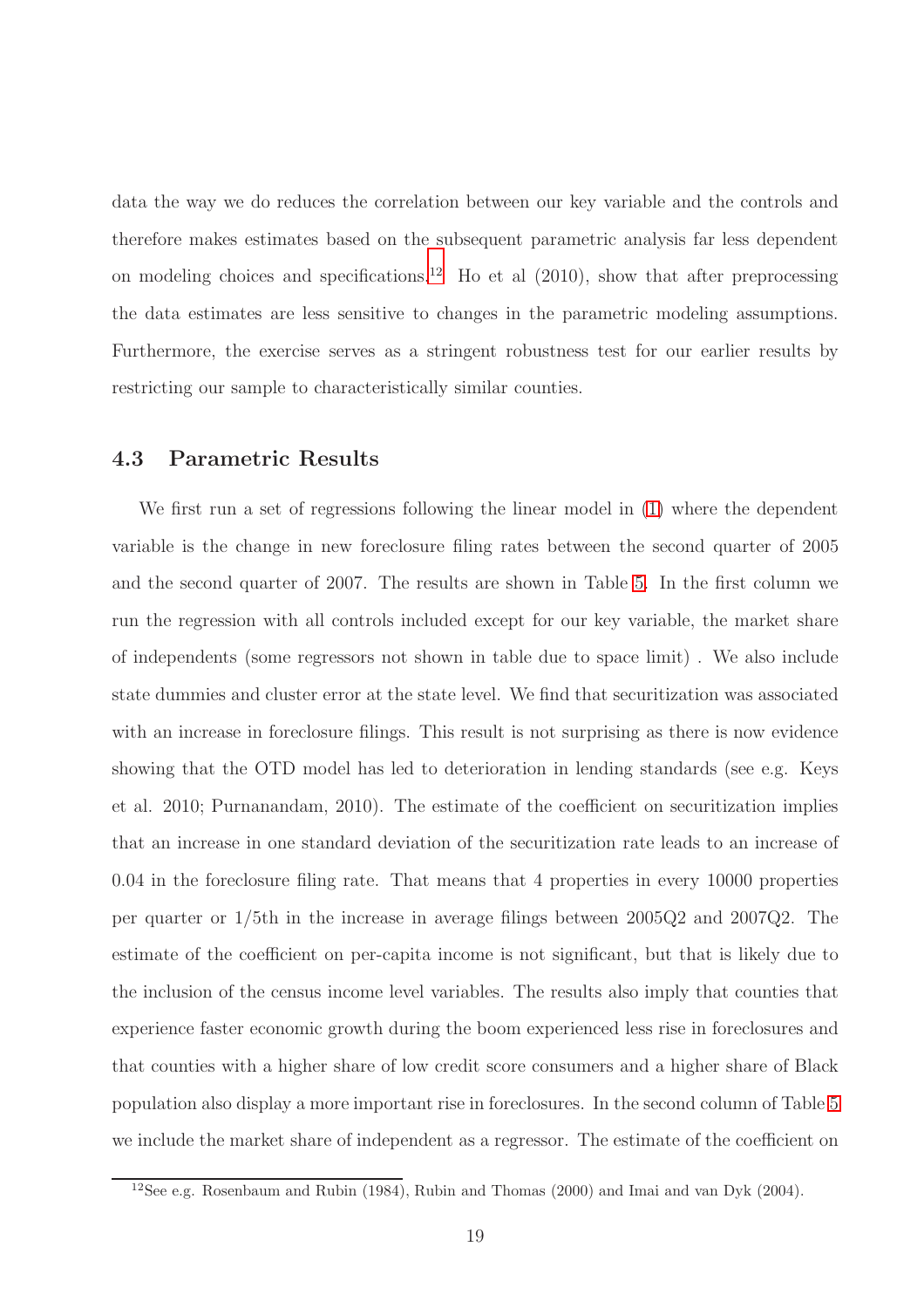this variable is positive and significant at the 1%. It implies that an increase in one standard deviation in the market share of independents is associated with an increase in 0.08 in the rate of foreclosure filings, which is of important magnitude as it stands around 40% of the increase in average filings between 2005Q2 and 2007Q2. Interestingly, we find that the estimate of the coefficient on securitization loses its significance and becomes significantly smaller. This suggests that the coefficient in column (1) was capturing the effect of independents via their higher securitization rate. But as we control for the market share of independents we find that the type of lender is a more significant explanatory variable than securitization per  $se^{13}$  $se^{13}$  $se^{13}$ In the third column we control, in addition, for the house price growth between 2003 and 2005, and the growth rate in mortgage credit over that same period. We find that these factors do not significantly affect the coefficient on independents, and the estimates of their coefficient are not significant. This is likely due to the fact that we are studying the early rise in foreclosures, at which time the boom, particularly in house prices, was still ongoing.

In the fifth column, we show the result from a second stage regression of the change in foreclosure on the benchmark regressors (see column 2) and the house price growth between 2005 and 2007 instrumented by the housing supply elasticity and the lagged house price growth.[14](#page-19-1) We find that even when we control for house prices the relation between independents and the rise in foreclosure remains strong despite a slightly smaller coefficient. The estimate of the coefficient on the instrumented house price growth is negative, in line with expectations, but not significant. These results minimize the concern that the relation between the market share of independents and the change in foreclosure rate could be driven by unobserved factors that affected house prices during that period.

In columns  $(5)$ ,  $(6)$ , and  $(7)$  we repeat the above steps but replace the endogenous variable

<span id="page-19-0"></span><sup>&</sup>lt;sup>13</sup>This finding is very robust and we later show that it also holds when controlling for different measures of securitization. In a regression of the change in foreclosure rates on the market share of independents and the share of securitization, alone, the estimates of both coefficients are positive and significant at the 1%. However, as we control for geographical and county characteristics, the share of securitization loses its significant, but the estimate of the coefficient on independents always remains signficant.

<span id="page-19-1"></span><sup>&</sup>lt;sup>14</sup>The first stage F-statistic=14.1 and gives a partial  $R^2 = 0.05$ . The Sargan and Bassmann overidentificaton test yield a p-value of 0.96 and 0.97, respectively.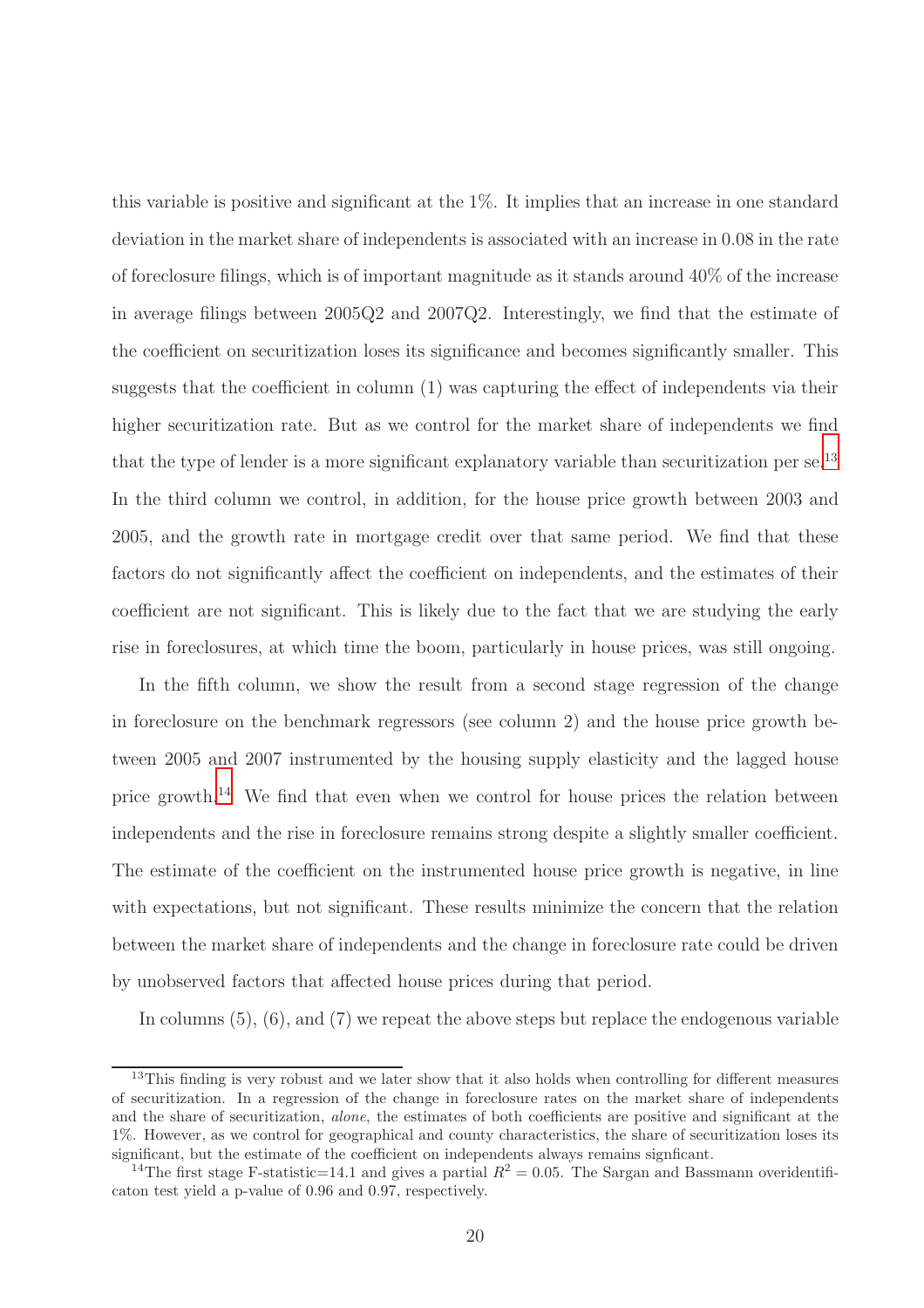with the change in foreclosures between 2006 and 2007. This fully places the endogenous variable in the downturn period and allows us to address concerns related to our choice of studying the early rise in foreclosures and the possibility that some of our results might be reflecting correlations that are present during the boom but not during the bust episode. When the endogenous variable is the increase in foreclosure filings over one period only, the estimated coefficient on independents decreases in magnitude but remains significant, as shown in column (5). When we also control for the house price growth and the growth in mortgage credit in column (6) we find a positive and significant coefficient on mortgage credit growth, which also captures some of the effect of independents. The interpretation of this finding is relatively straightforward. Between 2006 and 2007 more U.S. counties have entered the downturn phase, in which case it is expected that the contraction to be at least partly explained by the extent of boom, as in most boom-bust episodes. As for the impact this has on the estimated coefficient on independents, it is expected that due to the fast expansion of independents, their market share in 2005 will be correlated with the growth rate of credit at county level. In the last column we also instrument for the house price growth in 2007 and find a negative and significant coefficient.<sup>[15](#page-20-0)</sup> This also has an effect of decreasing the magnitude of the coefficient on independents; as we will see shortly, the market share of independents also predict a contraction in house prices, and therefore this explains the impact on its coefficient in column (7).

Figure [6](#page-56-0) shows that the contraction in mortgage credit started in 2005, albeit to a mild degree as mortgage credit was still higher than that of 2003 and 2004 levels. In 2007, credit contracted substantially further bringing total credit to a significantly lower level than in the boom years. One might be concerned about how these movements in credit supply could affect the documented relation between independents and foreclosures. Arguably, however, movements in credit are only likely to affect foreclosures through their effect on house prices, and we do control for this variable. Nevertheless we also run regressions where

<span id="page-20-0"></span><sup>&</sup>lt;sup>15</sup>The F-statistic from first stage is equal to 31.2 and the partial  $R^2 = 0.11$ . The Sargan and Bassman overidentification tests yield a p-value of 0.52 and 0.55, respectively.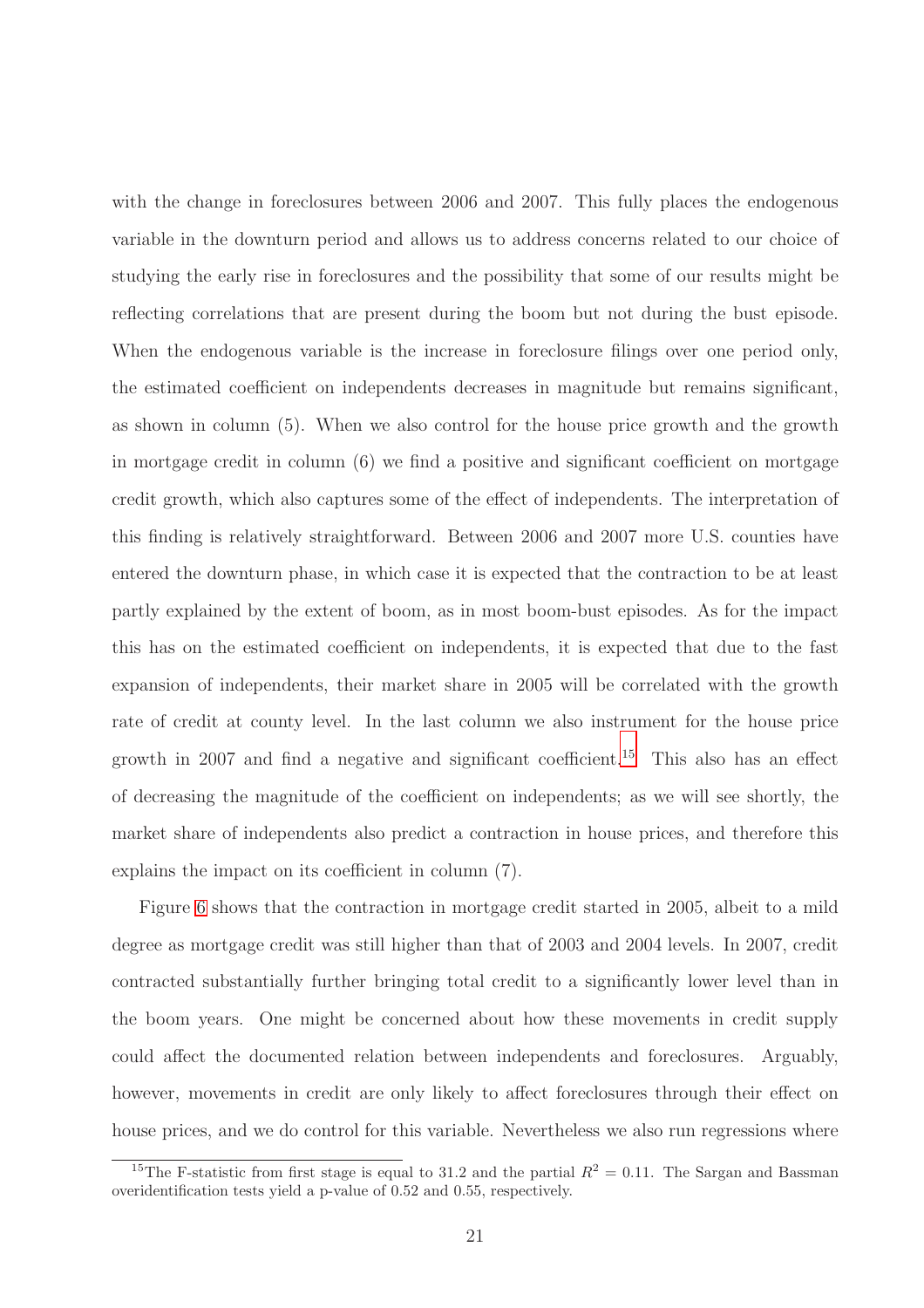the dependent variable is the change in total mortgage credit between 2005 and 2006 and find similar results. We also study the relation between independents and foreclosures in subsamples of counties based on their mortgage growth in 2005 and 2006. We find that the relation is more important in magnitude in the subsample of counties that were still experiencing a mortgage boom in 2005 and in 2006. These results are shown in Table [6.](#page-56-0) In the first column we run a simple regression on the full sample, of the change in foreclosures between 2005Q2 and 2006Q2 on a constant. In Column 2, we re-run the regression selecting only the subsample of counties that recorded higher than median growth in 2005 and in 2006. We find the constants in both regressions comparable which suggests that counties with fast growing mortgage market as of 2005 and 2006 also experienced a similar early rise in foreclosure. In column (3) we include the benchmark regressors in Table [5](#page-55-0) using the full sample and find a positive and significant coefficient on independents. In column (4) we restrict the regression to the same sample of fast growing counties, while in column (5) we restrict it to the subsample of slow growing counties (below median growth in credit in 2005 and 2006) and find that the estimated coefficient on independents in column (4) is larger in magnitude. In summary, the aggregate patterns, together with the IV regressions from Table [5](#page-55-0) and the results in Table [6](#page-56-0) severely minimize the concern that the relation between independents and foreclosure is driven by factors related to house price and credit movements at the start of the downturn.

Credit, house prices, and unemployment We next explore whether counties with a higher market share of independents also experienced a more severe housing downturn and whether their regional economies were more impacted by the downturn. The rise in foreclosures alone can have important consequences on the regional economy through its effect on house prices (see e.g. Rogers and Winter, 2009; Mian et al., 2011). Lenders might also shy away from these counties due to an increase in the perceived riskiness of borrowers in these counties. These several hard-to-dissociate factors amplify the impact of foreclosures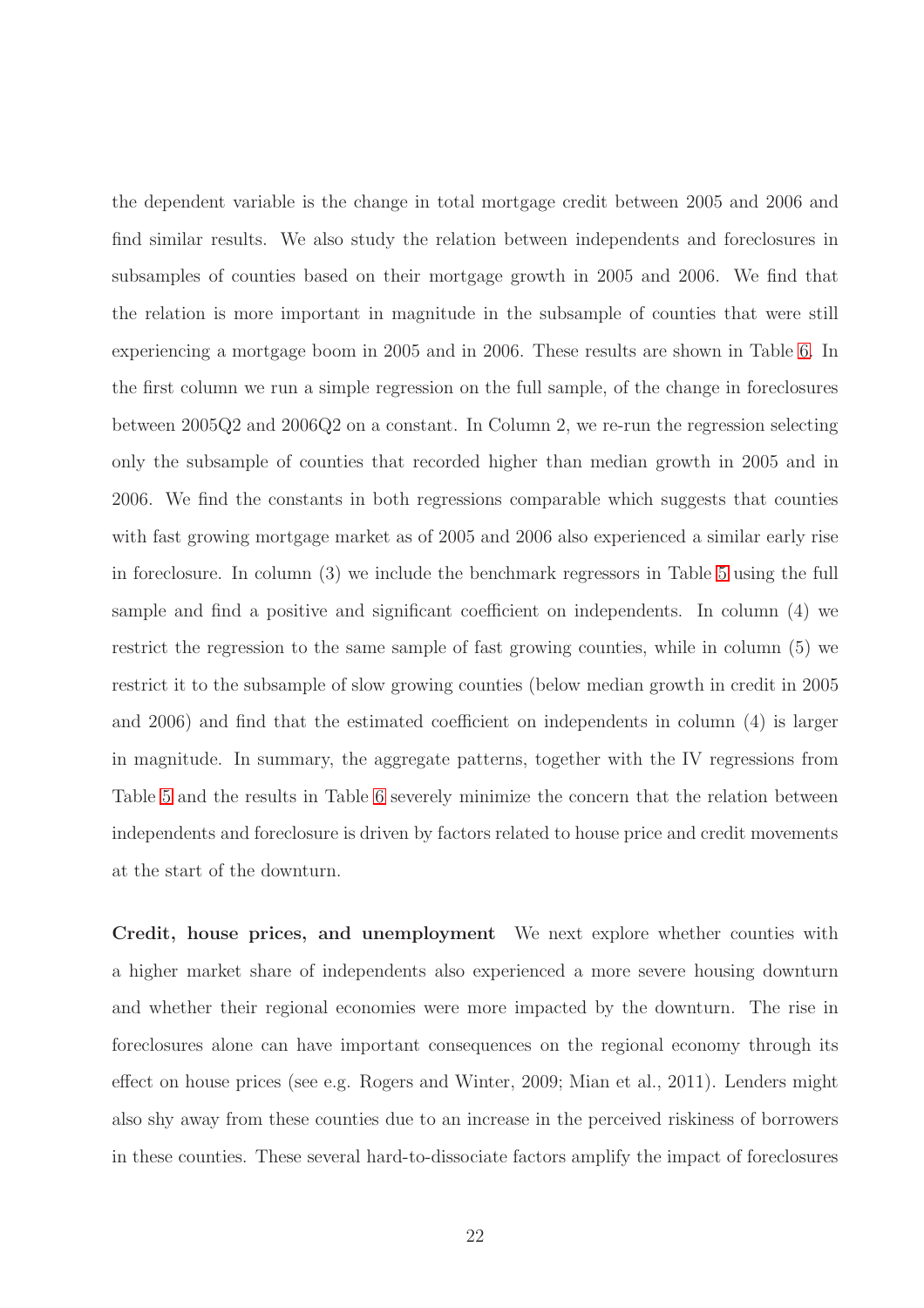and might lead to a when-it-rains-it-pours effect. Disentangling the amplification mechanism is beyond the scope of this paper, however, and our objective in this subsection is to examine whether the presence of independents was also associated with worse outcomes in terms of credit, house prices, and unemployment. We focus on the early credit and house price contraction between 2005 and 2007 in order to minimize, to the best extent possible, the impact of the liquidity crunch.[16](#page-22-0) As for unemployment, which is one of the hallmarks of the Great Recession, it started its rise only in 2008. Therefore we also include 2008 in our analysis while keeping in mind that some of this relation could be affected by the event of the liquidity crunch. The results are shown in Table [7.](#page-57-0) The first column shows the results from a linear regression similar to the one in equation [\(1\)](#page-16-0) except that the endogenous variable is now the change in total mortgage credit in the county between 2005 and 2007. We first find that the market share of independents as of 2005 has a strong and significant negative impact on mortgage credit growth during the downturn. An increase in one standard deviation is associated with a contraction of around 5% in mortgage credit between 2005 and 2007 (0.1\*-0.498). This sharper decline of credit in areas with higher pre-crisis market share of independents could be due to a combination of both demand and supply effects, as discussed earlier, both of which are likely related to the more important rise in foreclosures in these areas. We also find that the higher market share of securitization is associated with a sharper contraction in credit. However, this effect loses its significance when we control in the second column for the expansion in credit and house prices during the boom. Column (2) also suggests that the increase in house prices during the boom was also significantly negatively associated with credit growth during the downturn. This is expected as the extent of the boom is likely to be an important factor in explaining the severity of the bust. Controlling for the mortgage boom, however, only slightly decreases the magnitude of the coefficient on the market share of independents, which remains significant at the 1%. In the third and fourth columns, the dependent variable is the change in house prices between 2005 and

<span id="page-22-0"></span><sup>&</sup>lt;sup>16</sup>The impact of the liquidity crunch on lenders could widely vary based on lenders' size and liability structure, and its impact on credit supply could be in part unrelated to lending standards during the boom.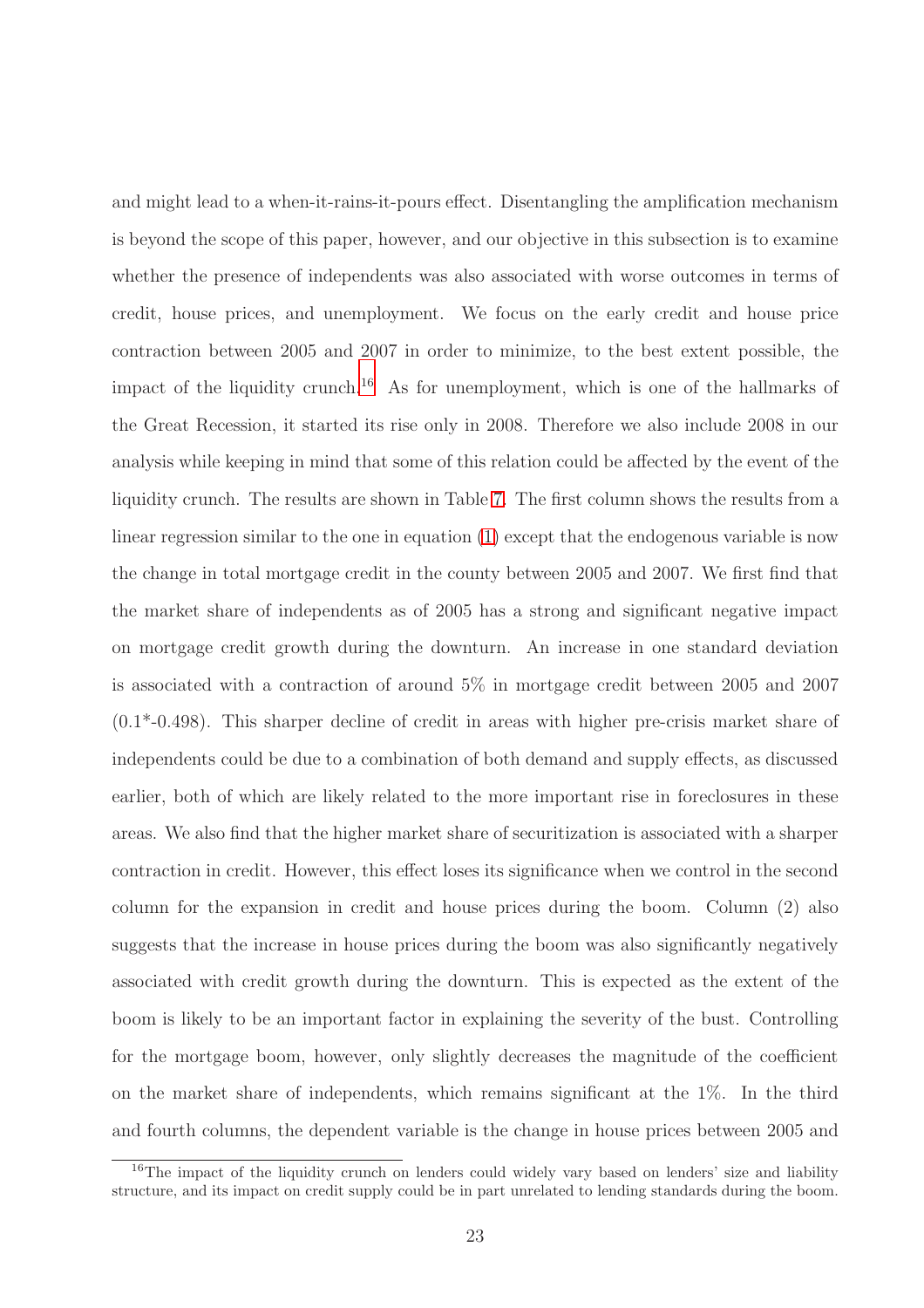2007. We find that there is a negative relation between the market share of independents and house price growth, but that this relation is only significant when we control for credit and house price growth during the boom. Note that unlike credit growth between 2005 and 2007, a more substantial housing boom predicts an increase in house prices between 2005 and 2007. This finding is likely due to the fact that there is a significant persistence in house prices as they only started to decline substantially in late 2007 and during 2008. In the fifth column the dependent variable is the change in unemployment between 2005 and 2007. The coefficient on independents is positive but not significant. As mentioned earlier, however, unemployment only started to increase during 2008.[17](#page-23-0) We thus regress, in column (6), the change in unemployment between 2005 and 2008 on the benchmark regressors. We find that the market share of independents is a significant predictor of the rise in unemployment, and that a one standard deviation increase in the market share is associated with an increase of 0.16 points in unemployment rate.

### 4.4 Matching results

We use the Abadie-Imbens matching estimator which allows us to match counties with respect to both categorical and continuous variables. Since continuous observations cannot be exactly matched, the procedure allows for bias-correction for that purpose. Our matching procedure and the post-matching balancing tests are carried in a way similar to a recent literature that uses these methods. The matching strategy consists first of isolating a subsample of counties that share similar characteristics based on our key explanatory variable, the percentage of independent loans in 2005. The procedure is often used when the explanatory variable is categorical so that there is a clear cutoff between what is treated and what is not. In our case, our explanatory variable is continuous and therefore we choose an ad-hoc cutoff of the independent variable and we vary this cutoff for robustness. Such practice is standard when the variable is continuous (see e.g. Almeida et al., 2010). Our benchmark

<span id="page-23-0"></span><sup>17</sup>U.S. unemployment rate in 2007 was in fact only slightly higher than that in 2005, 5% in comparison to 4.9% respectively. Source: BEA.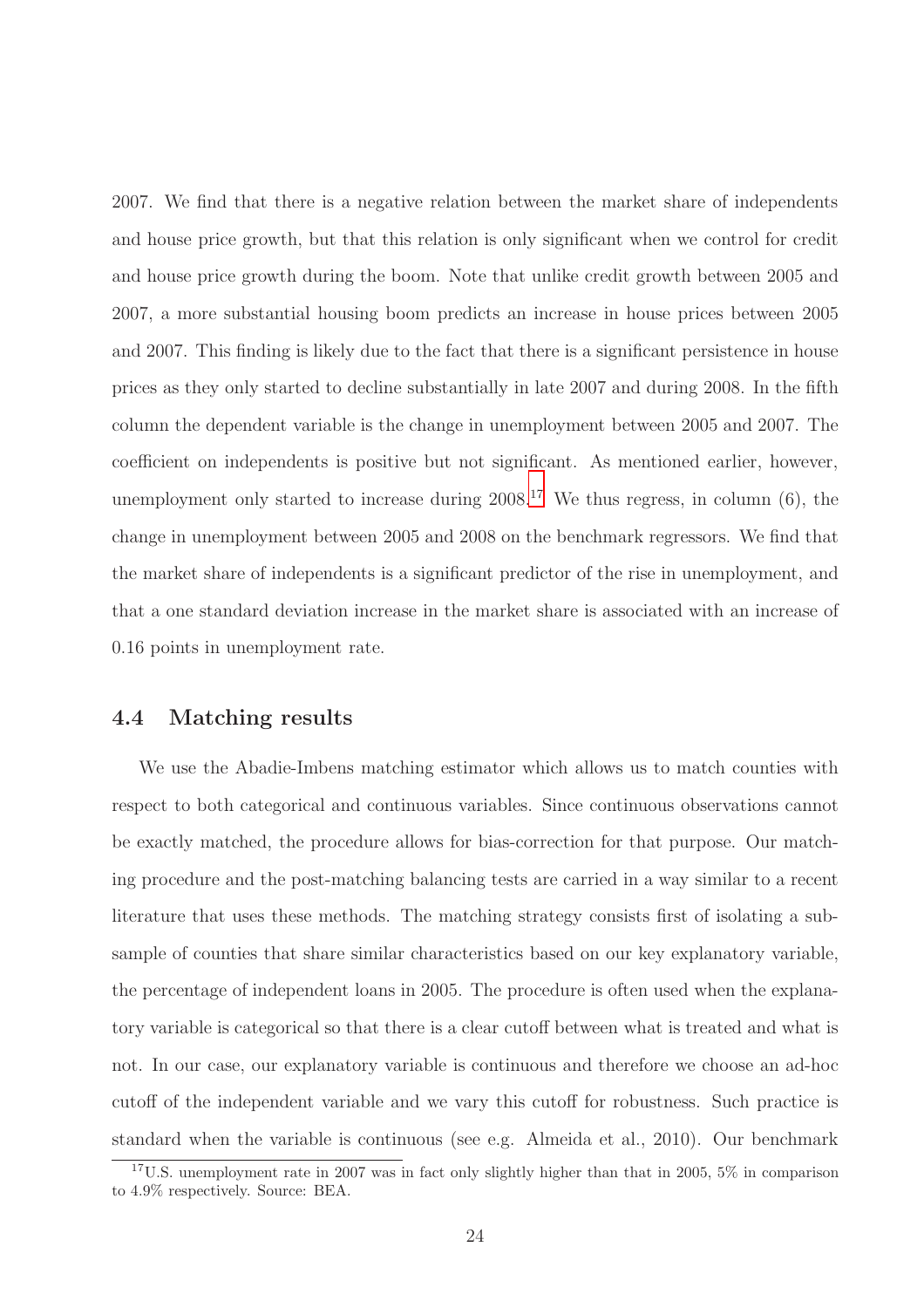cutoff is the upper 15% of counties in terms of their market share of independents as of 2005.[18](#page-24-0) The smaller our sample is, the better our matches are, but decreasing our sample too much might jeopardize our statistical tests. We denote this subsample as the sample of "treated" counties. We end up with a sample of 107 treated counties. The objective is to match this subsample to another subsample of counties that are similar in characteristics.

We choose our covariates with the main endogenous variable in mind, the change in the rate of foreclosures.<sup>[19](#page-24-1)</sup> The covariates that we have to control for should be variables that are likely to be correlated with both the market share of independents and the rise in foreclosures. It is absolutely important, however, to avoid using a covariate for which we suspect a direct causality from the market share of independents, such as, for example, the change in house prices during the boom. Such variables will be included in the linear regression that we run on the sample of treated and control counties, but cannot be included in the matching process (see e.g. Ho et al, 2010). Our choice of covariates is self explanatory: we choose to match on the county's per capita income, average credit score, housing supply elasticity, and unemployment rate. These are variables for which a causality from the treatment variable is highly unlikely, yet they are likely to be correlated with both the market share of independents and the rise in foreclosures. In the benchmark exercise we match counties in the U.S. without geographical restrictions. We also show the results from an exercise where we impose the matching to be restricted within a state, i.e., intrastate matching. We do so to address concerns that state foreclosure laws could play an important role, although we do control for state dummies in the post-matching regression stage.

### 4.4.1 Balancing tests

Upon completion of the matching estimation we conduct balancing tests. The objective of these tests is to ensure that the distribution of the conditioning variables, the covariates, does

<span id="page-24-0"></span><sup>18</sup>This cutoff corresponds to a market share of independents of 0.3854; choosing a cutoff corresponding to the higher 10% or higher 20% gives similar results.

<span id="page-24-1"></span><sup>&</sup>lt;sup>19</sup>The fact that the outcome variable reflects a change in a flow variable addresses issues with unobservable time-non varying county characteristics.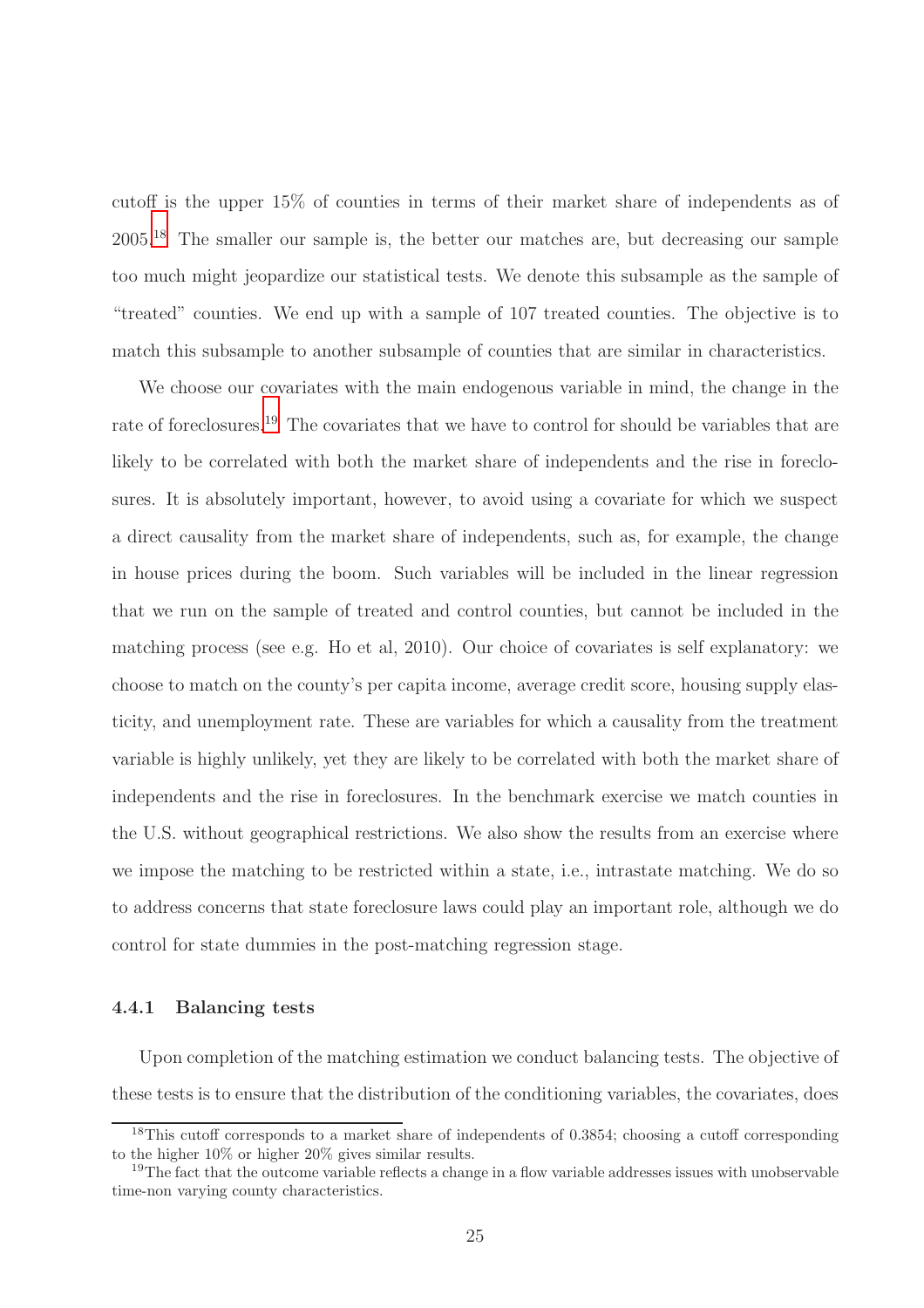not significantly differ across the treatment and the control groups. We use the Kolmogorov-Smirnov (KS) test of *distributional* differences as well as t-test to compare the means. The first row of Table [8](#page-58-0) shows the change in foreclosures between treated and the control groups of counties. A visual comparison of the means and medians across the two groups suggest that the treated group experienced distinctly worse outcomes during the downturn. The KS and t-tests suggest these differences are significant. The next four rows compare the distribution of covariates between the treated and control subsamples. We find a strong similarity and the KS test cannot reject that they are generated by the same distribution, while the p-values from t-tests show that we cannot reject the equality of the mean. Table [10](#page-59-0) shows similar results from the exercise in which, in addition to matching counties on the four covariates, we also impose on the counties to be from the same state. This constraint, indeed, makes it harder to find counties that are characteristically similar, nevertheless we find that the KS and t-test suggest that the differences in the distribution of the covariates and their means, respectively, are not significantly different between the treated and control subsamples. Note that the p-value from the KS test on income is relatively small (0.12), however, we find that on average it is the treated counties, i.e., counties with a higher market share of independents, that have a slightly higher per-capita income; this is a lesser reason for concern. The first row in Table [10](#page-59-0) shows that, just like in the benchmark interstate matching, foreclosure outcomes are significantly worse in the treated sample.

### 4.4.2 The Abadie-Imbens Estimator

We next show the results from the Abadie-Imbens matching estimator. We show results from three different estimators: the sample average treatment effect (SATE), the sample average treatment effect on the treated (SATT), and the population average treatment effect on the treated (PATT). The results for the benchmark matching exercise are shown in Table [9](#page-58-1) which reports the differential change in foreclosure filings rate, mortgage credit growth, and the change in unemployment rate between the treated and control samples.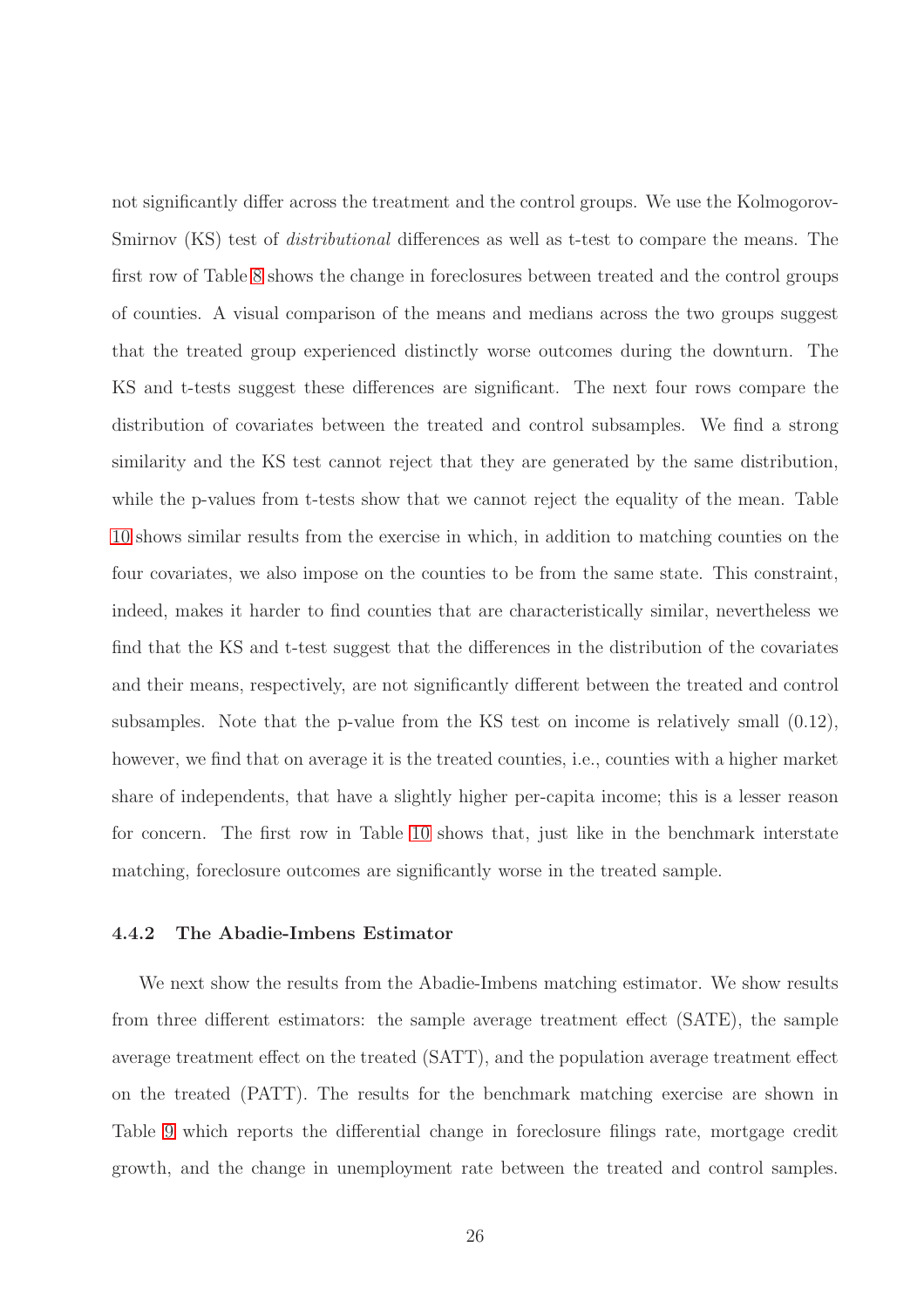The results confirm that treated counties had experienced a significantly sharper increase in foreclosures, as can be seen from all estimators which yield results of a similar magnitude. The treatment effect, i.e., having a high market share of independents, is estimated to be associated with an increase in foreclosure filings rate by around 0.26, which is higher than the average increase in foreclosure filings rate over that period. The results on mortgage credit and unemployment also confirm earlier findings, although we note that the impact on unemployment varies substantially depending on the estimator used. Table [11](#page-59-1) shows the results from the intrastate match. The SATE estimator yields substantially lower difference but results from all estimators are again significant for the three variables. Interestingly we find that the SATT and PATT yield very similar results on the main outcome variable, foreclosures, in the benchmark and the intrastate matching exercises.

### 4.4.3 OLS on the matched subsample

The third step of our matching exercise consists of running the benchmark linear regression on the subsample of matched counties. The results are shown in Table [12.](#page-60-0) Note that we control, but do not show, for all previously used economic and demographic controls as well as for state dummies (see Table [5\)](#page-55-0), and we cluster errors at the state level. The first three columns are regressions on the full sample for the three endogenous variables, change in foreclosures, credit growth and unemployment. The next three are from the benchmark matched subsample, while the last three are from the intrastate matched subsample. Looking at the coefficients on foreclosure first, we find that the estimated coefficients on the matched subsample are significantly larger in magnitude. In fact, the estimated coefficient in column  $(4)$  is twice the size of that in column  $(1)$ . The estimated coefficient from the intrastate match, as shown in column (7), is even higher. These results are very encouraging as they show that as we focus our study on characteristically similar counties our key finding becomes sharper. As for the coefficients on mortgage credit and unemployment we find that they are similar in magnitude in the interstate match, although the coefficient on mortgage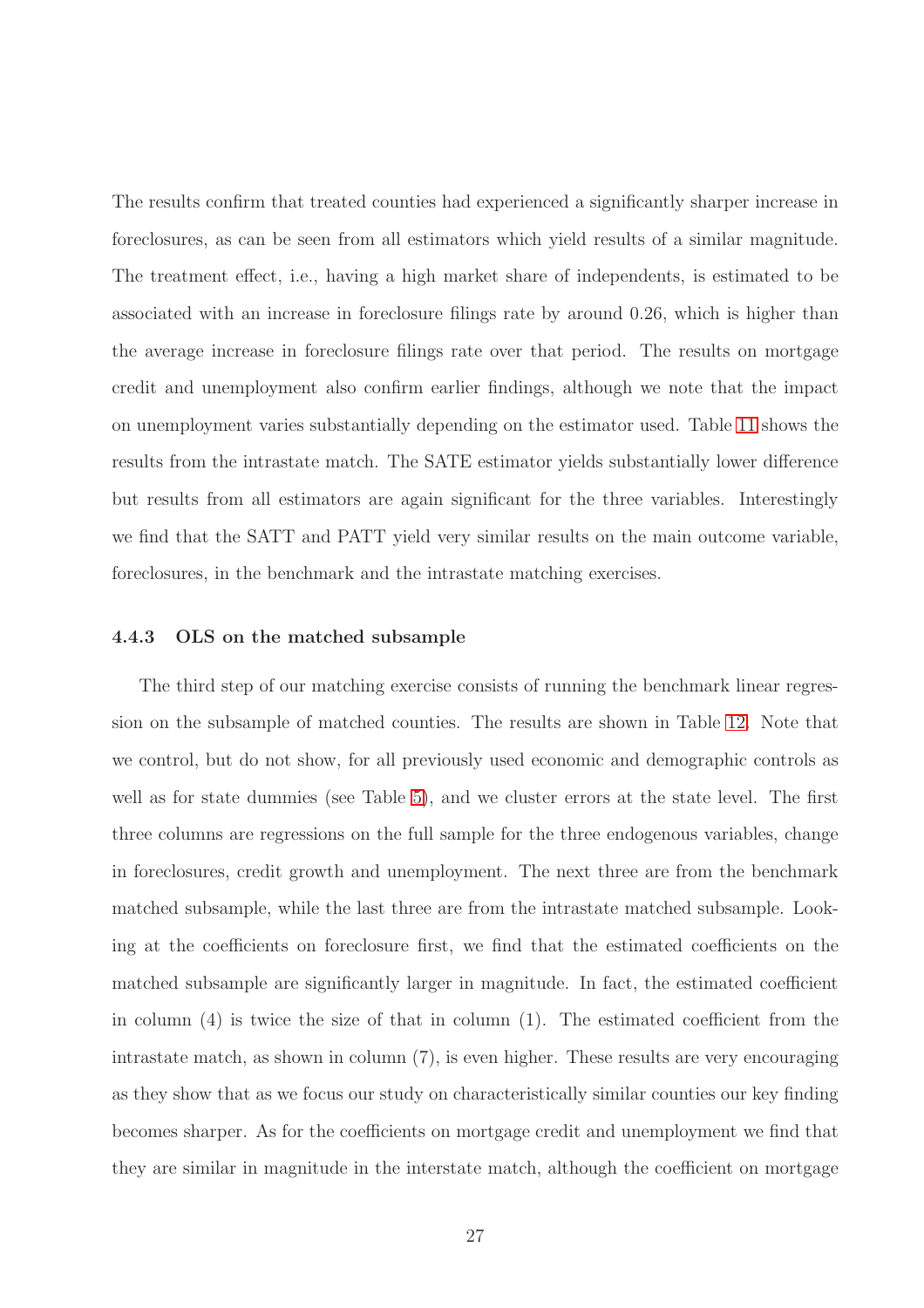credit growth becomes only significant at the 10%.

## 4.5 Discussion

In the earlier section we have shown that independents contributed disproportionally to the lending boom and that, during the boom, the expansion in their market share was more pronounced in areas with a higher percentage of low credit score consumers, and areas experiencing higher house price growth. These findings alone hint to more severe deterioration in the lending standards of independents when compared to banks, particularly in light of the findings from the earlier literature that shows that the mortgage boom was to a great extent caused by an outward shift in the supply of mortgage which was fueled by greater moral hazard due to securitization (Mian and Sufi, 2009a). In this section, we examine the outcome of this mortgage boom and focus particularly on foreclosures, a variable that is more directly related to lending standards. We show that, even after controlling for county characteristics, counties where a higher share of mortgage lending was channeled by independents experienced a sharper rise in foreclosures. Indeed, it is the heterogeneity in the market share of independents that allows us to carry this exercise. Despite the correlation between the presence of independents and some of the county characteristics, it is far from a perfect correlation. A large share of the market share of independents as of 2005 is explained by their market share prior to the mortgage boom, as these lenders were concentrated in several geographical pockets. Many counties which did experience high price growth during the boom, and that had relatively lower average income and credit score were prior to the boom, and also as of 2005, largely dominated by banks. We control for county characteristics not only with standard parametric methods, but also by matching counties. These matching methods allowed us to verify the claim that the type of lender is not perfectly correlated with county characteristics.

These findings strongly indicate that the expansion of independents came at the expense of a significant deterioration in lending standards, one which led them to either lend to a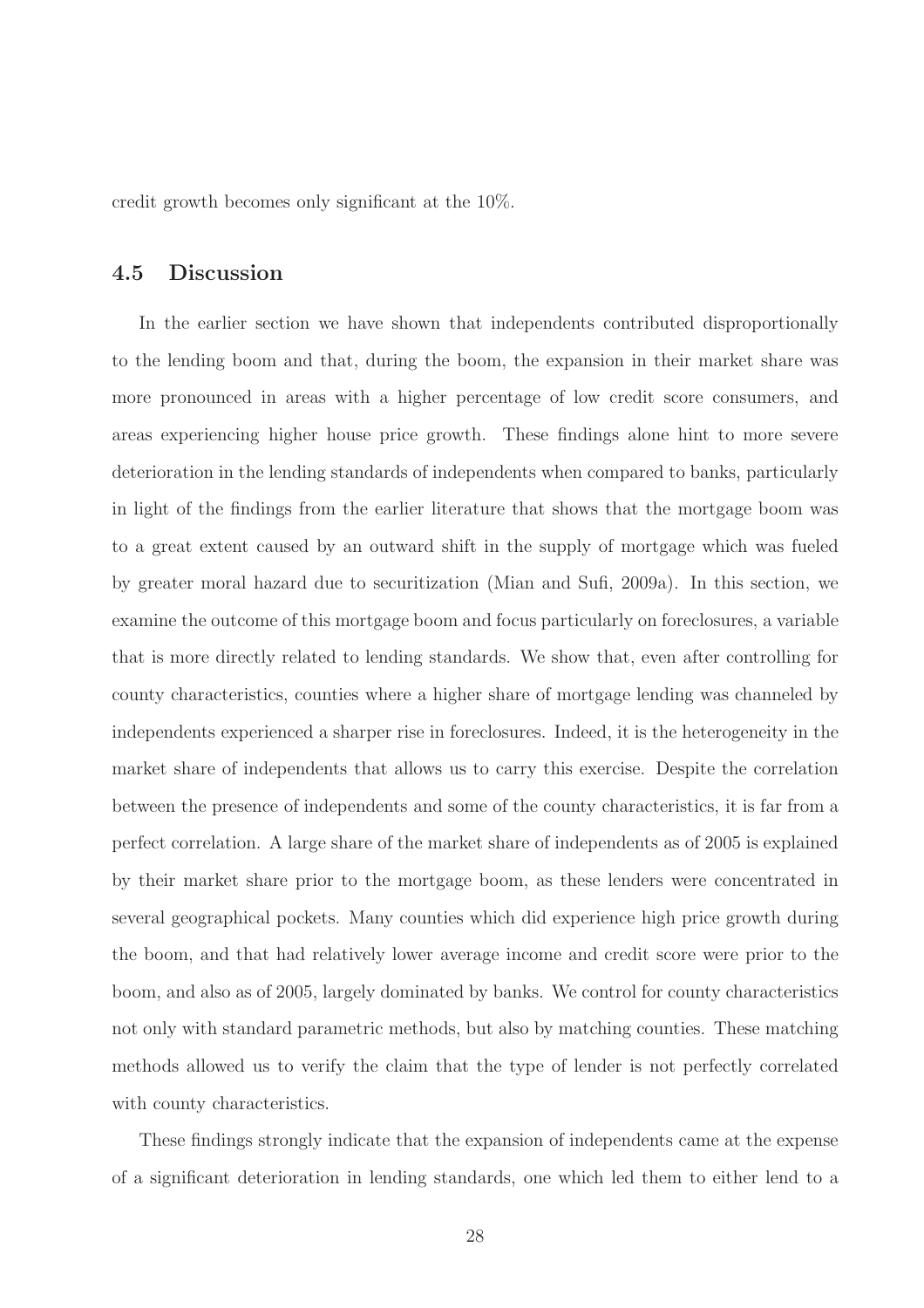riskier category of lenders, expend less effort in collecting soft information from the average borrower, design riskier contracts (but possibly more attractive for the less risk-averse borrowers), or all of the above. Such differential between the lending standards of banks and independents alone can explain the above results. Exploring the risks associated with independents' lending is, however, beyond the scope of this paper, but would be an important avenue for future research, possibly using disaggregated data. Our findings from the county level data establish correlations that are quantitatively important at the aggregate level and thus shed light on the aggregate contribution of independent lenders.

# 5 Exploring the Role of Regulation and Alternative Hypotheses

Compared to banks, a conspicuous characteristic of independents is their weak regulation and supervision. This difference offers a very plausible explanation to the patterns docu-mented in this paper.<sup>[20](#page-28-0)</sup> Less tightly regulated and supervised lenders, by definition, face fewer constraints when it comes to their lending policy. They are thus able to, under favorable circumstances such as the housing boom and the availability of the OTD technology, gain market shares by originating increasingly risky loans. We nevertheless check the robustness of this argument by (a) testing alternative hypotheses and (b) exploiting variation in mortgage related regulation across states.

### 5.1 Alternative Hypotheses

A long standing finance literature that examines the relation between competition and lending standards offers ambiguous results (see e.g. Jarayatne and Strahan, 1996; Black and Strahan, 2002; Campbell, 2006; Gabaix and Laibson, 2006; Dick and Lehnert, 2010).

<span id="page-28-0"></span> $20$ Keys et al. (2009) use this distinction between independents and banks to test for the impact of regulation.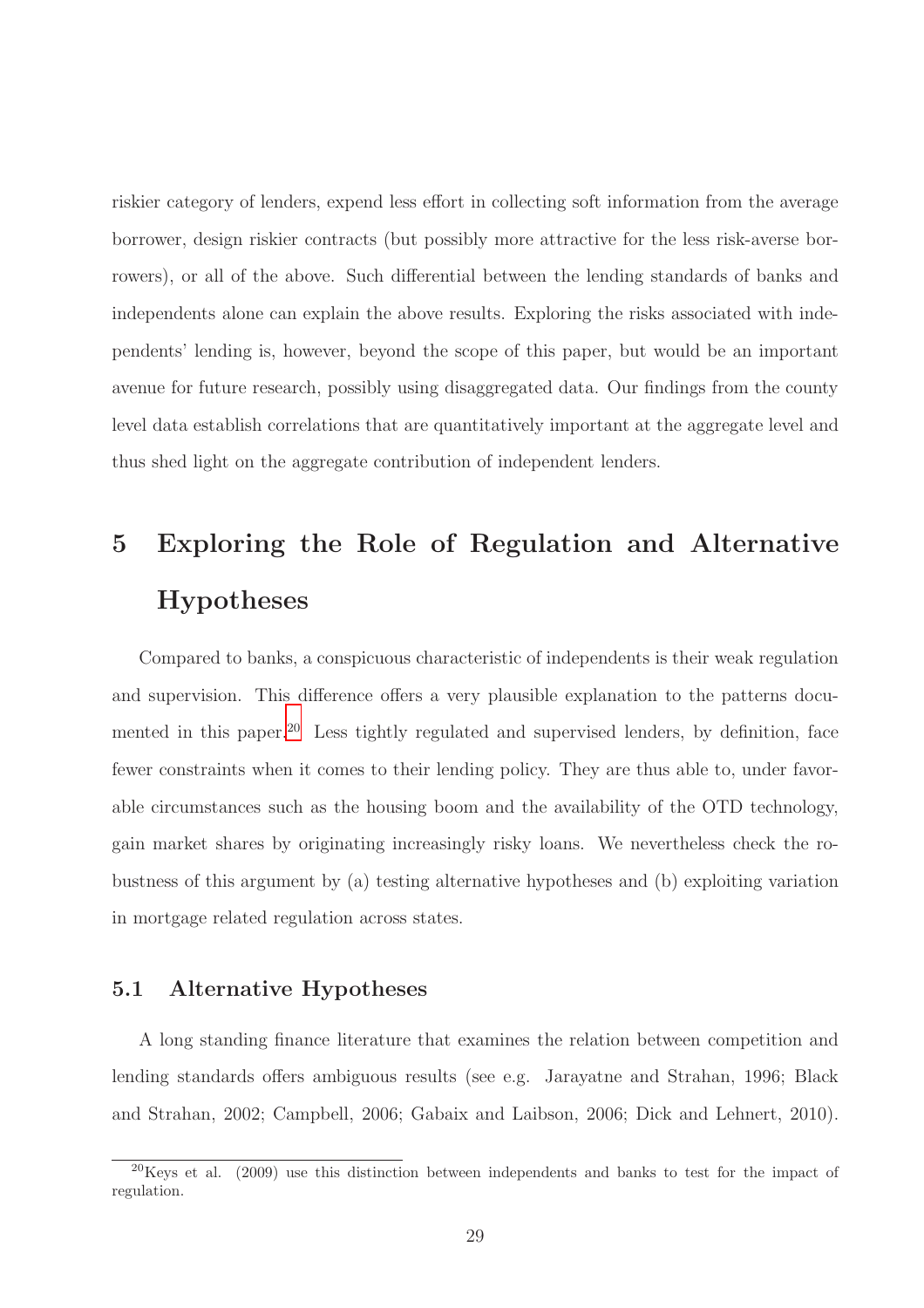Nevertheless, it suggests that competition can have a substantial effect on lending policy. One might ask, therefore, whether the market share of independents, our key variable in the analysis, is correlated with the degree of competition on the local market. To control for the regional competition effect we control for a Herfindahl index constructed for the top, 15, 30 and 50 lenders in the county (see e.g. Barth et al., 2009). We sequentially add these indexes on the right hand side of our benchmark regression of foreclosures on county characteristics. The results are shown in Table [13.](#page-61-0) In the first column we show the outcome of the benchmark regression for comparison. We then in columns  $(2)$ ,  $(3)$ , and  $(4)$  control for our measures of market competition and find that the estimated coefficient on each of the Herfindahl measures are far from significant. Note that when we control for the Herfindahl indexes constructed for the top 30 and 50 lenders, in columns(2) and (3) respectively, our sample of counties becomes smaller, as there are counties with fewer than 30 and 50 lenders. Nevertheless, we find that the coefficient on independents remains positive and significant in all three, and becomes larger in magnitude as the sample size shrinks in (3) and (4).

Another concern is related to the geographical diversification of lenders. Recently, Loutskina and Strahan (2011) showed evidence that geographically concentrated lenders act like informed investors and tend to collect more information on the applicants, while geographical diversification has the opposite effect. One might argue that our results could be driven by a difference in the degree of geographical diversification of lenders, which could have an impact on the outcome of their lending. This is unlikely to explain our results, however, as the bulk of bank lending was originated by geographically diversified lenders. Nevertheless we control for this factor by computing the same index of lender diversification as in Loutskina and Strahan (2011) from which we compute a weighted measure of diversification at the county level.<sup>[21](#page-29-0)</sup> We control for this measure in column  $(5)$  of Table [13](#page-61-0) and find that it has virtually no impact on the coefficient of independents and that the estimated coefficient on the index is small and not significant.

<span id="page-29-0"></span><sup>21</sup>See Data Appendix.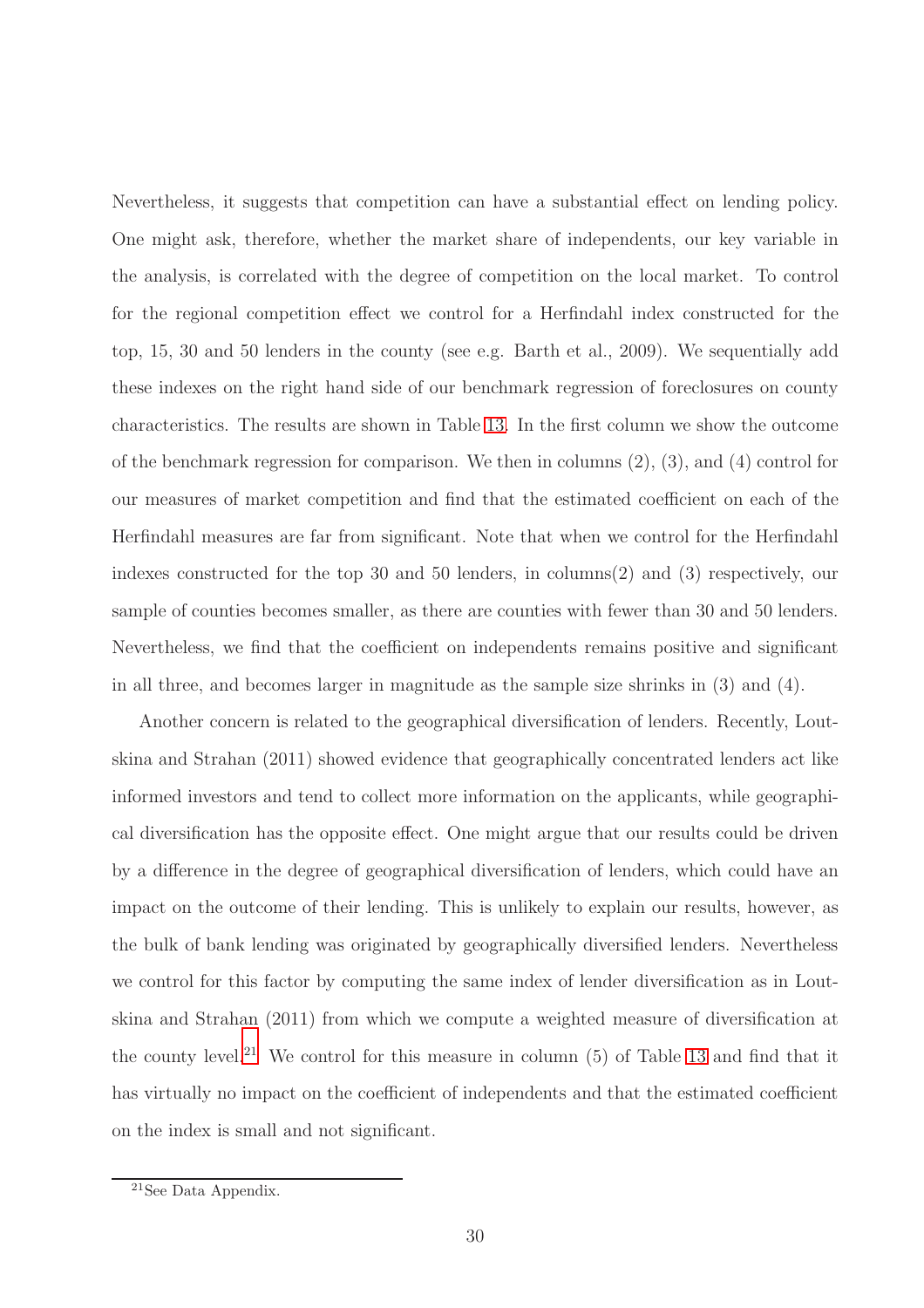One might also argue that differences in lending standards between banks and independents could be due to differences in their liability structure. In particular, banks typically rely on core deposits (in varying degrees across banks) while independent lenders are essentially wholesale lenders. There are two opposing predictions of the impact of deposit-taking on lending standards. On one hand, the presence of subsidized deposit insurance might lead to imprudent lending from banks. On the other hand, retail-lenders are more involved in relationship lending (see e.g. Song and Thakor, 2007) and thus might be better placed to efficiently screen applicants on soft information (see e.g. Purnanandam,  $2010$ ).<sup>[22](#page-30-0)</sup> We address the question of whether the relations that we see in the data are driven by differences in deposit-taking activity rather than by differences in the regulatory framework by exploiting the heterogeneity in the extent of deposit-taking within banks. The increasing reliance on wholesale funding by banks during recent decades (see e.g. Feldman and Schmidt, 2001) makes our sample of banks a very heterogeneous one in terms of the ratio of core deposits to assets. To exploit this heterogeneity we obtain data on the ratio of core deposits to assets from the Reports of Income and Condition and from Statistics on Depository Institutions.[23](#page-30-1) The median core deposits to assets ratio in our sample banks, as of 2005, is 0.51. A significant share of banks rely on deposits as a secondary source of funding as several large banks have ratios lower than 0.2. We therefore compute the share of loans originated in each county by banks with an above the median core deposits ratio, and also by banks above the upper quartile cutoff. The non-bank lending is, by definition, done by independents which can be characterized by a core deposits ratio equal to zero. We compete these measures with our measure of the market share of independents in columns (6) and (7). The results strongly suggest that the relation that we document is unlikely to be driven by the differences in deposit taking. We also control for other cutoffs as well as a weighted average measure of

<span id="page-30-0"></span> $22\lambda$  hother argument that would lead to a similar prediction is one related to the fragility induced by demand deposits as in Calomiris and Kahn (1991). However, wholesale funding or market borrowing are also subject to a sudden stop and recent literature suggests that wholesale lenders could be more vulnerable to withdrawal in episodes of liquidity shocks (see e.g. Gatev and Strahan, 2006; and Huang and Ratnovski, 2008).

<span id="page-30-1"></span><sup>&</sup>lt;sup>23</sup>See Data Appendix.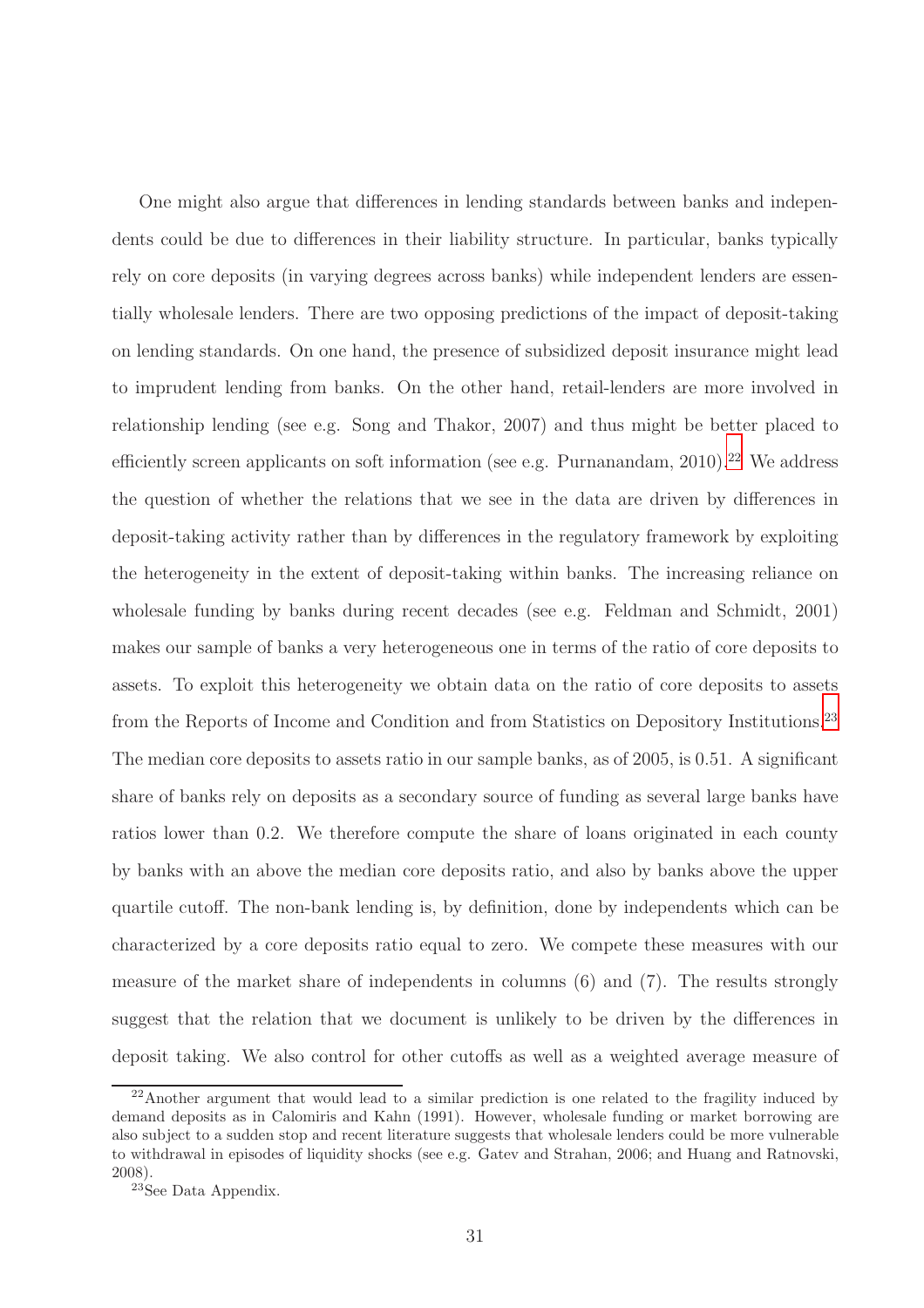core deposits in a given county (by imposing a ratio of core deposits to assets equal to zero for independents) and find similar results.

Several studies have recently established a negative relation between securitization and lending standards (see e.g. Keys et al., 2010; Purnanandam, 2010). This finding can be explained, as earlier studies argued, by a moral hazard argument by which an originate-todistribute model diminishes banks' screening and monitoring incentives (see e.g. Petersen and Rajan, 1994; and Parlour and Plantin, 2008). In light of this finding, one might ask whether the heterogeneity in the rate of securitization between banks and independents can explain the relation between independents and the rise in foreclosures. We address this question in our benchmark regressions by controlling for the share of securitized loans at the county level. To compute this share we follow closely Mian and Sufi (2009a)'s definition of private securitization. The results suggested that securitization explains at best a small fraction of the effect of independents. We further address this question using other proxies for securitization. Specifically, in addition to private securitization we control in columns (8) and (9) for measures of the share of loans sold to GSEs and the share of loans that were kept on the balance sheet of the originator, respectively. We see that in column (8) the estimated coefficient on Percent sold to GSE to be negative but not significant. It slightly reduces the estimated coefficient on independents which however remains very significant. The result suggests that securitization to GSEs, unlike private securitization, is negatively correlated with the rise in foreclosures. Indeed, GSEs required minimum standards on the loans their purchased which could explain this correlation. The decline in the estimated coefficient on independents could thus be explained by the fact that they sold a relatively smaller share of their loans to GSEs. Nevertheless, this relation is weak and has only a small impact on the benchmark regression. Finally, in column (9) we control for the share of all non-securitized loans and find that the estimated coefficient to be positive and not significant.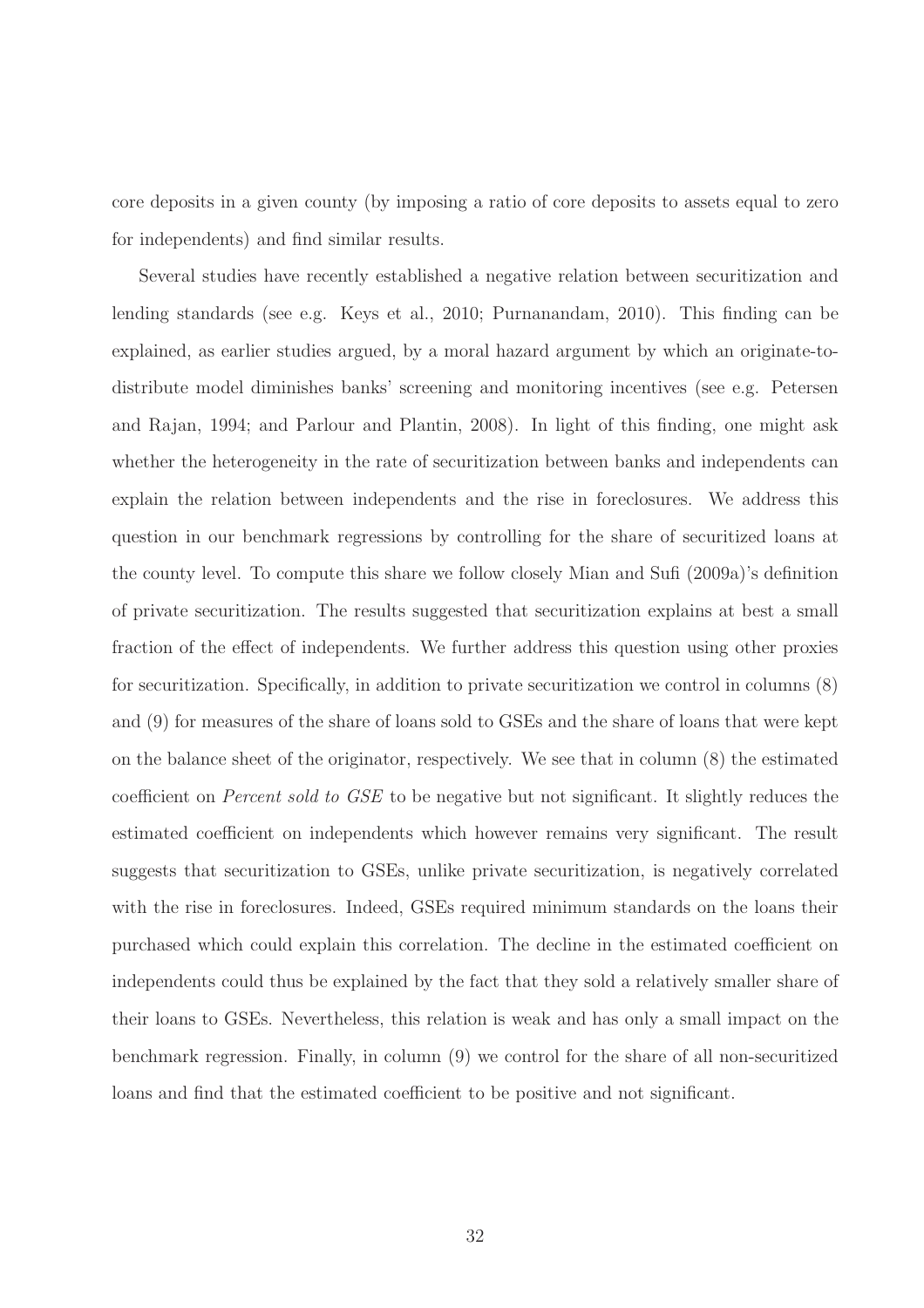### 5.2 State regulation

We next explore whether the strong association between lending by independents and the rise in foreclosures varied with the extent of mortgage market regulations across states. If this association can be explained by the lack of sufficient regulation of independents, then one might expect to find that this association is less (more) pronounced in more (less) regulated states. The premise is the following: if state mortgage-related regulations are effective in limiting risky loans, they are likely to have a more important effect on the lending of the otherwise less regulated lenders, i.e., independent lenders. The challenge in identifying such relation is the difficulty in measuring *effective* state regulation and supervision. State laws that regulate the mortgage market vary widely across states, however, market observers have pointed to a lack of enforcement problem (see e.g. Belskey and Retsinas, 2008; Treasury Blueprint, 2008; Immergluck, 2009). With these caveats in mind, we explore two datasets on state regulation. One dataset is constructed by Bostic et al. (2008) and reflects the extent of state restrictions on predatory lending laws. The second dataset is on state regulation of mortgage brokers and comes from Pahl  $(2007).^{24}$  $(2007).^{24}$  $(2007).^{24}$  Note that in most states, brokers and lenders were supervised by the same state agency (see e.g. Immergluck, 2009), making this index a good candidate for a proxy of mortgage regulation and supervision of both mortgage brokers and lenders. These datasets thus focus on distinctive aspects of the mortgage market. Arguably, however, more regulation and supervision of mortgage brokers and more restrictive predatory lending laws should both act as constraints on risky lending. We thus run regressions where we interact the share of independents as of 2005 with one of these indexes on new state mortgage-related regulations. We focus on new regulations for several reasons. First, Bostic et al.(2008) make the distinction between pre- and post-1999 state regulations on anti-predatory lending, as the modern laws were patterned differently, akin the Home Ownership and Equity Protect Act (HOPEA) that congress enacted in 1994. They find that these new laws with broader coverage had an effect above and beyond the old laws. Second,

<span id="page-32-0"></span><sup>24</sup>See Data Appendix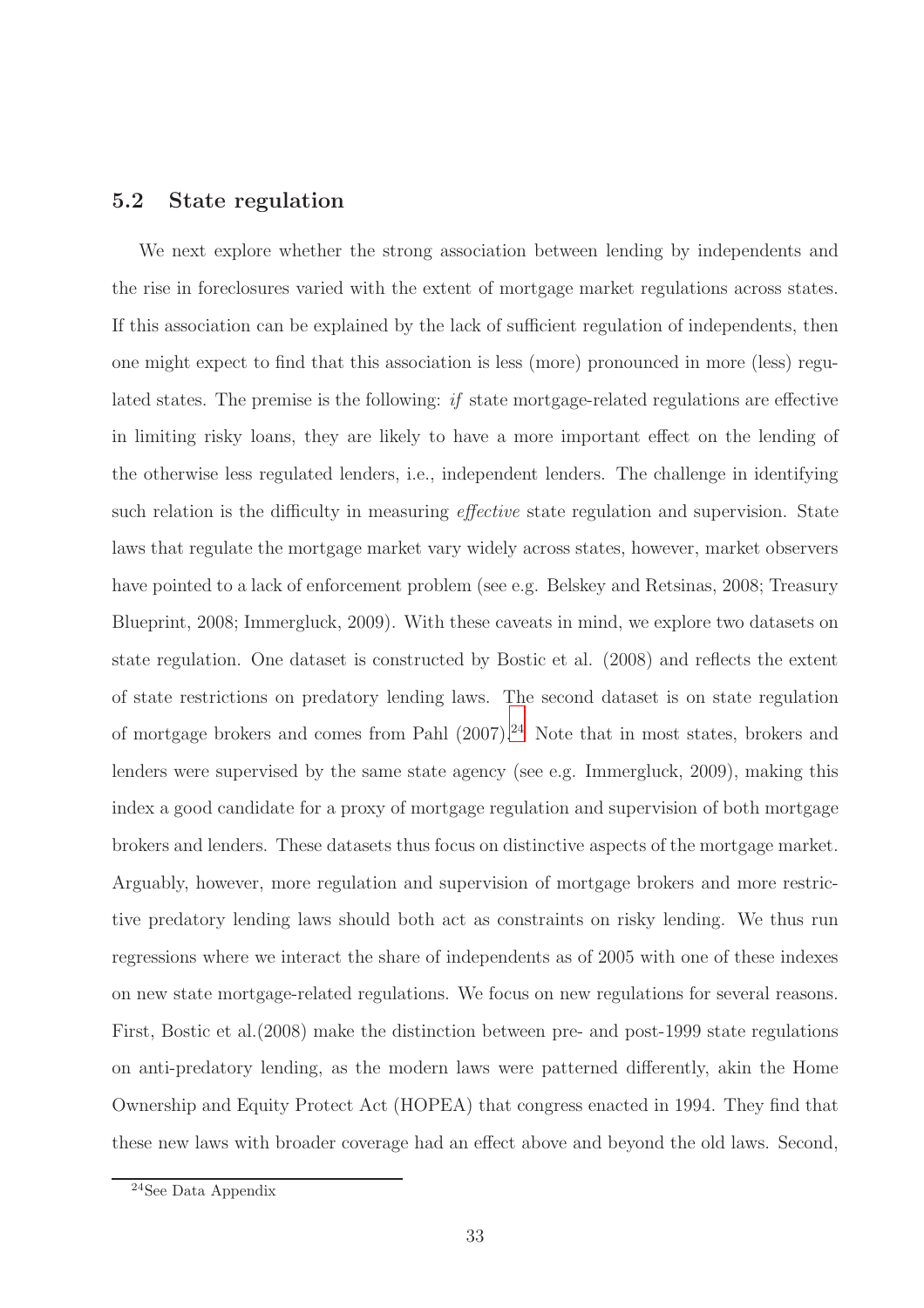since our dependent variable measures the change in new foreclosure filings, one would expect that examining new laws would also be more appropriate in our context. Third, since many of the state regulations were not effectively implemented during the mortgage boom (see e.g. Immergluck, 2009) a concern about effectiveness leads us to place more weight on new regulations which are a better proxy of a state's regulatory reaction to the mortgage boom. For these reasons, and for comparability with the data from Bostic et al. (2008), we examine the new state regulation on broker regulations which are available from Pahl (2007) between 1996 and 2005.[25](#page-33-0) For each regulation measure, the anti-predatory lending laws and the broker regulations, we rank states and assign a dummy for the upper quartile of most regulated states. We do so to minimize the effect of the judgmental nature in which these indexes were constructed by sometimes a linear sum of subcomponents. Finally, since we are examining laws at the state level one cannot control simultaneously for state dummies. Instead we also control, in addition to the county characteristics, for state characteristics that could affect foreclosures such as the state GDP, and three dummies capturing foreclosure related laws (see Pence, 2006).

The results from these regressions are shown in Table [14.](#page-62-0) In the first column we show the results from the benchmark regression of the rise in foreclosure on the county and state controls, to which we add the dummy for states with high broker regulation. We find that the estimated coefficient on the dummy is negative, meaning that these states experienced on average a smaller increase in foreclosures during the downturn. In the second column we interact the broker dummy with the market share of independents (third row) and find a negative and significant coefficient. This result supports the premise that more regulation lessened the impact of independents on foreclosures. Note that the coefficient on the regulation dummy turns positive. This is surprising but could be due to a host of factors that we cannot control for, such as state specific effects. In the third column we cluster errors at the

<span id="page-33-0"></span><sup>&</sup>lt;sup>25</sup>The data are also available for 2006 but we exclude this year out of a concern for possible endogeneity with the outcome variable. Nevertheless we include it in a robustness exercise and find that it does not affect our results (not shown).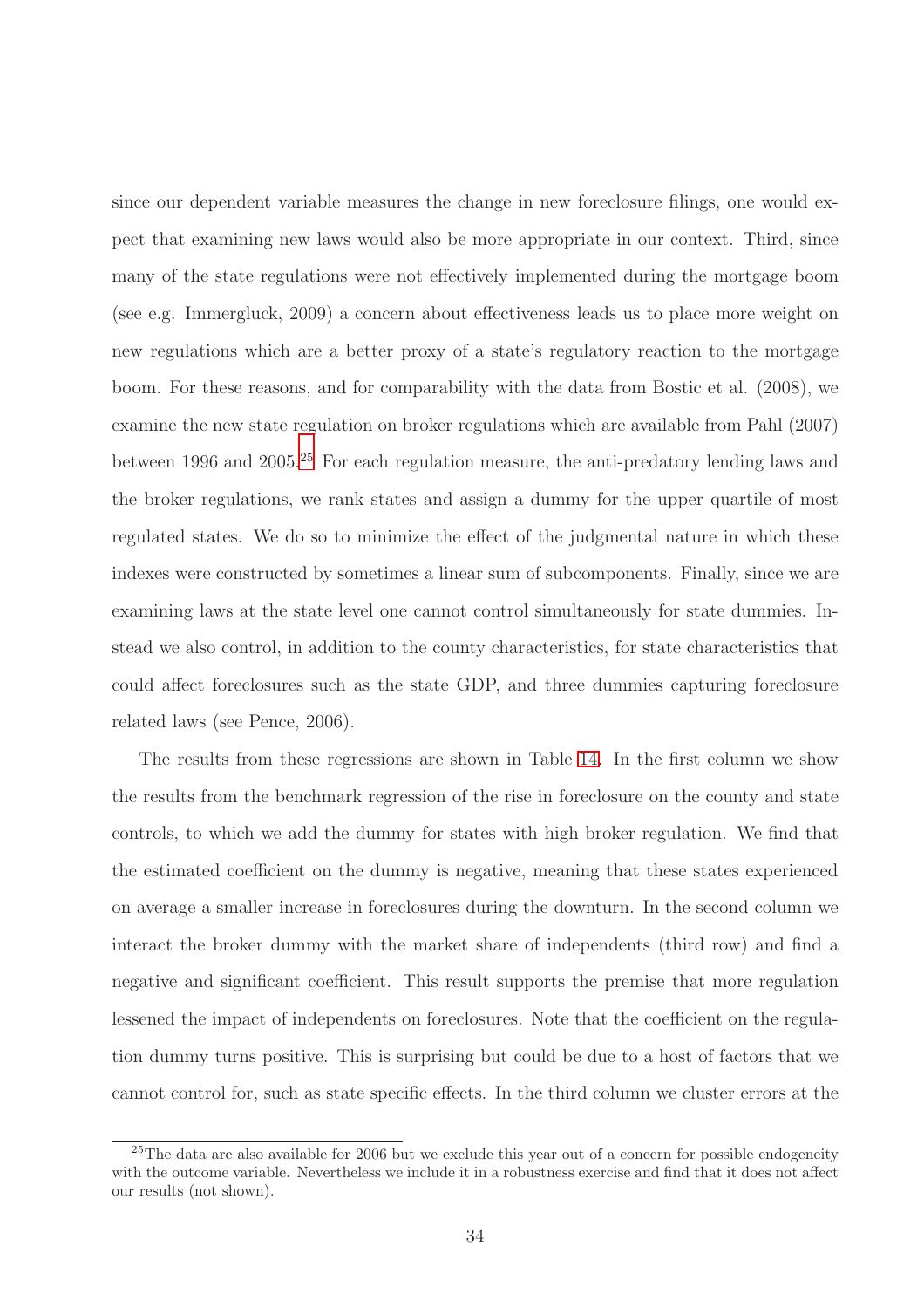state level and find that the coefficient remains significant at the  $5\%$ . In columns  $(4)$ ,  $(5)$ and (6) we re-do the exercise in the first three columns this time replacing the dummy for broker regulation with the dummy on the anti-predatory lending laws. Column (4) shows that there is a negative correlation between the dummy and the increase in foreclosure, yet it is far from significant. Interestingly however, when we interact this dummy variable with the market share of independents we find that the results mirror our earlier finding from the broker dummy, with however a smaller magnitude on the interaction variable which is also only significant at the 10% in the last column where errors are clusters at the state level. While the regulation variables we use are far from ideal, as they are not direct measures of effective state regulation of mortgage lenders, the results do suggest that the effect of independents on foreclosure is weaker in states that implemented stricter mortgage related regulations during the boom. Taken together with our robustness analysis, the findings suggest that regulation could be key in explaining the lender effect on foreclosures.

# 6 Conclusion

The evidence in this paper suggests that the lightly regulated independent lenders contributed disproportionately to the recent boom-bust housing cycle. We show that, to a large extent, the mortgage boom was fueled by a fast expansion of credit from independent lenders. We then show that the market share of these independents as of 2005 is a strong predictor of the increase in foreclosure between 2005 and 2007. We carefully control for county characteristics using both parametric and semi-nonparametric methods and show that these patterns are unlikely to be driven by factors unrelated to the lending standards of independents. We show robustness tests that suggest that this strong association between independents and the rise in foreclosures is most likely be due to the weak regulatory structure. We illustrate the macroeconomic consequences of these relations by showing that the presence of independents also predicts the contraction in credit and house prices and the subsequent rise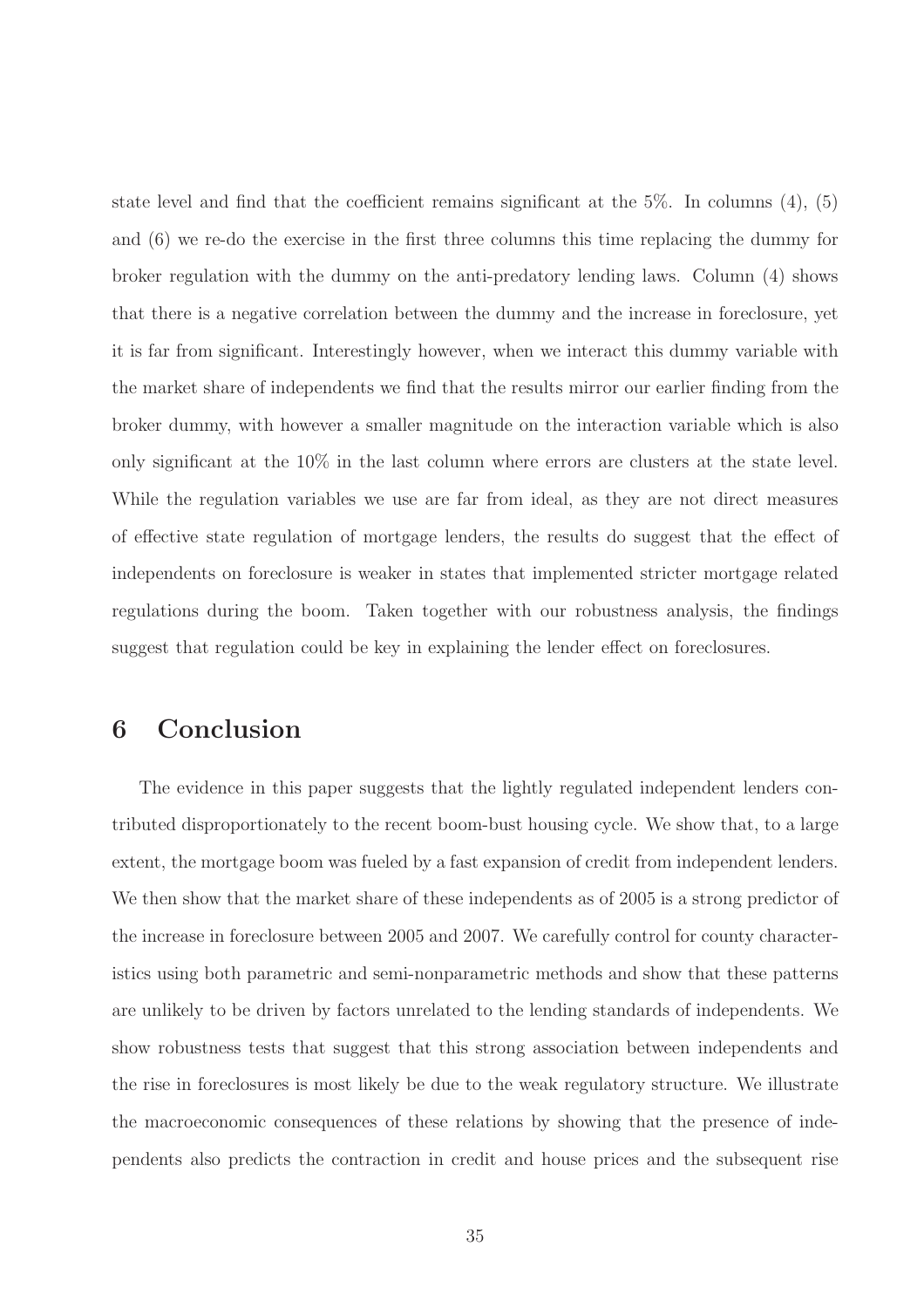in unemployment between in 2007 and 2008. Overall our findings lend support to the view that more stringent regulation could have averted some the volatility in the housing market during the recent boom-bust episode. Our study sheds light on the aggregate contribution of the least regulated lenders. An interesting avenue for future research is to identify, using disaggregated data, the characteristics that made lending by independents riskier than that by banks.

# References

Abadie, A., Imbens, G., 2002. Simple and Bias-Corrected Matching Estimators for Average Treatment Eects. NBER Technical Working Paper No. 0283.

Almeida, H., Campello, M., Laranjeira, B., and Weisbenner, S., 2010. Corporate Debt Maturity and the Real Effects of the 2007 Credit Crisis. University of Illinois at Urbana-Champaign.

Barth, J. R., Lin, C., Lin, P., Song, F. M., 2009. Corruption in bank lending to firms: cross-country micro evidence on the beneficial role of competition and information sharing. Journal of Financial Economics 91, pp. 361-388.

Belsky, E., Retsinas, N.P., 2008. Borrowing to live: consumer and mortgage credit revisited. Brookings Institution Press 2008.

Belsky, E., Richardson, N., 2010. Understanding the boom and bust in the nonprime mortgage market. Harvard University working paper.

Berlin, M, Mester, L.J., 1999. Deposits and relationship lending. Review of Financial Studies, Volume 12, Issue 3, pp. 579-607.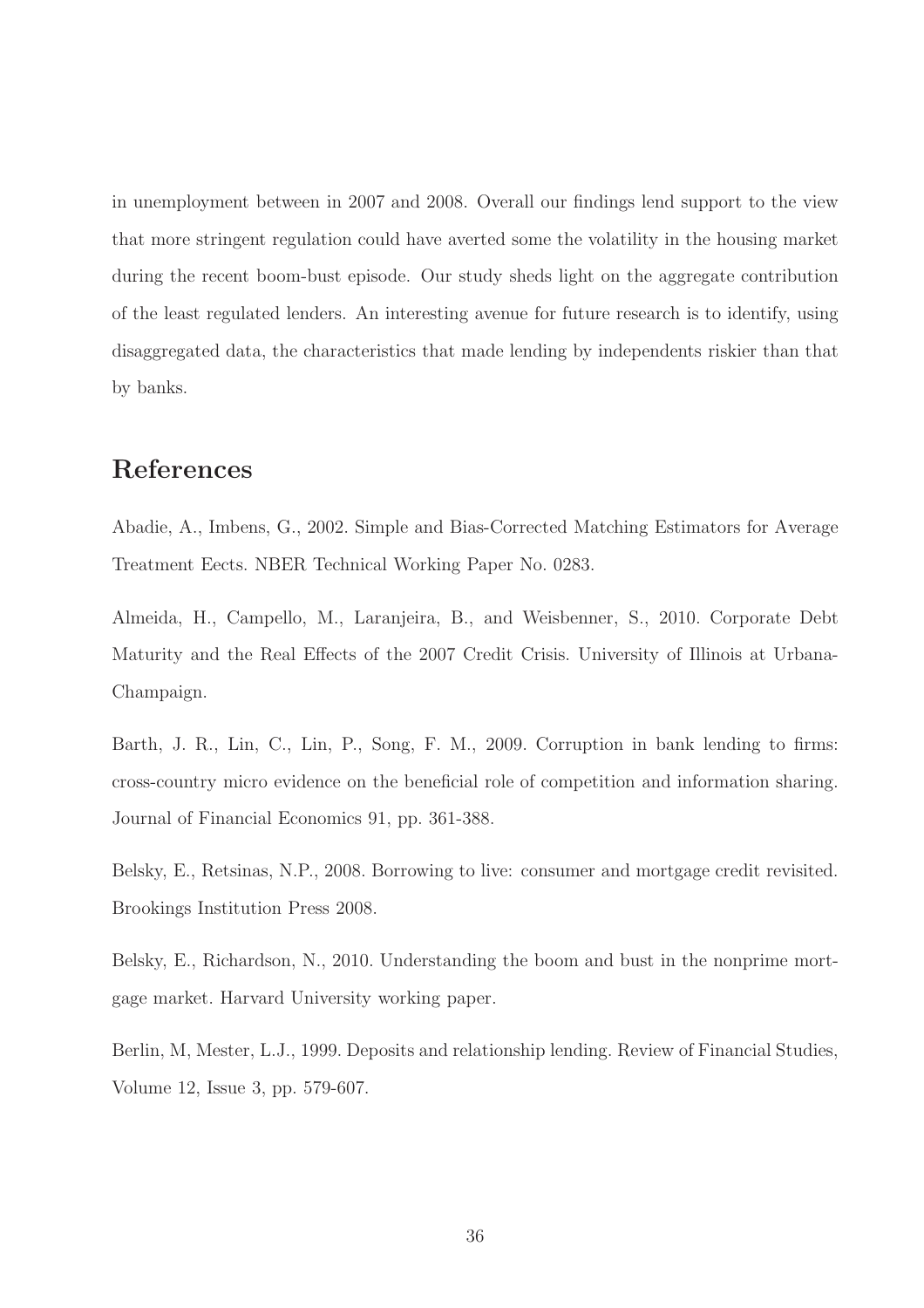Bostic R. W., Engel, K. C., McCoy P. A., Pennington-Cross A., and Wachter, S. M., 2008. State and local anti-predatory lending laws: The effect of legal enforcement mechanisms. Journal of Economics and Business 60, pp. 4766.

Black, S. E., Strahan, P., 2002, Entrepreneurship and bank credit availability. Journal of Finance 67, pp. 2807 2833.

Calomiris, C. W., Kahn, C., 1991. The Role of Demandable Debt in Structuring Optimal Banking Arrangements. American Economic Review 81, No. 3, pp. 497-513.

Calomiris, C. W., Stanley, L. D., and William, M., 2008. The foreclosure-house price nexus: lessons from the 2007-2008 housing turmoil. NBER working paper No. 14294.

Campbell, John Y., 2006, Household finance, Journal of Finance 61, 1553- 1604.

Demyanyk, Y. S., and Van Hemert, O., 2009. Understanding the subprime mortgage crisis. Review of Financial Studies.

Demyanyk, Y. S., 2010. Ten Myths about the Subprime Crisis. In: Lessons from the Financial Crisis: Causes, Consequences, and Our Economic Future. (Robert W. Kolb Series).

Dick, A., Lehnert, A., 2010. Personal Bankruptcy and Credit Market Competition. Journal of Finance 65, Issue 2, pp. 655-686.

Dell'Ariccia, G., Igan, D., Laeven, L., 2008. Credit booms and lending standards: Evidence from the subprime mortgage market. IMF Working Paper.

Doms, M., Furlong, F., Krainer, J, 2007. Subprime Mortgage Delinquency Rates. Federal Reserve Bank of San Francisco Working Paper.

Favara, G., Imbs, J., 2010. Credit Supply and the Price of Housing. Working Paper . HEC University of Lausanne.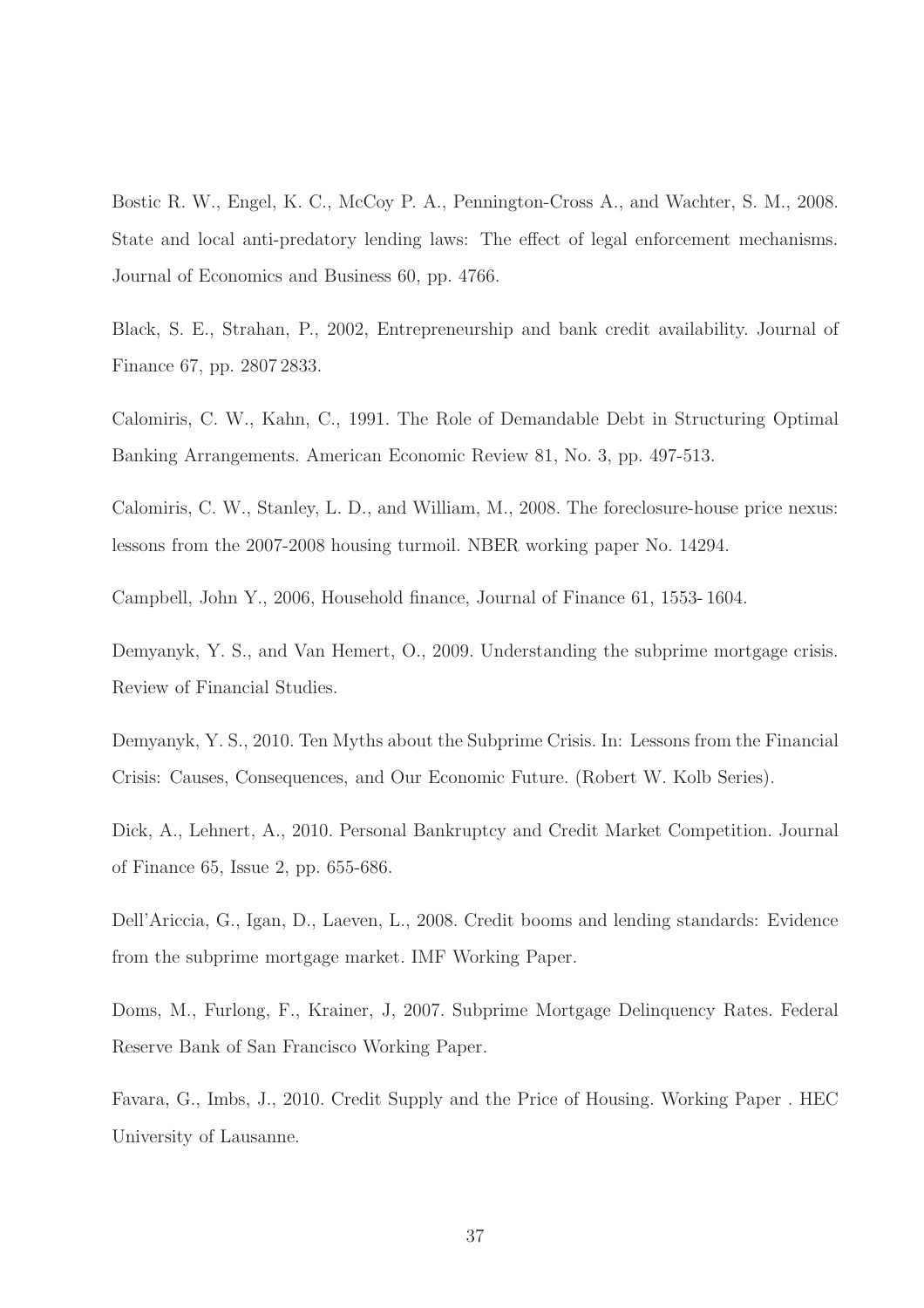Fellowes, M., 2006. Credit Scores, Reports, and Getting Ahead in America. Brookings Institute.

Feldman R., Schmidt J., 2001. Increased Use of Uninsured Deposits: Implications for Market Discipline. Federal Reserve Bank of Minneapolis-Fed Gazette.

Gabaix, X., Laibson, D., 2006, Shrouded attributes, consumer myopia, and information suppression in competitive markets, Quarterly Journal of Economics 121, pp. 505- 540.

Gaetev, E., strahan, P. E., 2006. Banks's advantage in hedging liquidity risk: theory and evidence from the commercial paper market. Journal of Finance 61, Issue 2, pp. 867-892.

Gabriel, S., and Rosenthal, S., 2007. Secondary Markets, Risk, and Access to Credit: Evidence from the Mortgage Market. Unpublished working paper. Syracuse University Working Paper.

Gerardi, K., Shapiro, A., and Willen, P., 2007. Subprime Outcomes: Risky Mortgages, Homeownership Experiences, and Foreclosures. Federal Reserve Bank of Boston Working Paper.

Glaeser, E. L., Gyourko, J., and Saiz, A., 2008. Housing supply and housing bubbles. Journal of Urban Economics 64, volume 2, pp. 198-217.

Ho, D. E., Imai, K., King, G., Stuart, E.A., 2007. Matching as Nonparametric Preprocessing for Reducing Model Dependence. Political Analysis 15, pp. 199-236.

Huang, R., Ratnovski, L., 2010. The dark side of wholesale funding. Journal of Financial Intermediation 20, Issue 2, pp. 248-263.

Imai, K., van Dyk, D., 2004. Causal inference with general treatment regimes: Generalizing the propensity score. Journal of the American Statistical Association 99, pp. 85466.

Immergluck, D., 2009. Foreclosed: high-risk lending, deregulation and the undermining of America's mortgage market. Cornell University Press.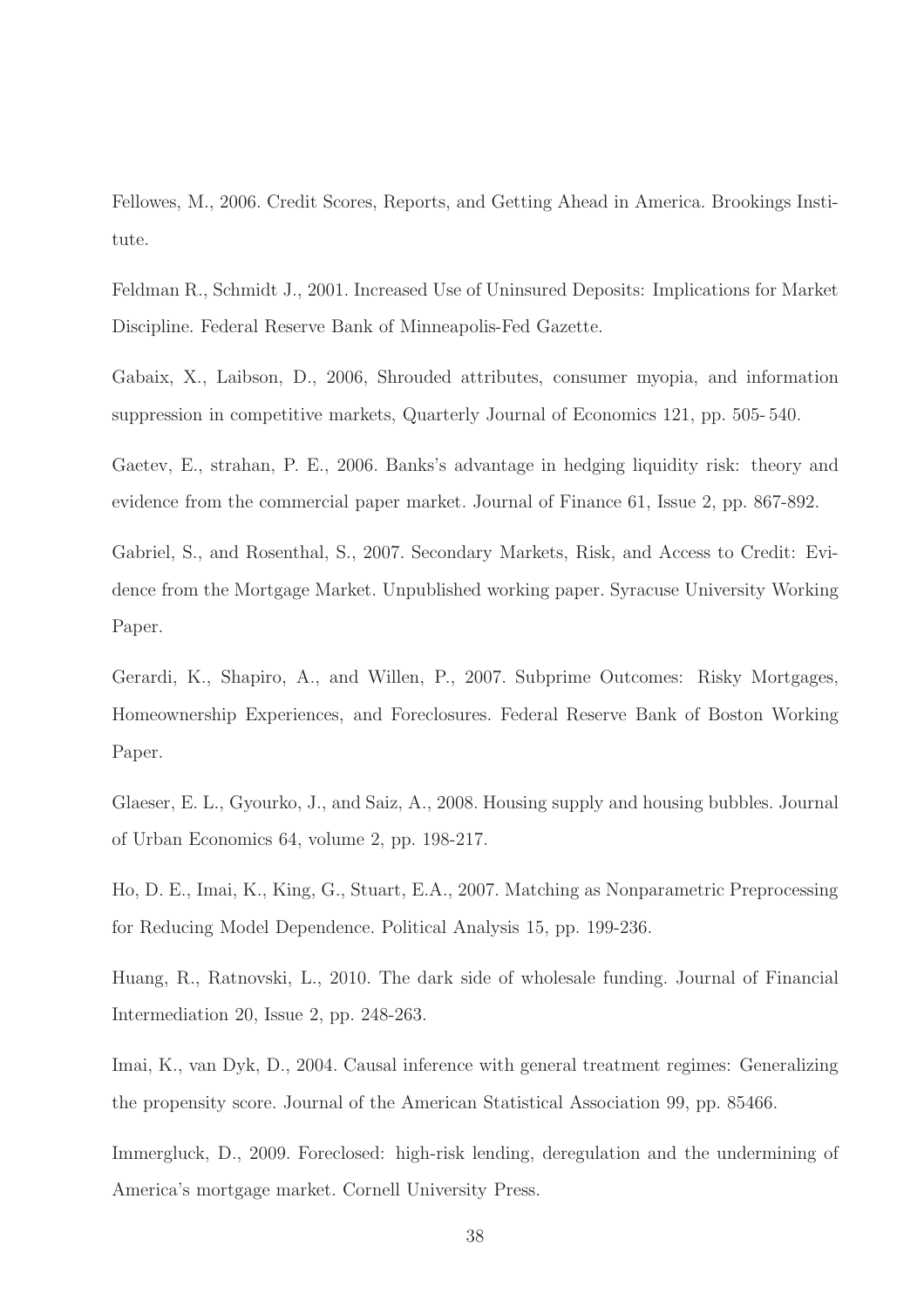Ivashina, V., and D., Scharfstein, 2010. Bank lending during the financial crisis of 2008. Journal of Financial Economics 97, pp. 319-338.

Keys, B., Mukherjee, T., Seru, A., Vig, V., 2009. Financial regulation and securitization: Evidence from subprime loans. Journal of Monetary Economics 56, Issue 5.

Keys, B., Mukherjee, T., Seru, A., Vig, V., 2010. Did securitization lead to lax screening? Evidence from subprime loans. Quarterly Journal of Economics 125.

Jarayatne, J., Strahan, P., 1996. The finance-growth nexus: Evidence from bank branch deregulation. Quarterly Journal of Economics 111, pp. 636- 670.

Loutskina, E., Strahan, P., 2009. Securitization and the declining impact of bank finance on loan supply: Evidence from mortgage originations. Journal of Finance.

Loutskina, E., Strahan, P., 2011. Informed and uninformed investment in housing: the downside of diversification. Review of Financial Studies, forthcoming.

Mayer, C., and Karen, P., 2008. Subprime Mortgages: What, Where, and to Whom? Federal Reserve Board Working Paper.

Mayer, C., Karen P., Shane S. M., 2009. The rise in mortgage defaults. Journal of Economic Perspectives 23, Number 1, pp. 27 50.

Mian, A., Sufi, A., 2009a. The Consequences of Mortgage Credit Expansion: Evidence from the US Mortgage Default Crisis. Quarterly Journal of Economics.

Mian, A., Sufi, A., 2009b. House Prices, Home Equity-Based Borrowing, and the U.S. Household Leverage Crisis , American Economic Review, forthcoming

Mian, A., Sufi, A., 2010. Household Leverage and the Recession of 2007 to 2009, IMF Economic Review 58, Issue 1, pp. 74-117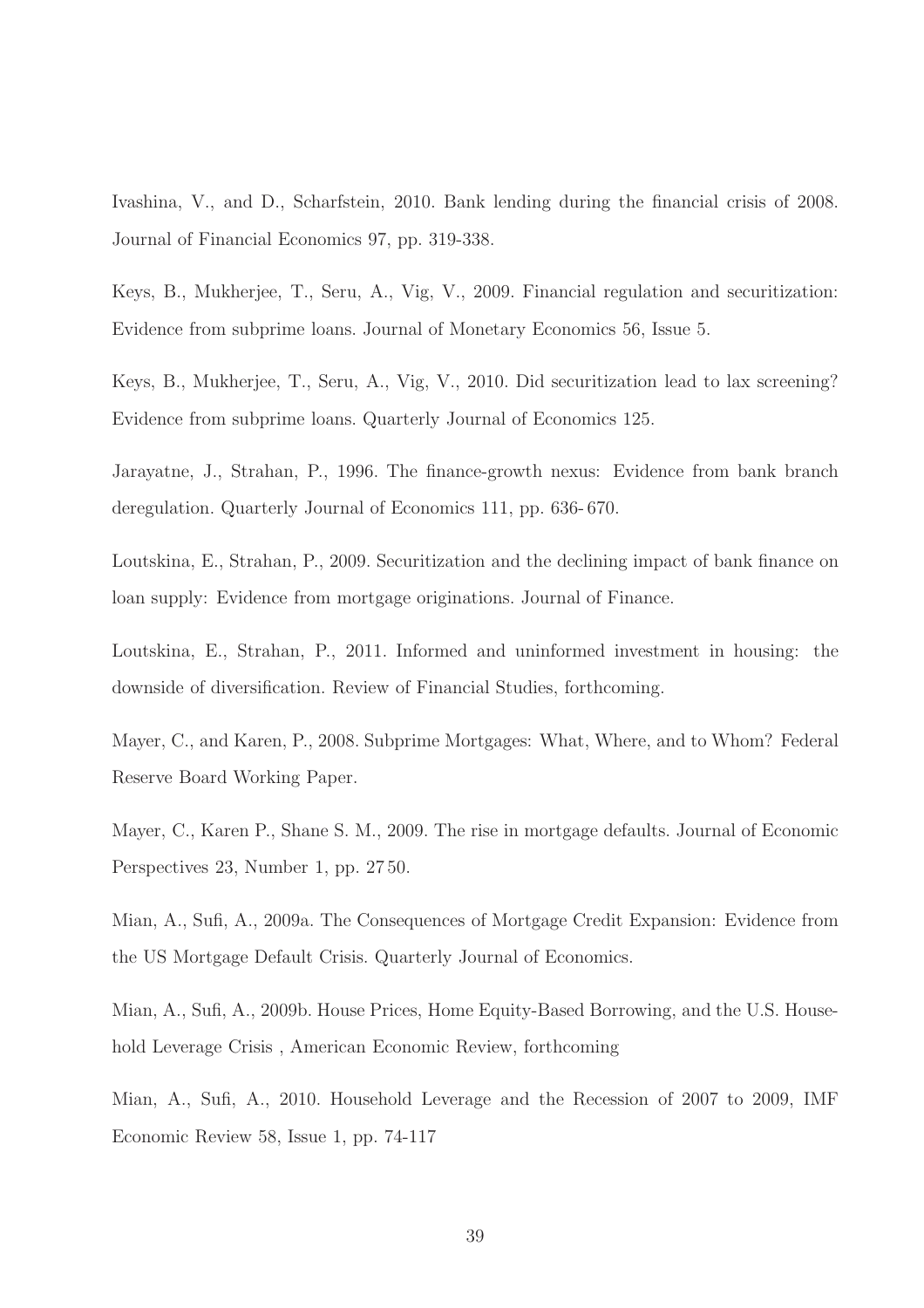Mian, A., Sufi, A., Trebbi, F., 2011. Foreclosures, House Prices, and the Real Economy. Unpublished working paper. University of California, Berkeley.

Pence, K., 2006. Foreclosing on Opportunity: State Laws and Mortgage Credit. Review of Economics and Statistics.

Pahl, C., 2007. A Compilation of State Mortgage Broker Laws and Regulations, 1996 to 2006. Federal Reserve Band of Minneapolis.

Parlour, C., Plantin, G., 2008. Loans Sales and Relationship Banking. Journal of Finance, 63, 1291-1314.

Peterson, M.,Rajan, R., 1994. The Benefits of Lending Relationships: Evidence from Small Business Data, Journal of Finance 49, pp. 3-37.

Purnanandam, A. K., 2010. Originate-to-distribute model and the subprime mortgage crisis. Review of Financial Studies.

Rogers, W. H., Winter, W., 2009. The impact of foreclosures on neighboring housing sales. Journal of Real Estate Research 31, Number 4., pp. 455-479.

Rosenbaum, Paul R., and Donald B. Rubin. 1984. Reducing bias in observational studies using subclassification on the propensity score. Journal of the American Statistical Association 79, pp. 516 524.

Rubin, D. B., Thomas, N., 2000. Combining propensity score matching with additional adjustments for prognostic covariates. Journal of the American Statistical Association 95, pp. 573 585.

Saiz, A., 2010. The Geographic Determinants of Housing Supply. Quarterly Journal of Economics.

Song, F., Thakor, A., 2007. Relationship Banking, Fragility, and the Asset-Liability Matching Problem. Review of Financial Studies 20, pp. 2129 -2177.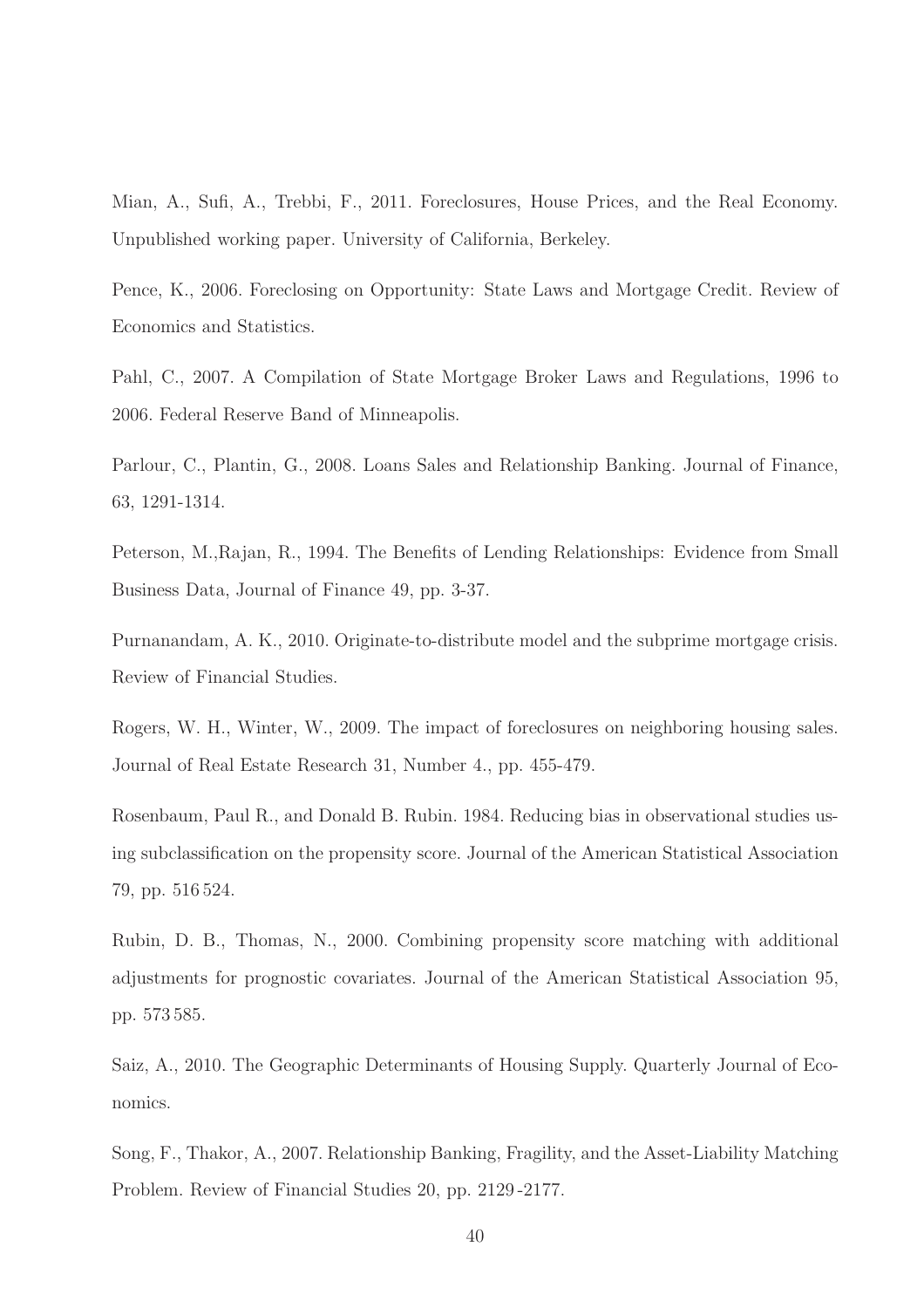Treasury Blueprint, 2008. The Department of the treasury blue print for amodernized financial regulatory structure.

# 7 Data Appendix

### HMDA Data

We use a comprehensive sample of mortgage applications and originations that have been collected by the Federal Reserve under the provision of the Home Mortgage Disclosure Act (HMDA). Under this provision, the vast majority of mortgage lenders are required to report data about their house-related lending activity.[26](#page-40-0) HMDA data covered around 95% of all mortgage originations in 2005 (see e.g. Dell'Ariccia et al., 2008), and has a better coverage within MSAs due to stricter reporting requirements in these areas.

The HMDA data provide information on the year of the application (the data is available on an annual basis), the amount of the loan, the lender's decision, and the income of the applicant. The data also provide information on the gender and race of the applicant, as well as other information on the census tract of the property such as the median income and share of minority households.

The raw HMDA data in our sample covering the sample period 2003 to 2008 period contain around 190 million applications. Of these, we keep only loans that are either approved or denied (Action code 1,2, and 3). We further restrict our loans types to be conventional (we exclude Federal Housing Agency, Veterans Administration, Farm Service Agency or Rural Housing Service), the property types to be one to four-family, the loan purpose to be

<span id="page-40-0"></span><sup>&</sup>lt;sup>26</sup>Lenders are required to report if they meet certain criteria related to size, geographical location, the extent of housing-related lending activity, and regulatory status. Regarding size, a depository institution is subject to HMDA reporting requirements if it has assets of \$34 million or more, as of December 31, 2004. In 2010, the Board raised this threshold to \$40 million. For a non depository institution, total assets must exceed \$10 million, as of December 31 of the preceding year, taking into account the assets of any parent corporation. Regarding the geographical location, lenders must report if they have offices in a Metropolitan Statistical Area (MSA) or if they are non-depository institutions with lending activities on properties located in an MSA. Lenders must also report if they are depository institutions with at least one home purchase loan or if they are non-depository institutions and they originate 100 or more home-purchase and refinancing loans. As for the regulatory status, lenders must report if they are non-depository institutions or if they are depository institutions that are federally insured or regulated.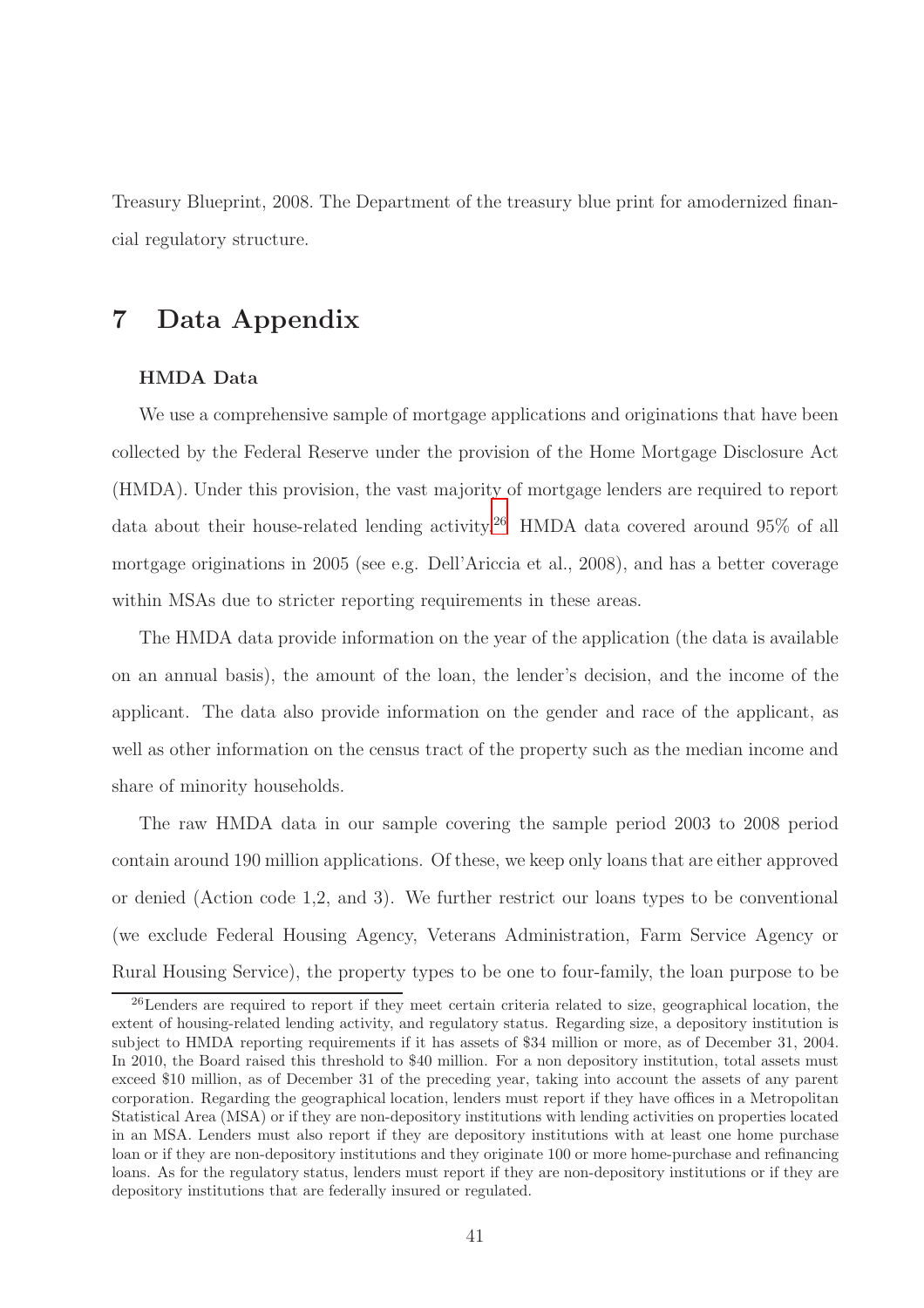home purchase only (excluding home improvement, refinancing purposes), and the occupancy status to be owner-occupied as principal dwelling. This leaves us with 34 million applications.

We distinguish between the type of lenders based on information available from HMDA on their regulatory agencies. Depository institutions and their affiliates (which we refer to as banks) are listed under the following agencies: Federal Deposit Insurance Corporation, Federal Reserve System, Office of the Comptroller of the Currency, Office of Thrift and Supervision, and National Credit Union Administration. Non-bank mortgage originators (independents) are listed under the Department of Housing and Urban Development.

We restrict our study to mortgage originations in counties situated in an Metropolitan Statistical Area (MSA) for which HMDA has better coverage and data on house prices and on house supply elasticity are available. This leaves us with 773 counties. These counties cover around 80% of total mortgage originations in HMDA in 2005.

We aggregate our data on mortgage originations at the county level which gives us the volume of loans originated in a county during a year. We can also distinguish between the originators. We calculate, in a county, the percentage of loans originated by independent mortgage companies and by banks.

HMDA provides information on the securitization process. Lenders are asked to report whether the originated mortgage was sold to a third party during the same calendar year in which it was originated. HMDA defines 8 types of purchasers. In the benchmark exercise we follow the approach of Mian and Sufi (2009a) and define securitization as being "private securitization", i.e., loans sold to private securitization pools, or sold to life insurance companies, credit unions, mortgage banks, and finance companies. We also supplement this measure with several other measures of securitization such as the share of of GSE securitization, as well as the share of non-securitized loans.

With the originated loan volume information, HMDA data allows us to construct measures on credit growth, bank competition (Herfindahl index) and geographic diversification. More specifically, for Herfindahl index we sum for each county the square of the percentage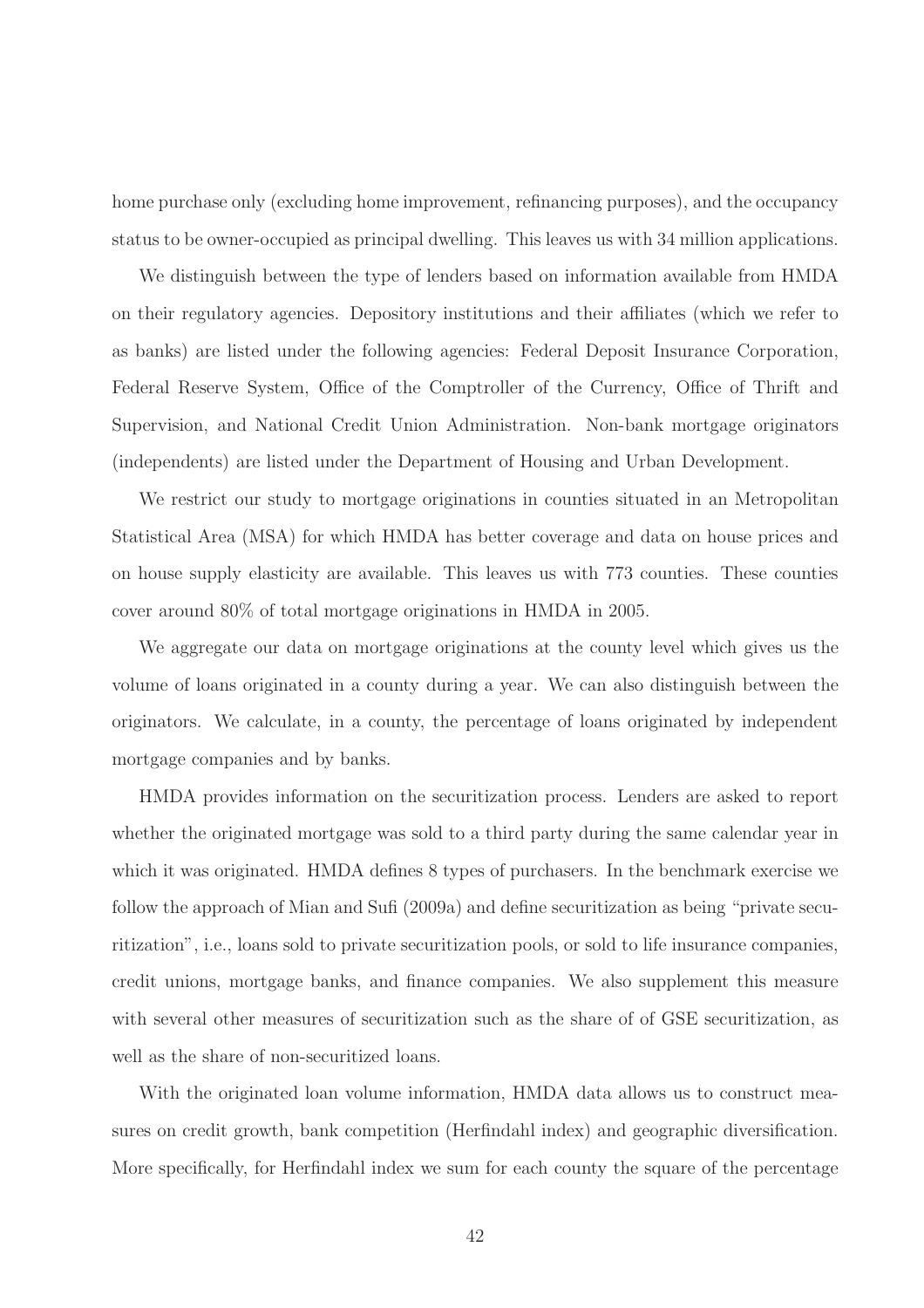share of originated loans of the top 15 , 30, and 50 mortgage originators to create three respective competition indicators. The Herfindahl index ranges from near 0 for a county that has much bank competition to 1 for a county that has only bank, i.e. no competition.

For lender geographic diversification, we follow closely the method used in Loutskina and Strahan (2011). The variable measures the extent to which a lender concentrates its lending within a Metropolitan Statistical Area (MSA). The measure equals the sum of squared shares of loans made by a lender in each of the MSAs in which it operates, where the shares are based on originated loans. The geographic diversification measure ranges from near 0 for lenders operating cross most U.S. MSAs to 1 for lenders operating in a single MSA. We construct our county level index by taking weighted average of the indexes of geographical diversification for each lender in the region, weighted by their share of originated loans.

### Inter-University Consortium for Political and Social Research

Inter-University Consortium for Political and Social Research (ICPSR), an affiliated institute of the University of Michigan, maintains a database on demographic and economic characteristics of U.S. counties. The sources of the database include the Bureau of the Census, the Bureau of Economic Analysis, the Bureau of Labor Statistics, as well as other sources (website: http://www.icpsr.umich.edu/icpsrweb/ICPSR/). For our county level analysis, we include the following economic and demographic characteristics: per capita personal income in 2005 (CA0N0030 05), Percent of Black resident population in 2005 (PctBlack05), percent of Hispanic resident population in 2005 (PctH05), and average net international migration from 2001 to 2005 (IntlMig01,02,03,04,05). We also compute the per capita income growth between 2003 and 2005 using annual growth measures from the U.S. Bureau of Economic Analysis (BEA).

### RealtyTrac Foreclosure Market Trend Data

The RealtyTrac U.S. Foreclosure Market Trend Report provides comprehensive data on foreclosures at the county level. Data is taken from more than 2,200 counties in the U.S. that account for more than 90 percent of the population. RealtyTrac's report provides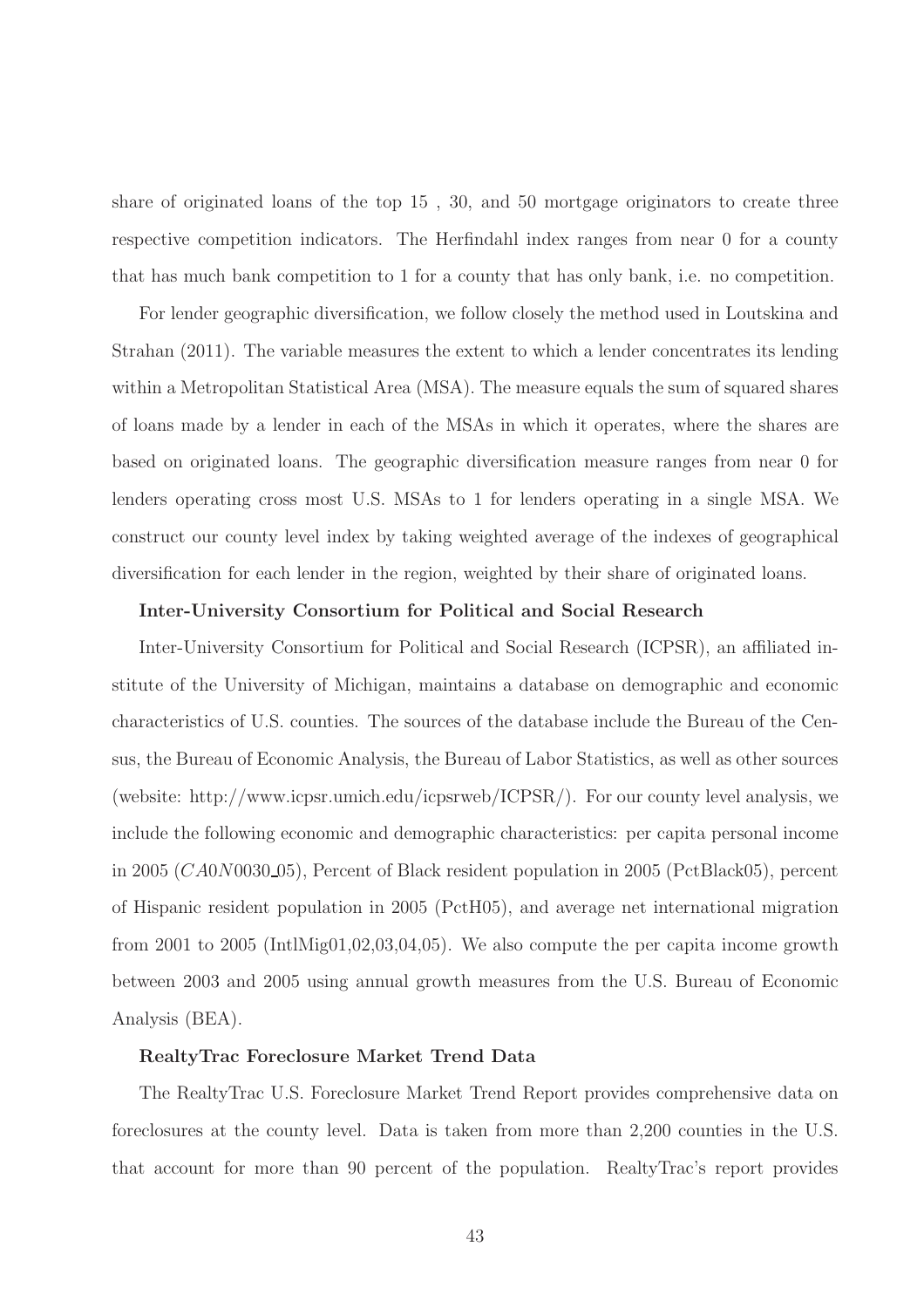foreclosure rates at the county level based on five types of documents filed in all three phases of foreclosure. Two filings, the Notice of Default and the lis pendens correspond to the first stage of foreclosure, prior to a foreclosure auction. Two filings are associated with the foreclosure auction, which are the Notice of Trustee Sale and the Notice of Foreclosure Sale. When a foreclosure auction is unsuccessful, the lender will legally repossess the property which is then filed as a REO, or Real Estate Owned. Our measure of foreclosure filings reflects all three stages of foreclosure and is a sum of all filings on properties in the county divided by the number of households in the county which is also provided by RealtyTrac. To avoid double counting, RealtyTrac only reports the most recent filing on a property. The report also checks if the same type of document was filed against a property in a previous month or quarter. When this is the case, the report does not count the property if a previous filing occurred within the estimated foreclosure time frame for the state the property is in. The reports are available from April 2005. We took the second quarter of 2005, 2006, and 2007 and use them to compute year on year changes as a measure of the increase in foreclosure filing rates.

### Federal Housing Finance Agency

House Price Index (HPI) is a quarterly data published by the U.S. Federal Housing Finance Agency, an entity created in 2008 from the merging of the U.S. Office of Federal Housing Enterprise Oversight and the U.S. Federal Housing Board. As a weighted, repeated sales index, the HPI measures average price changes in repeat sales or refinancing on single family properties with mortgages that have been purchased or securitized by Fannie Mae or Freddie Mac. The HPI includes indexes for all nine Census Divisions, the 50 states and the District of Columbia, and every Metropolitan Statistical Area (MSA) in the U.S., excluding Puerto Rico. Compared to S&P/Case-Shiller indexes, the HPI offers a more comprehensive coverage of housing price trends in the U.S. metropolitan areas. We use the HPI data at MSA level (most disaggregated level that is available for this variable) and compute the year on year changes as a measure of house price growth in a given MSA.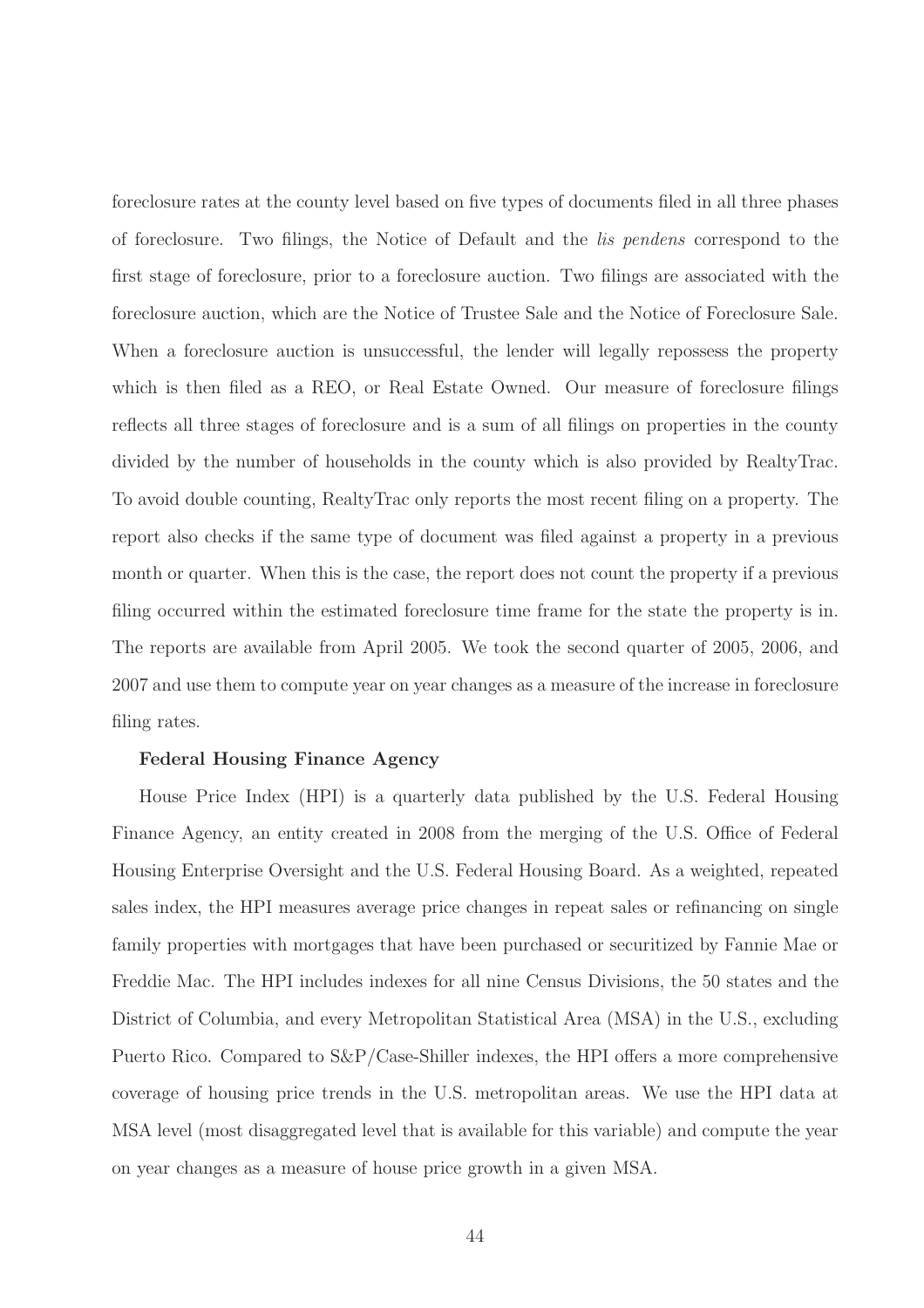### TransUnion Trend Data

TransUnion is a leading consumer credit information company is the U.S., which offers credit-related information to potential creditors. It compiles the Trend Data, an aggregated consumer credit database that offers quarterly snapshots of randomly selected consumers, which enables the evaluation of actual consumer credit data over time. Data aggregations are available at national, state, metropolitan statistical area (MSA) and county levels. We use two categorical measures on credit scores in a county: Average Consumer Credit Score (ACCS) in 2004 and the Proportion of Low Consumer Credit Scores (PLCCS) as in Fellowes (2006).

### Housing Supply Elasticity

Saiz (2010) provides a measure of housing supply elasticity at the MSA level computed based on topological factors. These factors are exogenous to house market conditions and population growth and are computed using both water and land slope constraint information obtained using Geographic Information System (GIS), United State Geographic Service (USGS), and USGS Digital Elevation Model (DEM). The data covers 269 Metropolitan areas using the 1999 county-based MSA or NECMA definitions. The geographic data is calculated using the principal city in the MSA, i.e., the first one on the list of a MSA name.

#### Call Report data

All regulated depository institutions in the United States are required to file their financial information periodically with their respective regulators. Reports of Condition and Income data are a widely used source of timely and accurate financial data regarding banks' balance sheets and the results of their operations. Specifically, every national bank, state member bank and insured non-member Bank is required by the Federal Financial Institutions Examination Council (FFIEC) to file a Call Report as of the close of business on the last day of each calendar quarter. The specific reporting requirements depend upon the size of the bank and whether or not it has any foreign offices. The availability of agency specific bank IDs in HMDA (Federal Reserve RSSD-ID, FDIC Certificate Number, and OCC Char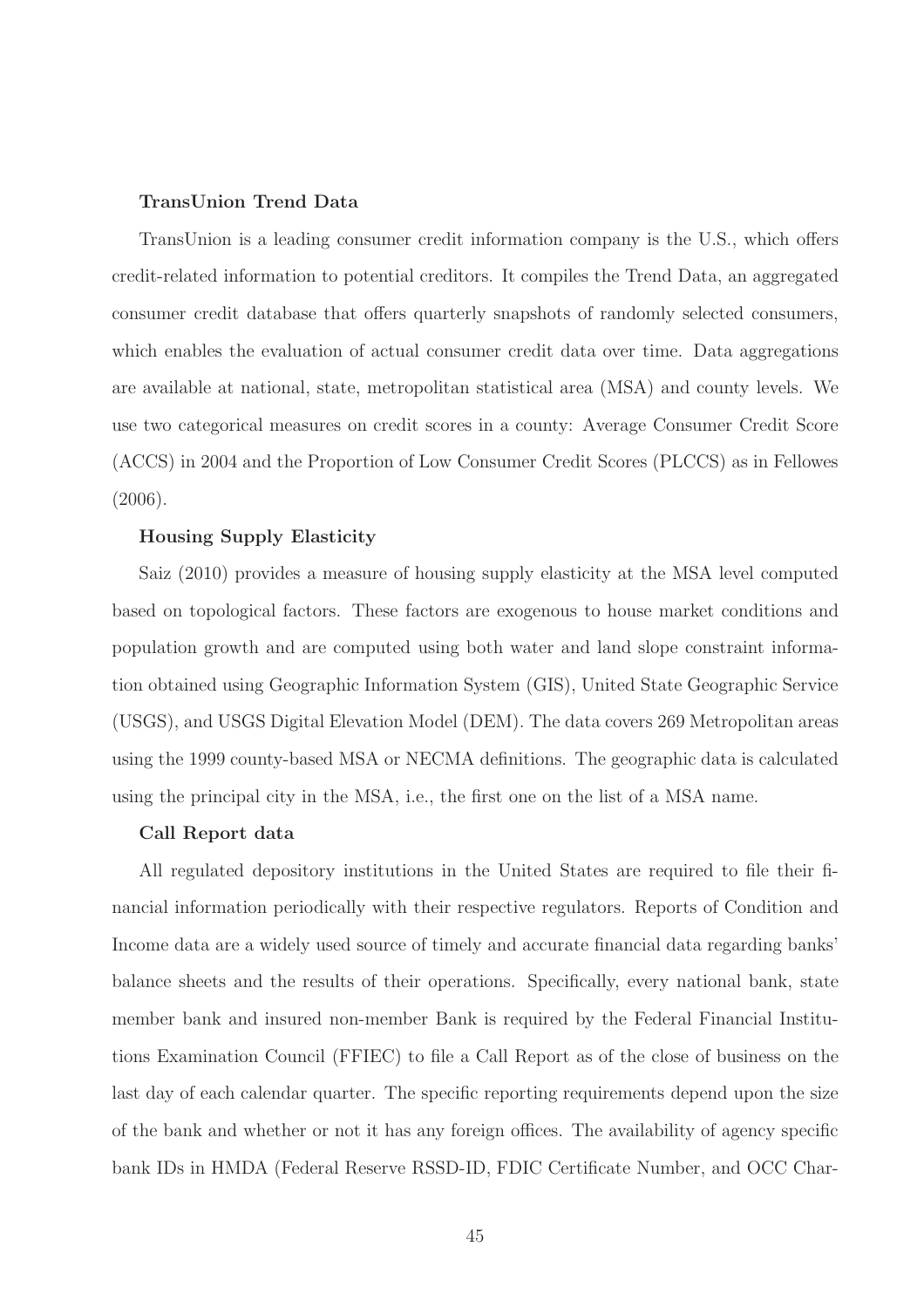ter Number) allows us to match HMDA lenders that are depository institutions with their financials from the Call report. For savings institutions, i.e. depository institutions regulated by the OTS, we use the balance sheet information from Statistics on Depository Institutions (SDI), available from the FDIC, and match them with HMDA using OTS docket number.<sup>[27](#page-45-0)</sup> We use the financial information to compute a core deposit ratio as total deposit minus time deposit over \$100,000 divided by total asset (see e.g. Berlin and Mester, 1999). Naturally, for non-depository institutions we assign a zero for this ratio. We then rank lenders based on their core deposit (CD) and pick two thresholds for CD, 0.51 and 0.61, which correspond to the lower quartile and median values. We then compute the percentage share of banks in a county that is above these thresholds.

### State Broker Regulation

We use Pahl's (2007) compilation of mortgage broker regulation in fifty states and the District of Columbia. These regulations pertain to requirements on the financial entity's controlling individual and managing principal (such as age, state of residency, pre-licensing education, examination results as well as net worth), requirements on the entity to maintain a minimum net worth or a surety bond, as well as physical office requirements such as maintaining a physical office in the state, obtaining a license or certificate and paying various fees. Pahl assigns a value for the intensity of each of twenty-four regulatory components. We focus on new regulations that were put in place by the various states between 1996 and 2005.

### State Anti-predatory Law Index

In 1994, Congress enacted the first modern, comprehensive anti-predatory lending statute, the Home Ownership and Equity Protection Act (HOEPA). Starting in 1999, many states began adopting anti-predatory lending laws akin to HOPEA; these were labeled mini-HOPEA laws. These mini-HOEPA laws display considerable variation across states. Bostic et al. (2008) constructed a legal dataset of these laws in 50 states and the District of Columbia.

<span id="page-45-0"></span> $^{27}$ http://www2.fdic.gov/sdi/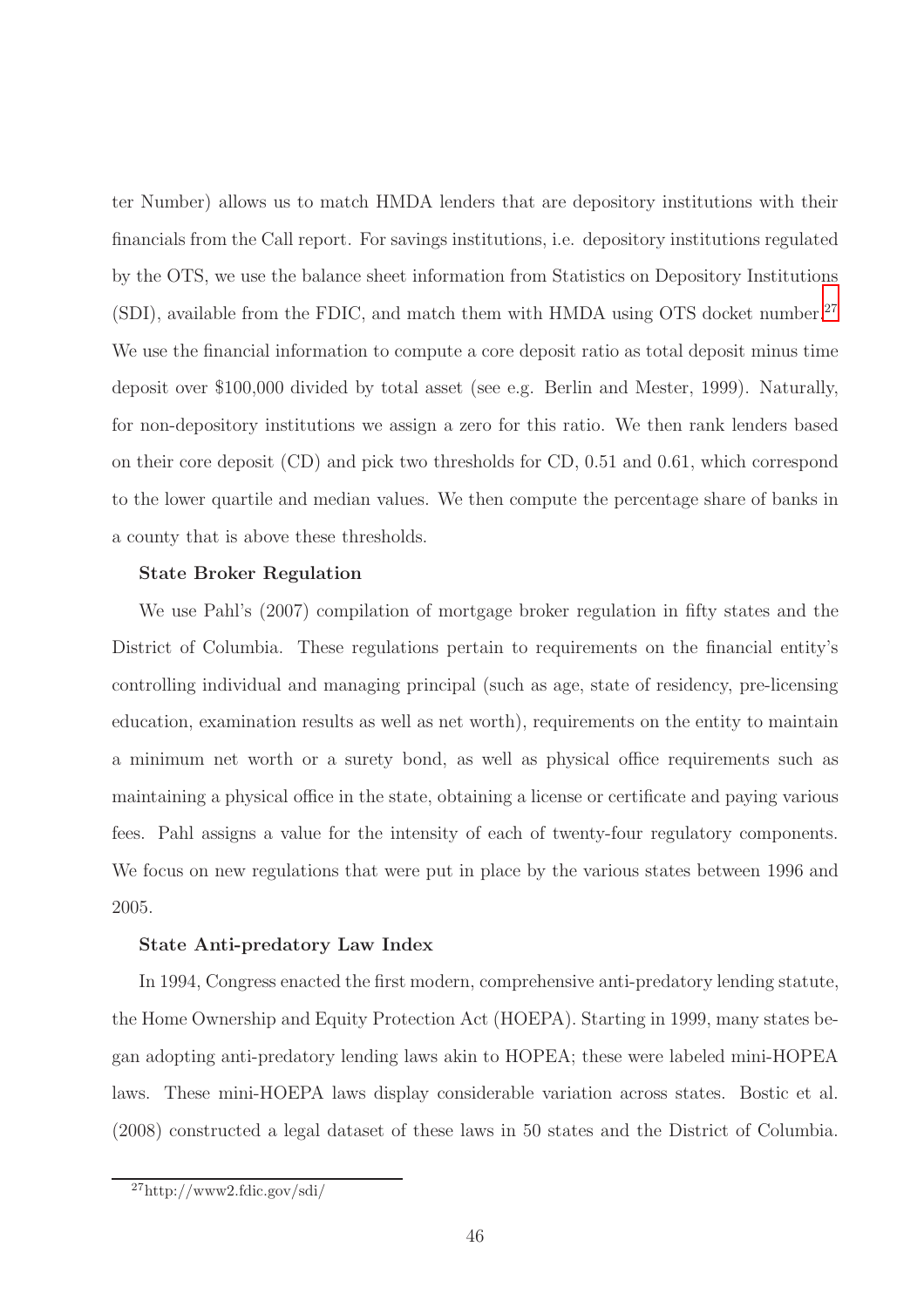They also computed a state level index which scores the degree of restrictiveness on antipredatory lending. The subcomponent of this index are indexes that measure the extent of: 1) Restrictions (limits on prepayment penalties, restrictions on balloon payments, requirements for credit counseling, and limits on judicial relief), 2) Coverage (number of loan types, APR trigger for first lien/subordinate mortgages, points and fees trigger) and 3) Enforcement mechanisms (assignee liability, enforcement against originators). We use their additive state level index of new mini-HOPEA laws which is available in Table 2 in their paper.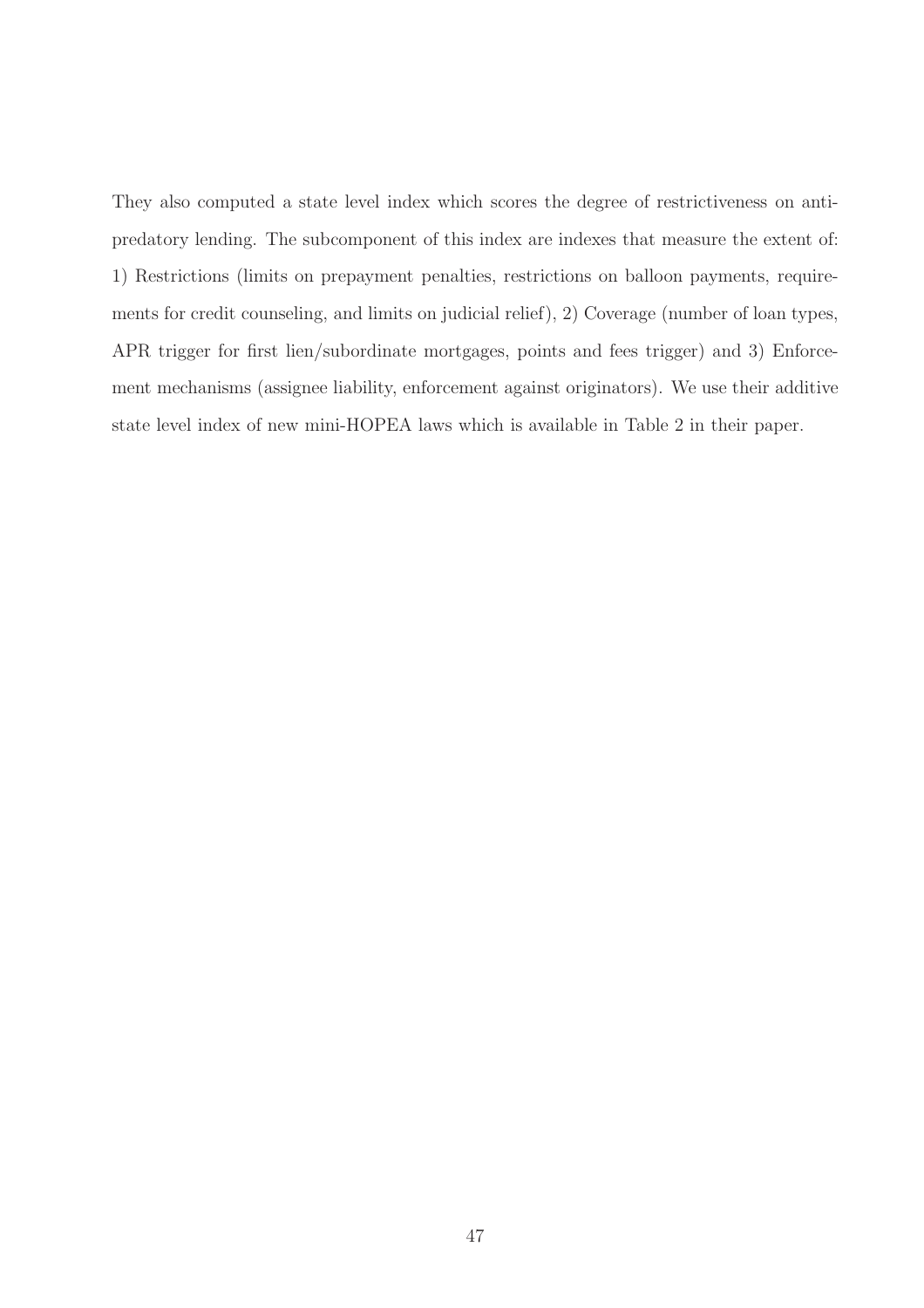

Figure 1: Income distribution.

Notes: This figure compares the income distribution of originated loans for each type of lender. The histogram of applicants' income for loans originated by independents is in black (dark blue in color).



Figure 2: Market share of independents.

Notes: This figure shows a histogram of the market share of independents in our sample of 773 counties.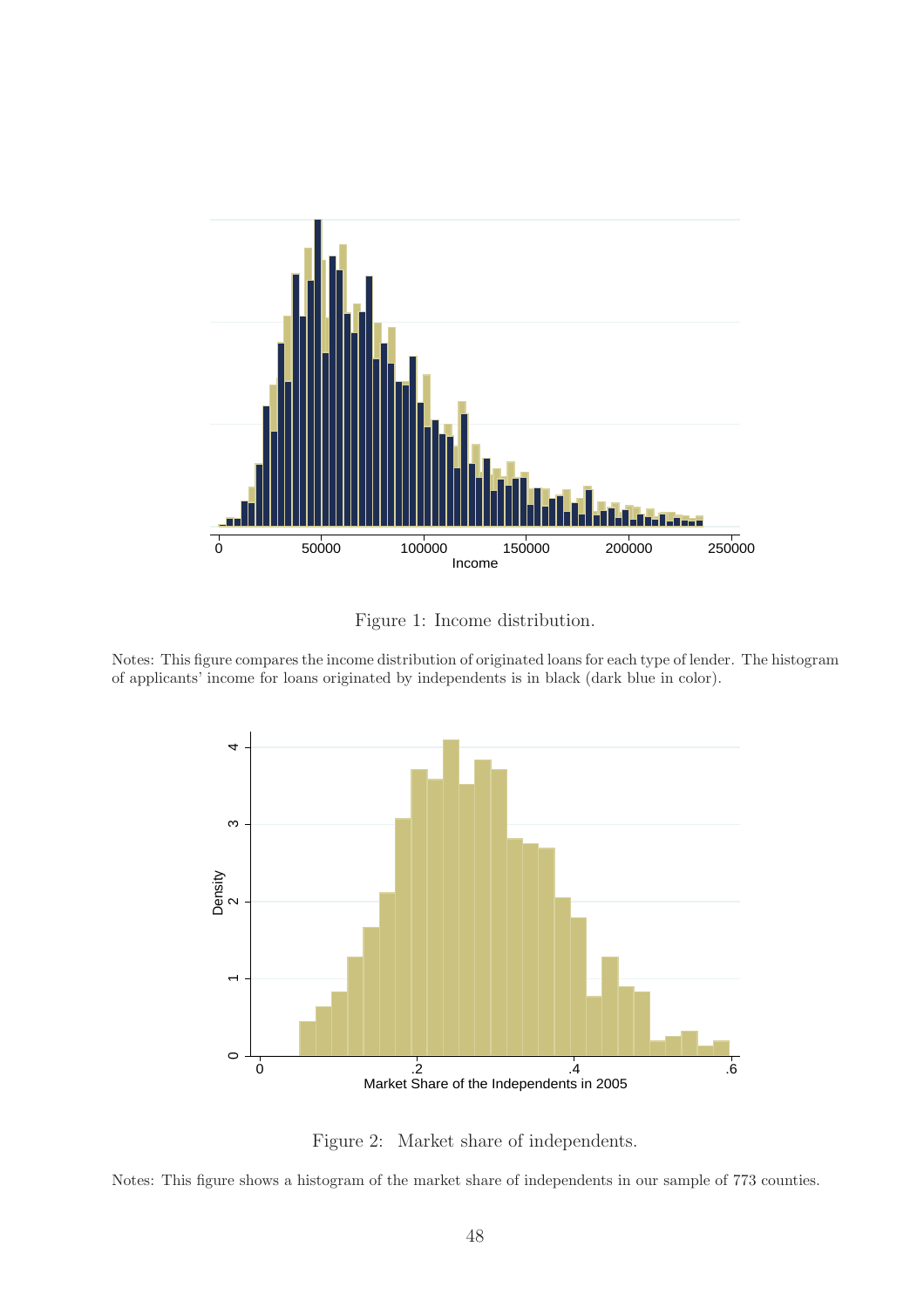

<span id="page-48-0"></span>Figure 3: The expansion of independent lenders.

Notes: This figure shows the shift in Independents' share of the mortgage market between 2003 and 2005. For comparison we plot the 45 degree line to underline the upward shift.



<span id="page-48-1"></span>Figure 4: Foreclosures

Notes: This figure shows the evolution over time of foreclosure filings in percentage of originated mortgages. Source: HUD.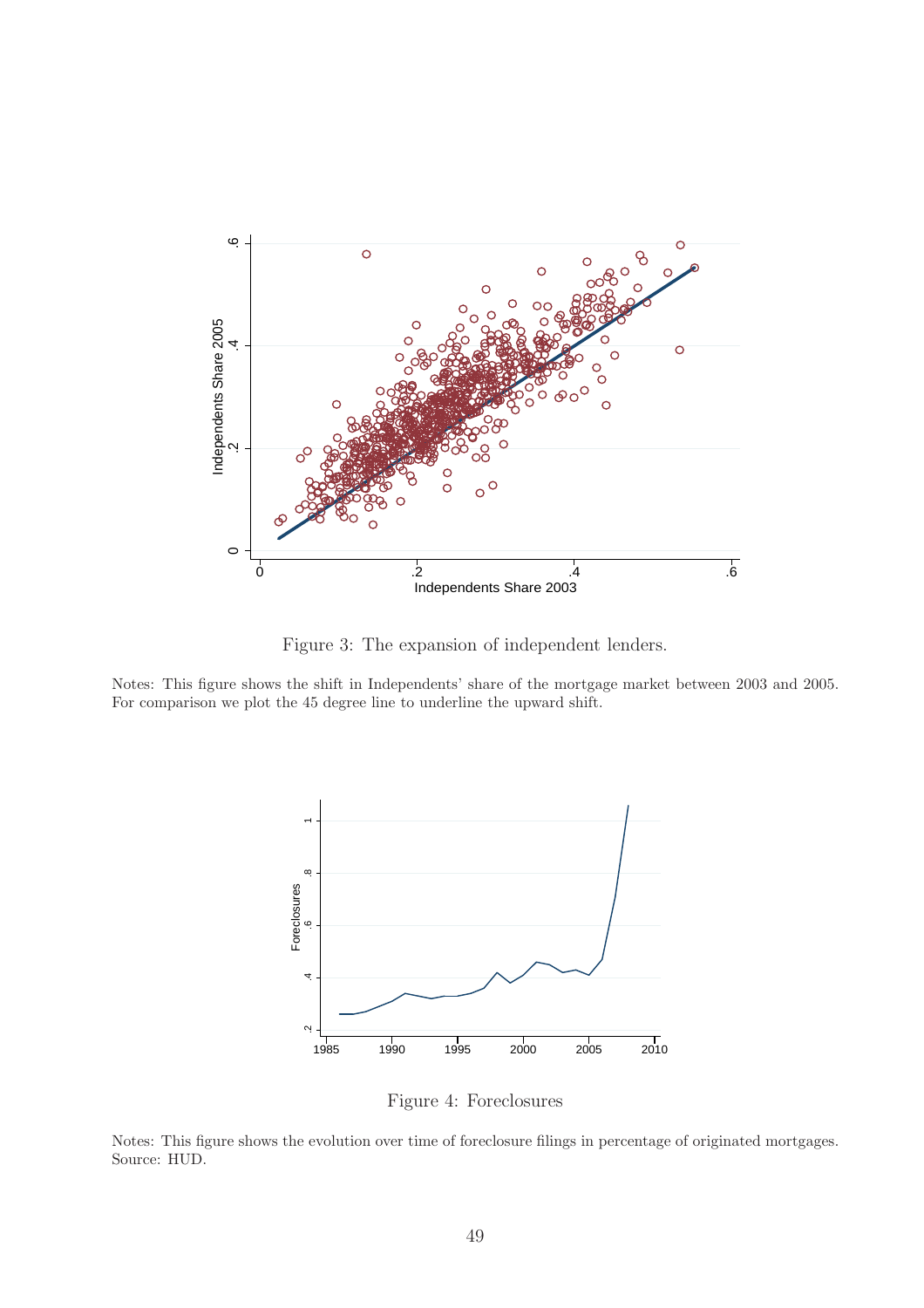

<span id="page-49-0"></span>Figure 5: Foreclosures

Notes: This figure shows a scatter of the change in foreclosure filing rate (05Q2-07Q2) on the market share of independents as of 2005. In the left diagram we show the full sample. In the right doagram we show the close-up of the scatter eliminating counties with a market share of independents that is higher than 0.4. In both scatters we also fit a line from the regression of foreclosures on independents alone, in both samples we find a positive and significant coefficient.



Figure 6: Mortgage credit boom and bust.

Notes: This figure plots the logarithm of total mortgage credit in our sample (bars) and an index of house prices in the U.S. (line, yearly average of quarterly data). Source: HMDA data (our sample, see Data Appendix) and FHFA.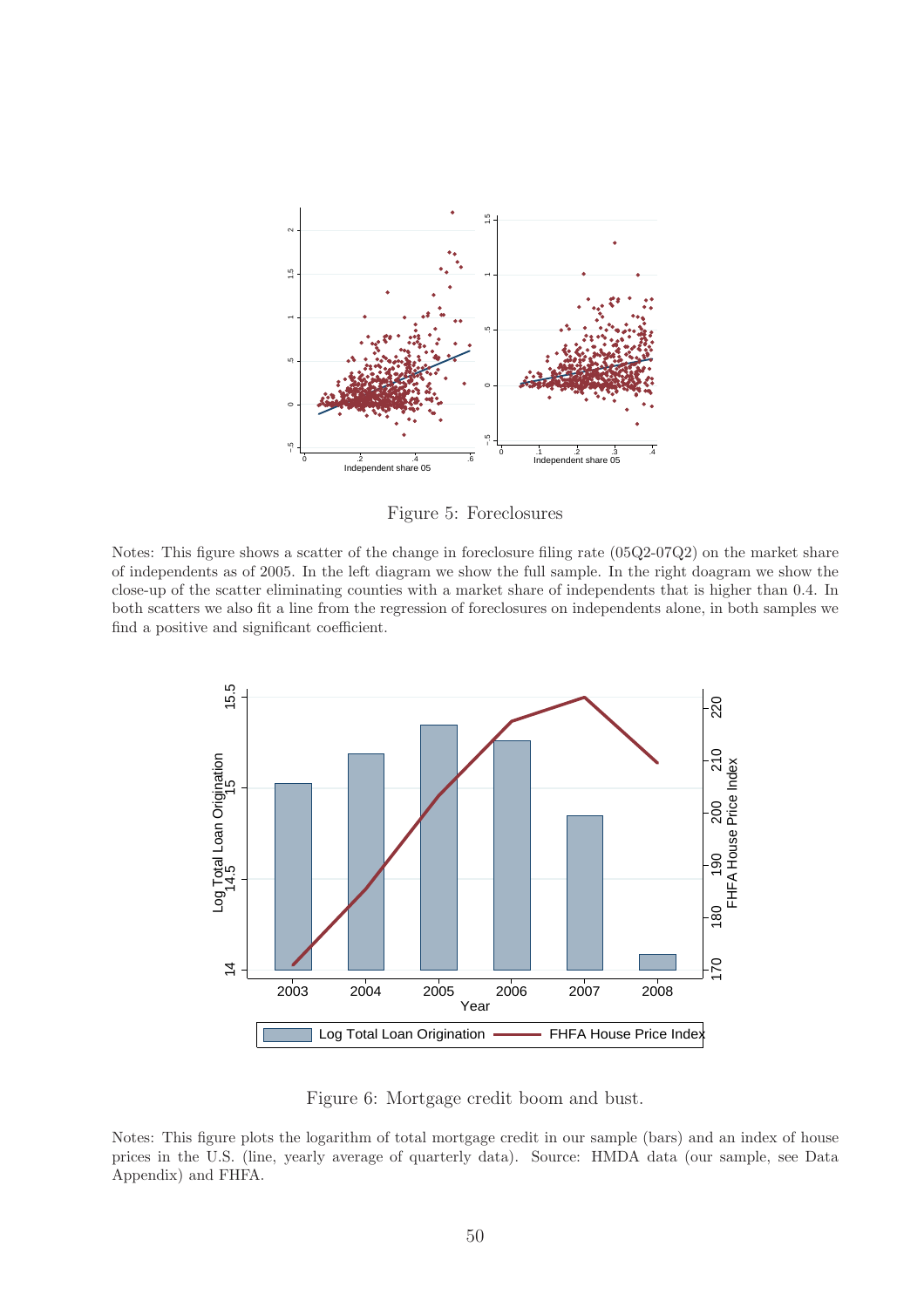

<span id="page-50-0"></span>Figure 7: Credit, house prices, and unemployment.

Notes: This figure shows a scatter of mortgage credit growth between 2005 and 2008 (left) house price growth between 2005 and 2008 (middle) and change in unemployment rate between 2005 and 2008 (right), against the market share of independents as of 2005.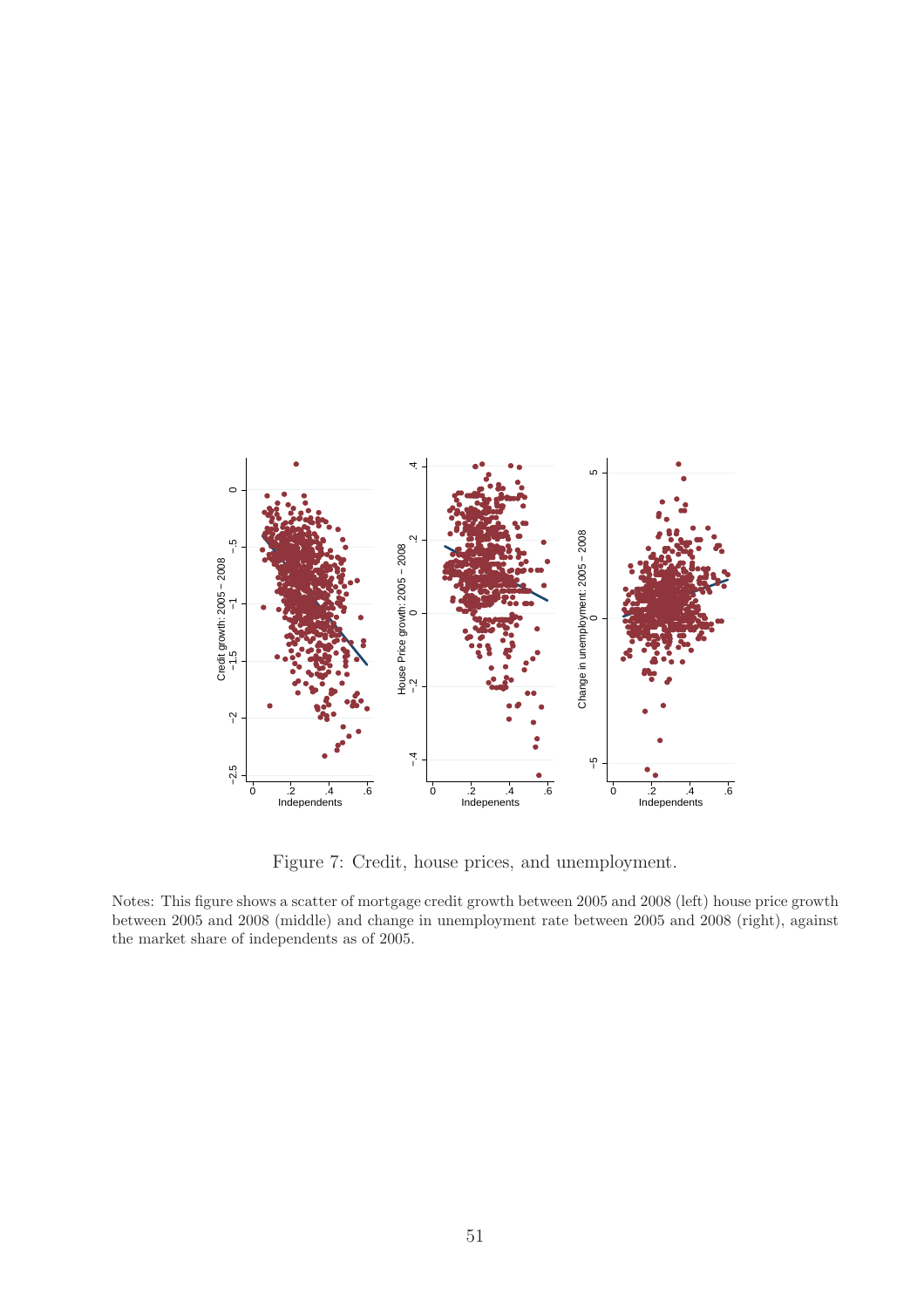### <span id="page-51-0"></span>Table 1: Summary statistics: loan originations

This table presents summary statistics for the originated loans by both Independents and Banks for three years in our HMDA sample. Jumbo loan cutoffs are selected using information on loan limits from Fannie Mae and Freddie Mac for the corresponding year. We use the following limits for one family house mortgage loans: \$322, 700 for 2003, \$359, 650 for 2005, and \$417, 000 for 2007. See Data Appendix for detailed information on the selection of our sample.

| <b>Full Sample</b>    |      |           |              |         |           |              |         |         |  |
|-----------------------|------|-----------|--------------|---------|-----------|--------------|---------|---------|--|
|                       |      |           | <b>Banks</b> |         |           | Independents |         |         |  |
|                       | Year | Ν         | Mean         | Median  | Ν         | Mean         | Median  | p-value |  |
| Loan amount $(000's)$ | 2003 | 2,309,677 | 181,229      | 146,000 | 1,056,122 | 164,044      | 142,000 | 0.00    |  |
|                       | 2005 | 2,770,440 | 203818       | 154000  | 1,867,061 | 174,472      | 136,000 | 0.00    |  |
|                       | 2007 | 2,155,242 | 220008       | 165000  | 658,369   | 208,325      | 176,000 | 0.00    |  |
| Applicant Income      | 2003 | 2,227,064 | 89,468       | 69,000  | 1,013,923 | 79,904       | 66,000  | 0.00    |  |
|                       | 2005 | 2,665,797 | 98,122       | 75,000  | 1,769,365 | 89,749       | 74,000  | 0.00    |  |
|                       | 2007 | 2,100,790 | 109,093      | 80,000  | 629,392   | 98,470       | 78,000  | 0.00    |  |
| Loan to income        | 2003 | 2,227,064 | 2.32         | 2.26    | 1,013,911 | 2.58         | 2.28    | 0.00    |  |
|                       | 2005 | 2,665,797 | 2.31         | 2.29    | 1,769,365 | 2.12         | 2.11    | 0.00    |  |
|                       | 2007 | 2,100,790 | 2.35         | 2.32    | 629.392   | 2.56         | 2.47    | 0.00    |  |

| Non-Jumbo Loans |  |
|-----------------|--|
|                 |  |

|                                     |      |           | Banks   |         |           | Independents |         |         |  |
|-------------------------------------|------|-----------|---------|---------|-----------|--------------|---------|---------|--|
|                                     | Year | N         | Mean    | Median  | N         | Mean         | Median  | p-value |  |
| Loan amount $(000's)$               | 2003 | 2,051,601 | 141,935 | 133,000 | 973,496   | 140,219      | 133,000 | 0.00    |  |
|                                     | 2005 | 2,400,392 | 147,281 | 135,000 | 1,679,344 | 137,970      | 122,000 | 0.00    |  |
|                                     | 2007 | 1,922,485 | 165,175 | 150,000 | 607,013   | 177,034      | 165,000 | 0.00    |  |
| Applicant Income                    | 2003 | 1,979,014 | 74671   | 64,000  | 935,856   | 72,310       | 63,000  | 0.00    |  |
|                                     | 2005 | 2,309,230 | 79619   | 68,000  | 1,593,676 | 80,226       | 70,000  | 0.00    |  |
|                                     | 2007 | 1,876,602 | 88270   | 73,000  | 581,551   | 88,171       | 74,000  | 0.39    |  |
| $\overline{\text{ Loan to income}}$ | 2003 | 1,979,014 | 2.23    | 2.18    | 935,847   | 2.49         | 2.21    | 0.00    |  |
|                                     | 2005 | 2,309,230 | 2.16    | 2.14    | 1,593,676 | 1.98         | 1.95    | 0.00    |  |
|                                     | 2007 | 1,876,602 | 2.26    | 2.23    | 581,551   | 2.47         | 2.42    | 0.00    |  |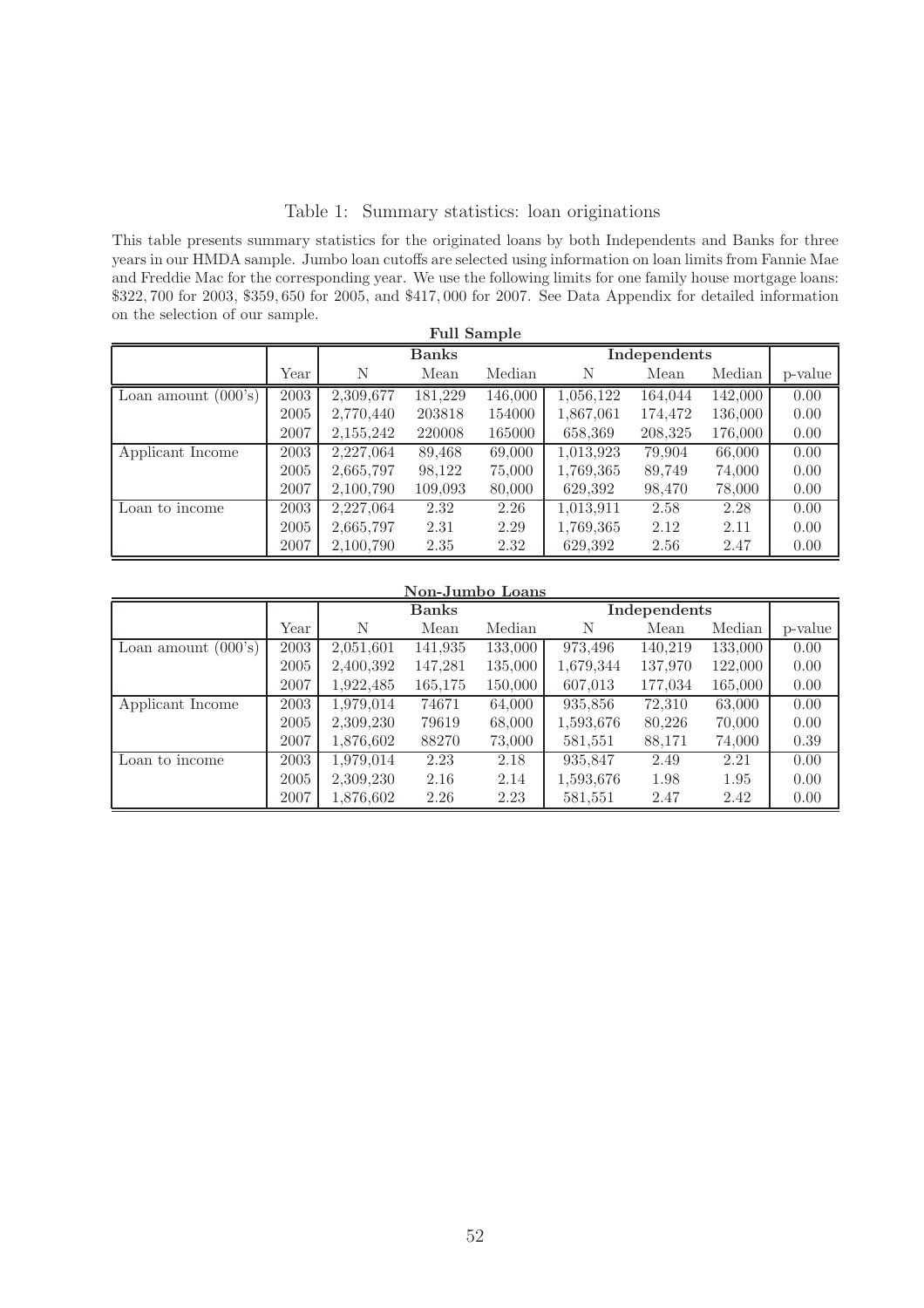# Table 2: Statistical summary of the county level variables

This table show summary statistics for main the county level variables in our dataset. See Data Appendix for detailed description of the sources andconstruction of these variables.

| Source        | Variable                                  | $\overline{N}$ | Mean     | Median         | Min          | Max       | S.D.      |
|---------------|-------------------------------------------|----------------|----------|----------------|--------------|-----------|-----------|
| HMDA data     |                                           |                |          |                |              |           |           |
|               | Mortgage credit growth, 2003-2005         | 773            | $0.32\,$ | $0.30\,$       | $-0.30$      | 1.61      | $0.22\,$  |
|               | Mortgage credit growth, 2005-2008         | 773            | $-0.87$  | $-0.81$        | $-2.33$      | $0.22\,$  | 0.41      |
|               |                                           |                |          |                |              |           |           |
|               | Market share of independents, 2003        | 773            | 0.23     | 0.22           | 0.02         | 0.55      | 0.09      |
|               | Market share of independents, 2005        | 773            | 0.27     | $0.27\,$       | $0.05\,$     | $0.59\,$  | $0.10\,$  |
|               |                                           |                |          |                |              |           |           |
|               | Share of private securitization, 2005     | 773            | 0.13     | $0.13\,$       | 0.02         | 0.59      | $0.05\,$  |
|               |                                           |                |          |                |              |           |           |
|               | Herfindhal index 1, 2005                  | 765            | 0.10     | 0.09           | 0.04         | 0.64      | 0.04      |
|               | Herfindhal index 2, 2005                  | 743            | 0.09     | 0.09           | 0.04         | 0.35      | $0.03\,$  |
|               | Herfindhal index 3, 2005                  | 660            | 0.09     | $0.09\,$       | 0.04         | 0.24      | $0.036\,$ |
|               |                                           |                |          |                |              |           |           |
|               | Lender geographical diversification, 2005 | 773            | 0.19     | $0.16\,$       | $0.03\,$     | 0.67      | 0.12      |
|               |                                           |                |          |                |              |           |           |
| Realty Trac   |                                           |                |          |                |              |           |           |
|               | Foreclosure rate, 2005Q2                  | 697            | 0.10     | $0.06\,$       | $0.01\,$     | $0.66\,$  | 0.11      |
|               | Foreclosure rate, 2006Q2                  | 684            | 0.19     | 0.11           | 0.01         | 1.94      | 0.24      |
|               | Foreclosure rate, 2007Q2                  | 730            | 0.29     | $0.19\,$       | $0.01\,$     | $2.33\,$  | 0.33      |
|               |                                           |                |          |                |              |           |           |
| <b>ICPSR</b>  |                                           |                |          |                |              |           |           |
|               | Per capita income, 2005                   | 746            | 10.34    | 10.32          | 8.54         | 11.44     | 0.22      |
|               | Unemployment, 2005                        | 766            | $5.03\,$ | 4.9            | 2.3          | 15.9      | 1.38      |
|               | Share of Black population, 2005           | 773            | 11.02    | 6.1            | 0.06         | 78.57     | 13.04     |
|               | Share of Hispanic population, 2005        | 773            | 7.81     | 3.48           | 0.37         | $89.36\,$ | 11.27     |
|               | International Immigration, 2000-05        | 773            | 0.010    | 0.006          | $-0.0007$    | 0.087     | $0.013\,$ |
|               |                                           |                |          |                |              |           |           |
| <b>BEA</b>    |                                           |                |          |                |              |           |           |
|               | Per capita income growth, 2003-2005       | 746            | .13      | .13            | $.03\,$      | $.30\,$   | .06       |
|               |                                           |                |          |                |              |           |           |
| <b>FHFA</b>   |                                           |                |          |                |              |           |           |
|               | House price growth, 2003-2005             | $721\,$        | 0.27     | $0.19\,$       | 0.041        | $0.98\,$  | $0.20\,$  |
|               | House price growth, 2006                  | 721            | 0.04     | 0.04           | $-0.05$      | $0.19\,$  | 0.04      |
|               | House price growth, 2006-2007             | 721            | 0.05     | $0.05\,$       | $-0.21$      | $0.30\,$  | 0.07      |
|               |                                           |                |          |                |              |           |           |
| Trans Union   |                                           |                |          |                |              |           |           |
|               | Average consumer credit score             | 722            | $2.99\,$ | $\sqrt{3}$     | $\mathbf{1}$ | $\bf 5$   | $1.25\,$  |
|               | Percentage of low consumer credit score   | 718            | 2.95     | $\overline{3}$ | $1\,$        | $\rm 5$   | 1.26      |
|               |                                           |                |          |                |              |           |           |
| Saiz $(2010)$ |                                           |                |          |                |              |           |           |
|               | Housing supply elasitcity                 | 773            | 2.37     | $2.23\,$       | $0.59\,$     | 12.14     | 1.24      |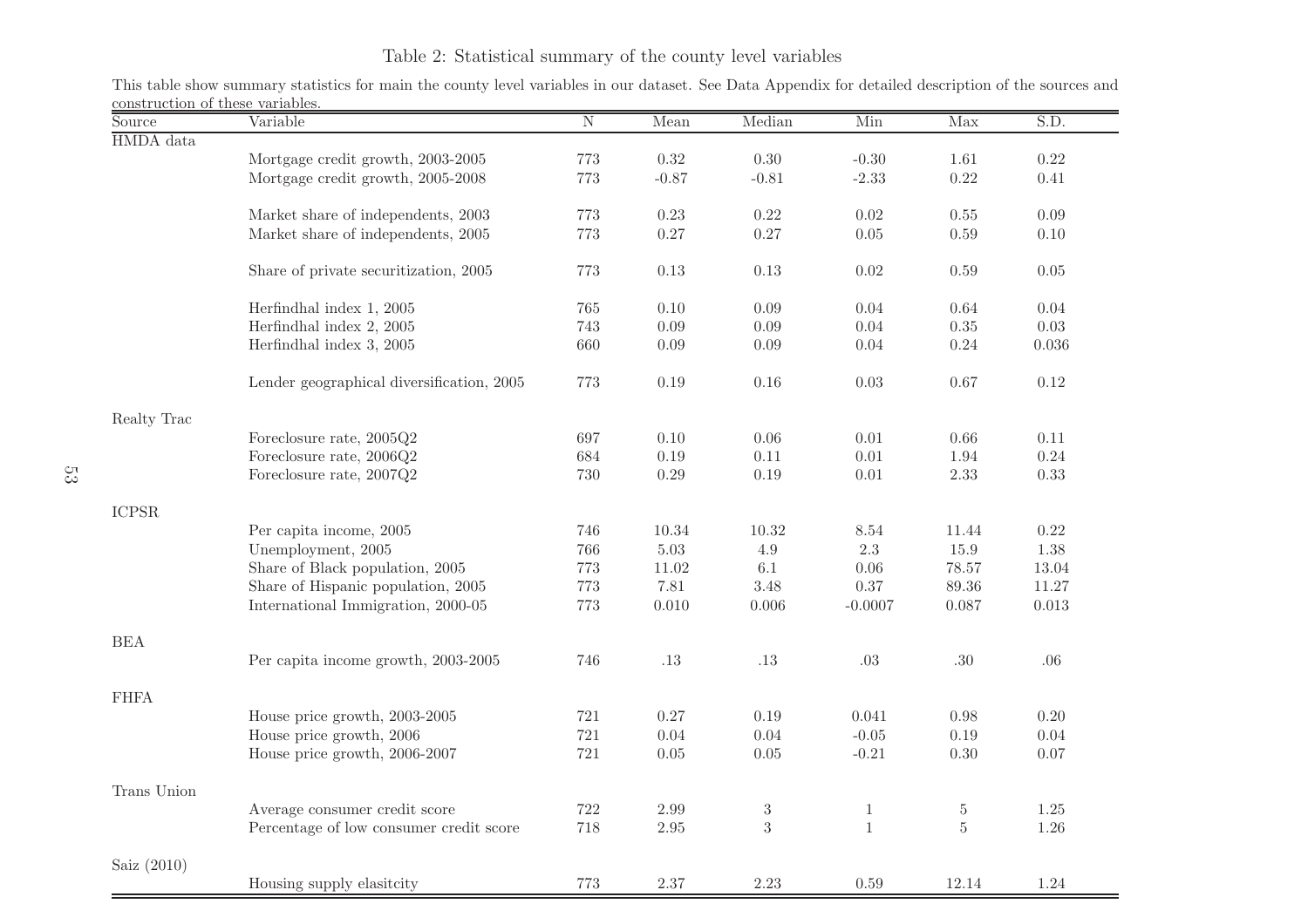### Table 3: Expansion of the Independents.

This table compares the mortgage expansion of banks with that of independents between <sup>2003</sup> and 2005. The first column regresses the change in total mortgage credit on <sup>a</sup> constant and state dummies. In columns (2) and (3) the same is repeated for banks and independents respectively. Column (4) simply regresses the difference between the growth rate of each type of lender. In columns (5) and (6) we show regressions in which the endogenous variable is the change in the market share of independents between <sup>2003</sup> and 2005. We cluster errors at the state levbels in the regressionscorresponding to columns (5) and (6).

|                |                 | (2)         | 3)                    | $\overline{4}$        | (5)                   | (6)                   |
|----------------|-----------------|-------------|-----------------------|-----------------------|-----------------------|-----------------------|
|                | Mortgage Credit | Bank Credit | Independent Credit    | $\Delta$ Indep. share | $\Delta$ Indep. share | $\Delta$ Indep. share |
|                | $03-05$         | $03-05$     | $03-05$               | $%03-05$              | $03-05$               | $03-05$               |
| Constant       | $0.329***$      | $0.265***$  | $0.50\overline{0***}$ | $0.041***$            | $0.059***$            | $0.093***$            |
|                | (40.4)          | (33.2)      | (41.51)               | (21.06)               | (8.17)                | (8.35)                |
| Independents   |                 |             |                       |                       | $-0.076***$           | $-0.116***$           |
|                |                 |             |                       |                       | $(-2.31)$             | $(-3.57)$             |
| Housing supply |                 |             |                       |                       |                       | $-0.010***$           |
| elasticity     |                 |             |                       |                       |                       | $(-4.13)$             |
| N              | 773             | 773         | 773                   | 773                   | 773                   | 773                   |
| adj. $R^2$     | $\theta$        | $\theta$    |                       | $\Omega$              | 0.717                 | 0.731                 |

<span id="page-53-0"></span>t statistics in parentheses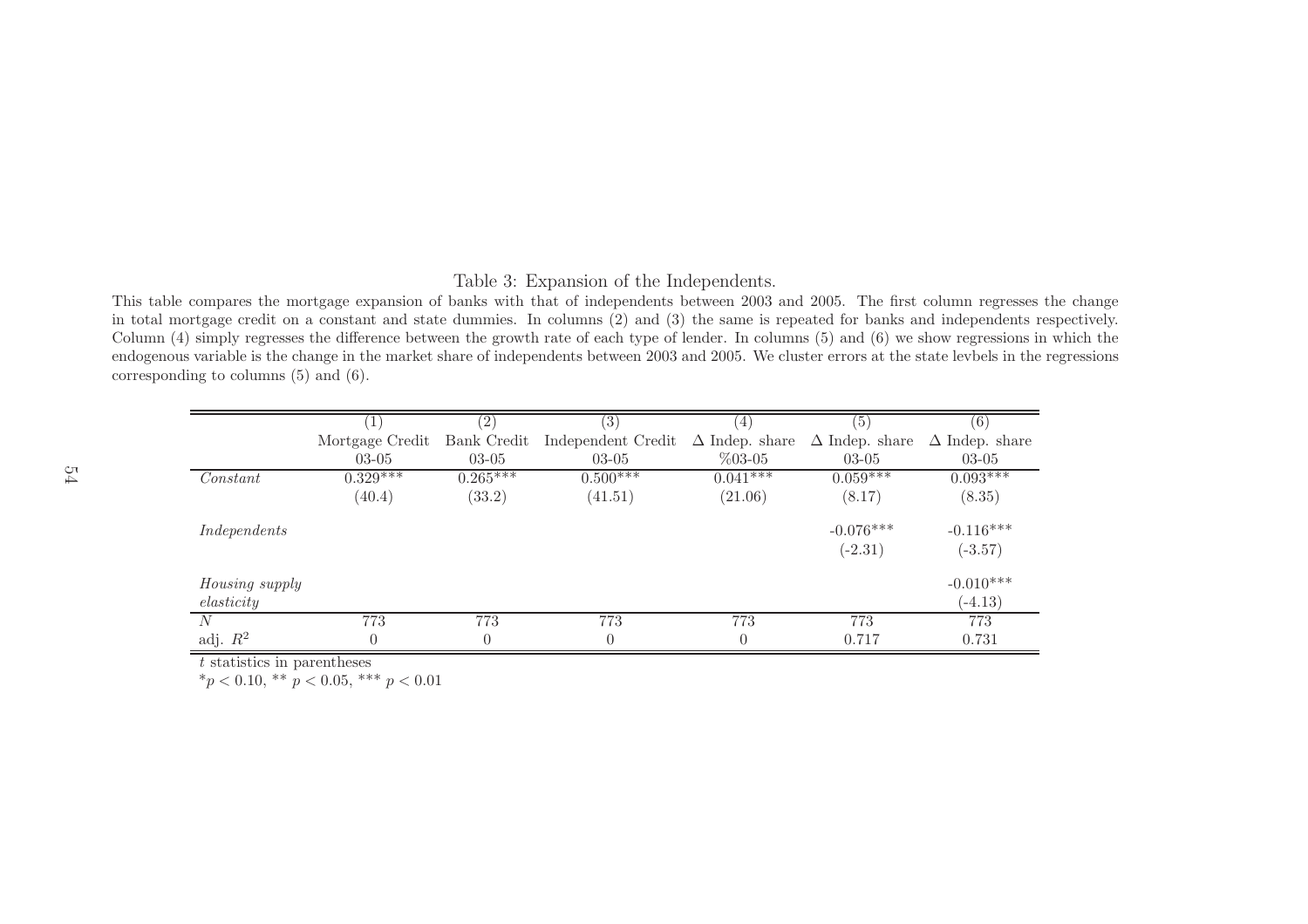#### Table 4: Expansion and house prices.

This table shows regressions of mortgage volume growth on house price growth. The first column shows the results from regressing mortgage growth for banks between <sup>2003</sup> and <sup>2005</sup> on house price growth in 2002, <sup>a</sup> set of economic and demographic variables, and state dummies. In the second column we show the same for independents. In the third column we show the result from the first stage of <sup>a</sup> IV regression where the dependent is the change in volume between <sup>2003</sup> and 2005, the instrumented endogenous variable is the change in house prices over the same period, and the instrument is the house price change over that same period. In the fourth and fifth column we show the results for the second stage where the dependent variables are bank credit growth and independents' credit growth, respectively. Erros are clustered at state level.

|                       | (1)        | $\left( 2\right)$     | $\left( 3\right)$  | (4)       | (5)      |
|-----------------------|------------|-----------------------|--------------------|-----------|----------|
|                       | Bank       | Indep.                | House price growth | Bank      | Indep.   |
|                       | $03-05$    | $03-05$               | 05                 | 05        | $03-05$  |
|                       |            |                       |                    | IV        | IV       |
| House price           | $1.656***$ | $3.3\overline{17***}$ |                    |           |          |
| growth, 2002          | (4.00)     | (3.69)                |                    |           |          |
| <i>Housing supply</i> |            |                       | $-0.018***$        |           |          |
| elasticity            |            |                       | $(-2.75)$          |           |          |
| <i>House</i> price    |            |                       |                    | 0.0242    | $1.112*$ |
| $growth, 2003-05$     |            |                       |                    | (0.05)    | (1.92)   |
| Contstant             | $0.271***$ | $0.396***$            | $0.217***$         | $0.170**$ | 0.0229   |
|                       | (20.44)    | (13.81)               | (4.23)             | (2.35)    | (0.20)   |
| N                     | 721        | 721                   | 670                | 670       | 670      |
| adj. $R^2$            | 0.382      | 0.246                 | 0.813              | 0.447     | 0.330    |

<span id="page-54-0"></span>t statistics in parentheses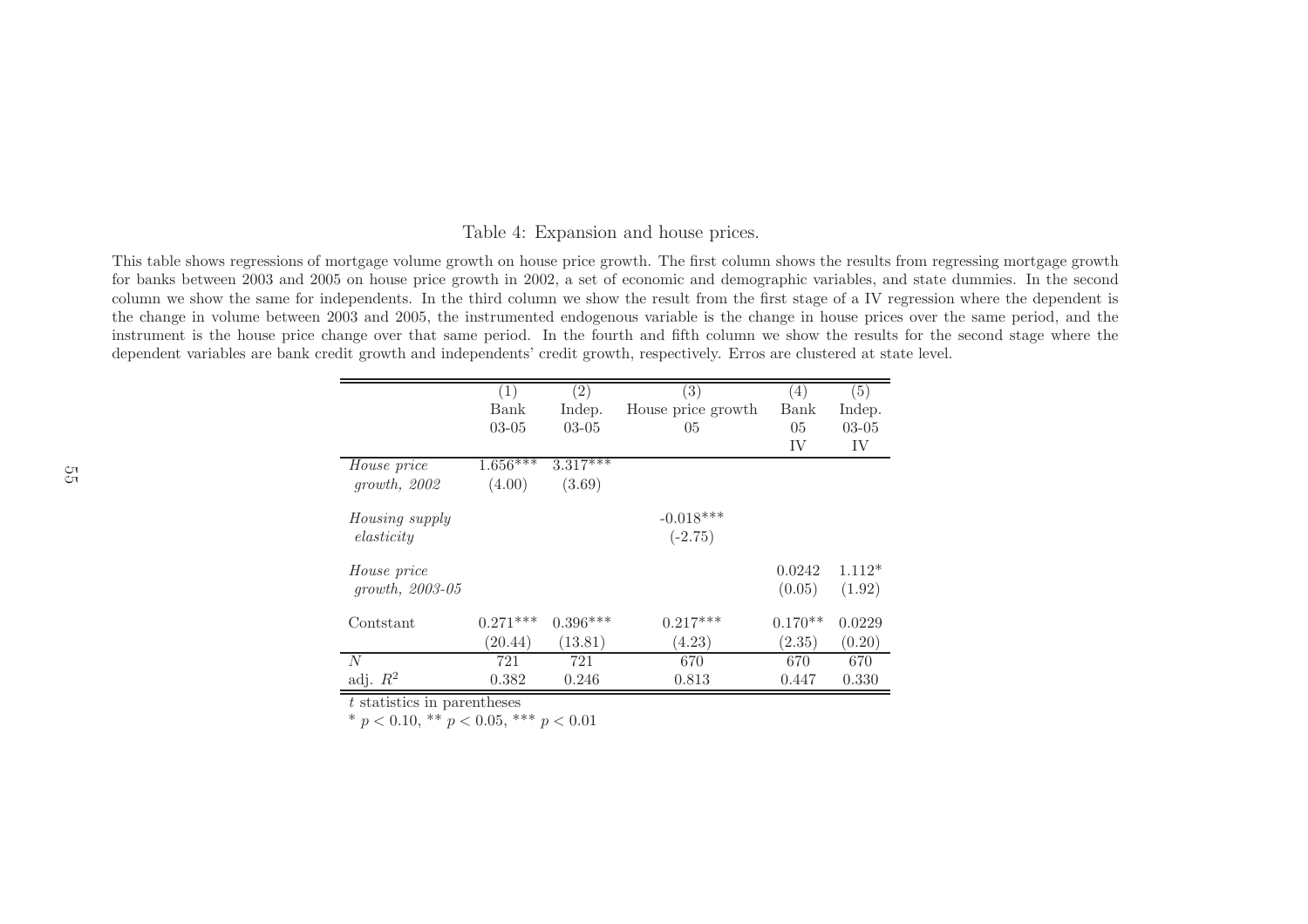<span id="page-55-0"></span>Table 5: An OLS of the rise in foreclosures on county characteristics.

This table shows results from the linear regression in equation (1). The dependent variable is the change in new foreclosures rates between 2005Q2 and 2007Q2 in columns 1 to 4, and between 2006Q2 and 2007Q2 in columns 5 to 7. See Table 2 and Data Appendix for details on the regressors. We also control for, but do not show, six income variables that capture the percentage of census tracts with a median income that falls into on of six income brackets, for the average immigration rate 2000-05, housing supply elasticity, and for state dummies. Errors are clustered at the state level.

|                                      | $\overline{(1)}$ | $\overline{(2)}$ | $\overline{(3)}$ | (4)                   | (5)        | (6)                 | (7)                      |
|--------------------------------------|------------------|------------------|------------------|-----------------------|------------|---------------------|--------------------------|
|                                      | $05 - 07$        | $05 - 07$        | $05 - 07$        | $05 - 07$             | $06 - 07$  | $06 - 07$           | $06 - 07$                |
|                                      |                  |                  |                  | IV                    |            |                     | IV                       |
| Market share of                      |                  | $0.831***$       | $0.810***$       | $0.648***$            | $0.647**$  | $0.544**$           | $0.489***$               |
| independent, 2005                    |                  | (2.94)           | (2.85)           | (2.80)                | (2.41)     | (2.05)              | (3.14)                   |
| Private securitization,              | $0.846**$        | 0.315            | 0.149            | $-0.195$              | 0.0138     | $-0.188$            | $-0.385$                 |
| 2005                                 | (2.64)           | (0.94)           | (0.41)           | $(-0.44)$             | (0.05)     | $(-0.57)$           | $(-1.40)$                |
| $Per-capita$                         | $-0.00304$       | 0.0325           | 0.0357           | $-0.0325$             | $-0.0481$  | $-0.00927$          | $-0.0574$                |
| <i>income, 2005</i>                  | $(-0.03)$        | (0.30)           | (0.34)           | $(-0.34)$             | $(-0.44)$  | $(-0.09)$           | $(-0.82)$                |
| Income growth,                       | $-1.200***$      | $-1.096***$      | $-1.109***$      | $-0.936***$           | $-0.318$   | $-0.395$            | $-0.368$                 |
| $2003 - 05$                          | $(-3.78)$        | $(-3.83)$        | $(-3.50)$        | $(-3.07)$             | $(-1.44)$  | $(-1.67)$           | $(-1.49)$                |
| Unemplogment,                        | 0.00405          | $-0.00222$       | $-0.00200$       | $-0.0227$             | $-0.00105$ | $-0.000697$         | $-0.0188$                |
| 2005                                 | (0.40)           | $(-0.22)$        | $(-0.18)$        | $(-1.13)$             | $(-0.08)$  | $(-0.05)$           | $(-1.57)$                |
| Percentage of low                    | $0.0528*$        | 0.0399           | 0.0423           | $0.0509***$           | 0.0300     | 0.0296              | $0.0386***$              |
| credit score, 2004                   | (1.89)           | (1.65)           | (1.67)           | (2.91)                | (1.54)     | (1.48)              | (2.76)                   |
| Foreclosure rate,,                   | 0.0553           | $-0.0876$        | 0.00687          | 0.0233                | $-0.485**$ | $-0.409*$           | $-0.388***$              |
| 2005Q2                               | (0.37)           | $(-0.49)$        | (0.04)           | (0.20)                | $(-2.22)$  | $(-1.80)$           | $(-3.94)$                |
| Percent Black,                       | $0.00319**$      | $0.00325**$      | $0.00317**$      | $0.00386**$           | 0.0000652  | 0.0000815           | 0.000610                 |
| 2005                                 | (2.26)           | (2.27)           | (2.04)           | (2.55)                | (0.05)     | (0.05)              | (0.50)                   |
| Percent Hispanic                     | 0.00311          | 0.00214          | 0.00230          | $0.00392*$            | 0.000795   | 0.00101             | 0.00168                  |
| 2005                                 | (0.88)           | (0.73)           | (0.78)           | (1.96)                | (0.29)     | (0.36)              | (1.15)                   |
| House price<br>growth, 2003-05       |                  |                  | 0.122<br>(0.72)  |                       |            | 0.165<br>(1.24)     |                          |
| Mortgage credit<br>$growth, 2003-05$ |                  |                  | 0.0338<br>(0.50) |                       |            | $0.134**$<br>(2.69) |                          |
| House price<br>$growth, 2005-07$     |                  |                  |                  | $-2.531$<br>$(-1.23)$ |            |                     |                          |
| House price<br>growth, 2007          |                  |                  |                  |                       |            |                     | $-2.599***$<br>$(-2.58)$ |
| Constant                             | 0.0814           | $-0.484$         | $-0.533$         | 0.551                 | 0.405      | $-0.0235$           | 0.667                    |
|                                      | (0.07)           | $(-0.44)$        | $(-0.51)$        | (0.46)                | (0.36)     | $(-0.02)$           | (0.89)                   |
| $\mathbf N$                          | 624              | 624              | 583              | 583                   | 594        | 557                 | 557                      |
| adj. $R^2$                           | $0.472\,$        | $0.495\,$        | $0.506\,$        | $0.465\,$             | $0.436\,$  | 0.444               | 0.468                    |

t statistics in parentheses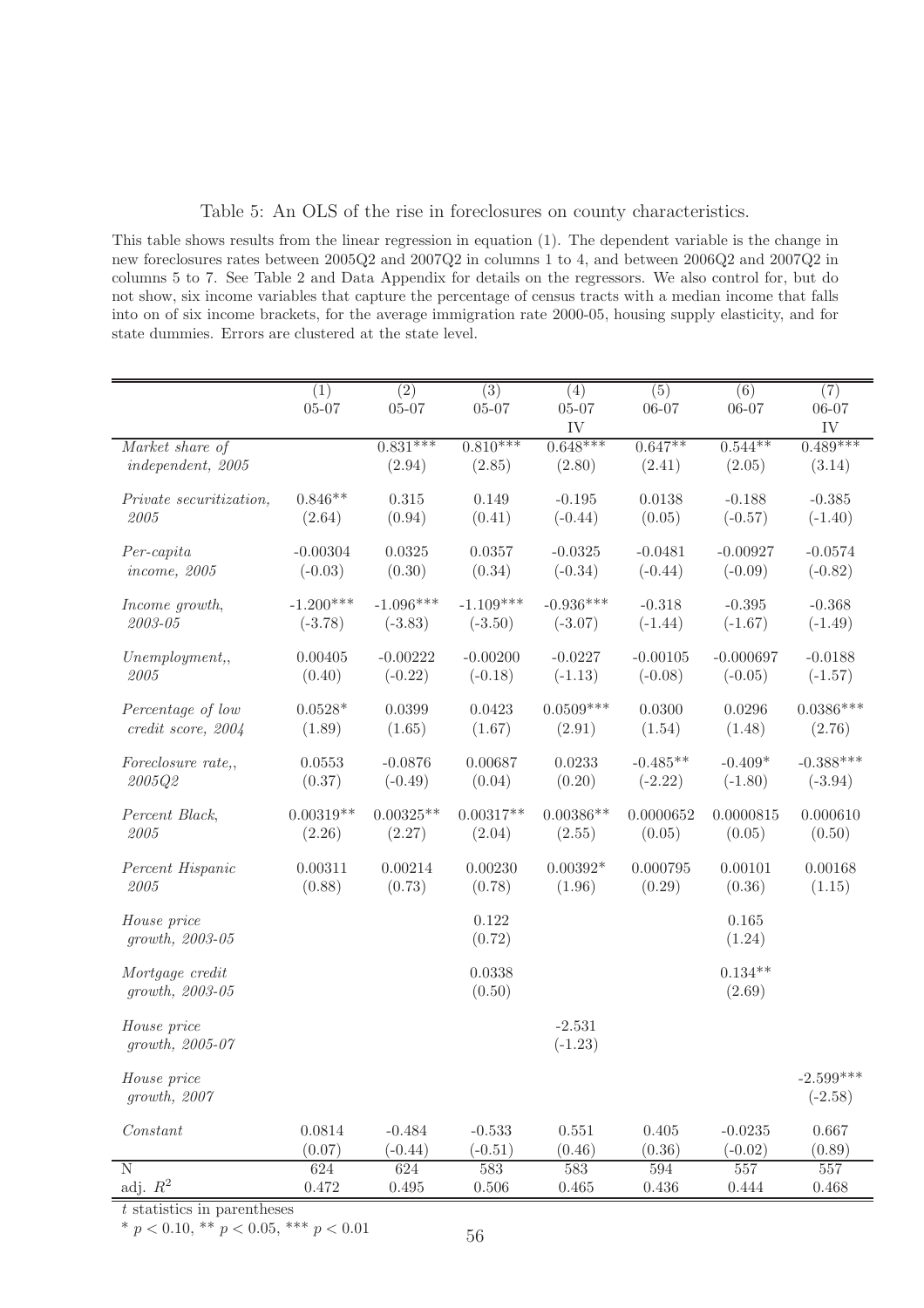<span id="page-56-0"></span>Table 6: Early rise in foreclosures in subsamples of counties selected based on mortgage growth.

This table shows the output of simple linear regressions where the endogenous variables is the change in new foreclosure rates between 2005Q2 and 2006Q2. In the first two columns we regress the dependent variable on a constant, first in the full sample (Full) and second in a susbsample of counties with mortgage growth above median both in 2005 and 2006 (High). In columns 3,4 and 5 we regress the dependent variable on our benchmark controls from Table 3 (second column) for the full sample, the subsample of counties with mortgage growth above median both in 2005 and 2006 and the subsample of counties with mortgage growth below median both in 2005 and 2006 (Low). The table only shows the coefficients on our key explanatory variable, the market share of independents. Errors are clustered at the state level.

|                    | 1)          | $\left( 2\right)$ | (3)        | $\left(4\right)$ | (5)       |
|--------------------|-------------|-------------------|------------|------------------|-----------|
|                    | Full        | High              | Full       | High             | Low       |
| Market share of    |             |                   | $0.344***$ | $0.564***$       | $0.337**$ |
| independents, 2005 |             |                   | (2.73)     | (2.17)           | (2.44)    |
| Constant           | $0.0975***$ | $0.105***$        | $-0.611$   | 0.369            | $-0.488$  |
|                    | (5.86)      | (2.98)            | $(-0.85)$  | (0.29)           | $(-0.40)$ |
| N                  | 632         | 176               | 593        | 161              | 188       |
| adj. $R^2$         | 0.000       | 0.000             | 0.402      | 0.344            | 0.530     |

 $t$  statistics in parentheses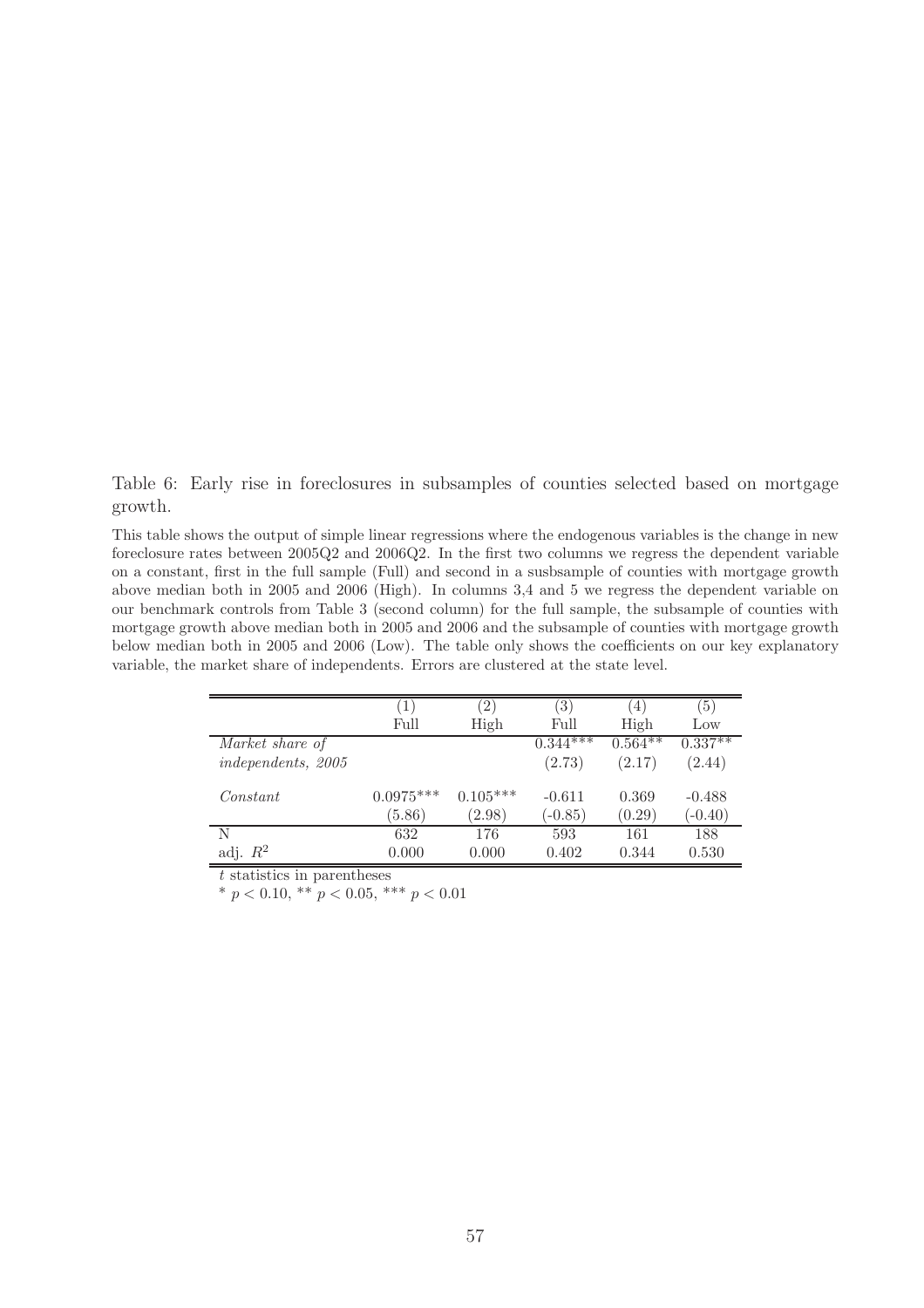<span id="page-57-0"></span>Table 7: Measures of the severity of the crisis and pre-crisis county characteristics.

This table shows results from linear regerssion of mortgage credit, house price and unemployment growth on the benchmark regressors. The dependent variable is the growth rate between 2005 and 2007, except for the last column which is the growth rate of unemployment between 2005 and 2008. See Table 5 and Data Appendix for details on the regressors. We also control for, but do not show, six income variables that capture the percentage of census tracts with a median income that falls into on of six income brackets, for the average immigration rate 2000-05, housing supply elasticity, percentage Black, percentage Hispanic, and for state dummies. Errors are clustered at state level.

|                         | (1)         | $\overline{(2)}$ | $\overline{(3)}$ | (4)         | $\overline{(5)}$ | (6)          |
|-------------------------|-------------|------------------|------------------|-------------|------------------|--------------|
|                         | Credit      | Credit           | House price      | House price | Unemployment     | Unemployment |
|                         | $05 - 07$   | $05 - 07$        | $05 - 07$        | $05 - 07$   | $05 - 07$        | $05 - 08$    |
| Market share of         | $-0.498***$ | $-0.454***$      | $-0.0939$        | $-0.168***$ | 0.687            | $1.639**$    |
| independents, 2005      | $(-3.21)$   | $(-3.76)$        | $(-1.47)$        | $(-3.10)$   | (1.36)           | (2.61)       |
| Private Securitization, | $-0.550**$  | $-0.235$         | $-0.00794$       | $-0.0932$   | 0.644            | 0.631        |
| 2005                    | $(-2.25)$   | $(-1.49)$        | $(-0.08)$        | $(-1.18)$   | (1.07)           | (0.45)       |
|                         |             |                  |                  |             |                  |              |
| Per capita              | 0.0368      | 0.0292           | $-0.0337$        | $-0.0171$   | $-0.265$         | $-0.356$     |
| <i>income, 2005</i>     | (0.52)      | (0.51)           | $(-1.23)$        | $(-0.66)$   | $(-1.53)$        | $(-1.42)$    |
|                         |             |                  |                  |             |                  |              |
| Income growth           | $0.702***$  | $0.738***$       | $0.178**$        | $0.126*$    | $-0.0990$        | 0.251        |
| 2003-05                 | (3.38)      | (3.89)           | (2.11)           | (1.72)      | $(-0.17)$        | (0.26)       |
| $Unemplogment$ ,        | $-0.0107$   | $-0.0135$        | $-0.00965$       | $-0.00803$  | $-0.245***$      | $-0.125$     |
| 2005                    | $(-0.85)$   | $(-1.32)$        | $(-1.32)$        | $(-1.23)$   | $(-3.07)$        | $(-1.15)$    |
|                         |             |                  |                  |             |                  |              |
| Percentage of low       | 0.0110      | 0.0118           | 0.00501          | 0.00361     | $-0.0648*$       | $-0.0256$    |
| credit score, 2005      | (0.90)      | (1.28)           | (0.87)           | (0.63)      | $(-1.70)$        | $(-0.52)$    |
|                         |             |                  |                  |             |                  |              |
| Foreclosure rate,       | $0.150*$    | 0.0619           | $-0.0225$        | 0.0185      | 0.202            | $0.520*$     |
| 2005Q2                  | (1.84)      | (0.94)           | $(-0.73)$        | (0.77)      | (1.09)           | (1.80)       |
| House price             |             | $-0.471***$      |                  | $0.227*$    |                  | 0.862        |
| $growth, 2003-05$       |             | $(-4.01)$        |                  | (2.00)      |                  | (1.61)       |
|                         |             |                  |                  |             |                  |              |
| Mortgage credit         |             | $-0.0650$        |                  | $0.0696**$  |                  | 0.201        |
| growth, 2003-05         |             | $(-1.08)$        |                  | (2.06)      |                  | (0.99)       |
|                         |             |                  |                  |             |                  |              |
| Constant                | $-0.423$    | $-0.238$         | $0.571*$         | 0.365       | 2.793            | 4.350        |
|                         | $(-0.58)$   | $(-0.39)$        | (1.91)           | (1.31)      | (1.46)           | (1.55)       |
| N                       | 644         | 599              | 599              | 599         | 644              | 599          |
| adj. $R^2$              | 0.719       | 0.755            | 0.696            | 0.743       | 0.713            | 0.711        |

 $t$  statistics in parentheses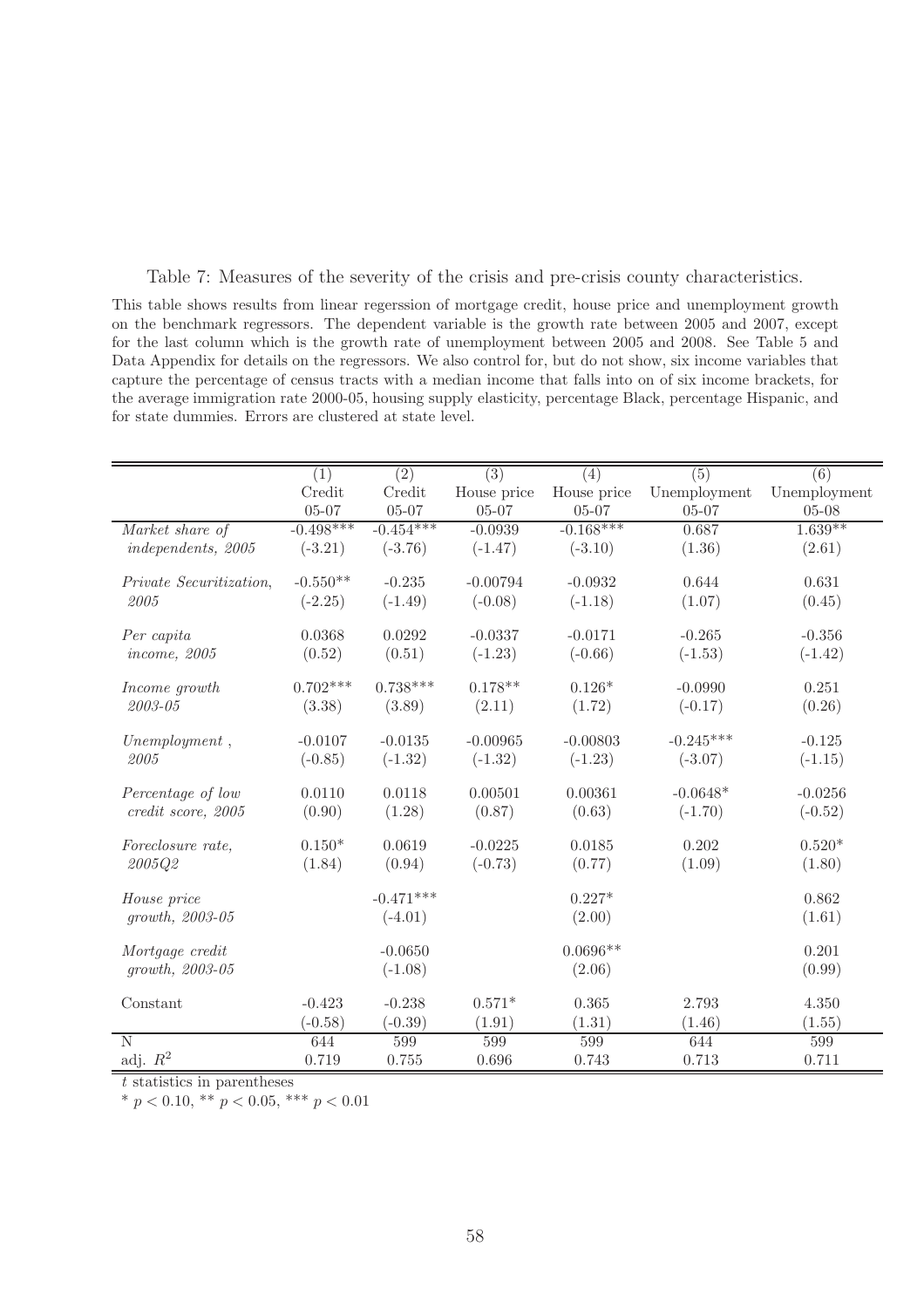|                             |         | Mean   | 25%    | Median | 75%    | KS Test | T Test |
|-----------------------------|---------|--------|--------|--------|--------|---------|--------|
| Foreclosure 05-07           | Treated | 0.432  | 0.130  | 0.360  | 0.610  | 0.000   | 0.000  |
|                             | Control | 0.154  | 0.000  | 0.090  | 0.230  |         |        |
| $C$ redit Risk <sup>*</sup> | Treated | 3.174  | 2.0    | 3.0    | 4.0    | 1.000   | 0.965  |
|                             | Control | 3.168  | 2.0    | 3.0    | 4.0    |         |        |
| $Elasticity*$               | Treated | 1.651  | 1.067  | 1.529  | 2.241  | 0.207   | 0.286  |
|                             | Control | 1.735  | 1.196  | 1.629  | 2.302  |         |        |
| Unemployment <sup>*</sup>   | Treated | 5.2    | 4.3    | 5.0    | 5.6    | 1.000   | 0.716  |
|                             | Control | 5.2    | 4.2    | 4.9    | 5.8    |         |        |
| $Income^*$                  | Treated | 10.385 | 10.207 | 10.385 | 10.567 | 0.697   | 0.817  |
|                             | Control | 10.379 | 10.205 | 10.387 | 10.536 |         |        |

<span id="page-58-0"></span>Table 8: Comparison between treated and control, interstate matching.

This table compares our outcome variables and covariates (\*) between the treated and control samples. The KS test compares the distribution across both samples while the t-test is test of the difference in means.

### <span id="page-58-1"></span>Table 9: Matching estimators, interstate.

This table shows the Abadie-Imbens matching estimators from the benchmark interstate matching exercise. We compare the change in mortgage volume, foreclosure, and unemployment between the matched samples. The matching estimators shown in columns are the average treatment effect, the average treatment effect on the treated and the average treatment effect on the treated where standards error are adjusted for the population.

|                   | <b>SATE</b>            | <b>SATT</b>               | <b>PATT</b>  |
|-------------------|------------------------|---------------------------|--------------|
| Foreclosure 05-07 | $0.25\overline{56***}$ | $0.26\overline{00*^{**}}$ | $0.2606***$  |
|                   | (0.0398)               | (0.0371)                  | (0.0418)     |
| Volume $05-07$    | $-0.1624***$           | $-0.1652***$              | $-0.1652***$ |
|                   | (0.0226)               | (0.0225)                  | (0.0284)     |
| Unemployment 08   | $0.2670***$            | $0.3190***$               | $0.5175**$   |
|                   | (0.0990)               | (0.0896)                  | (0.1604)     |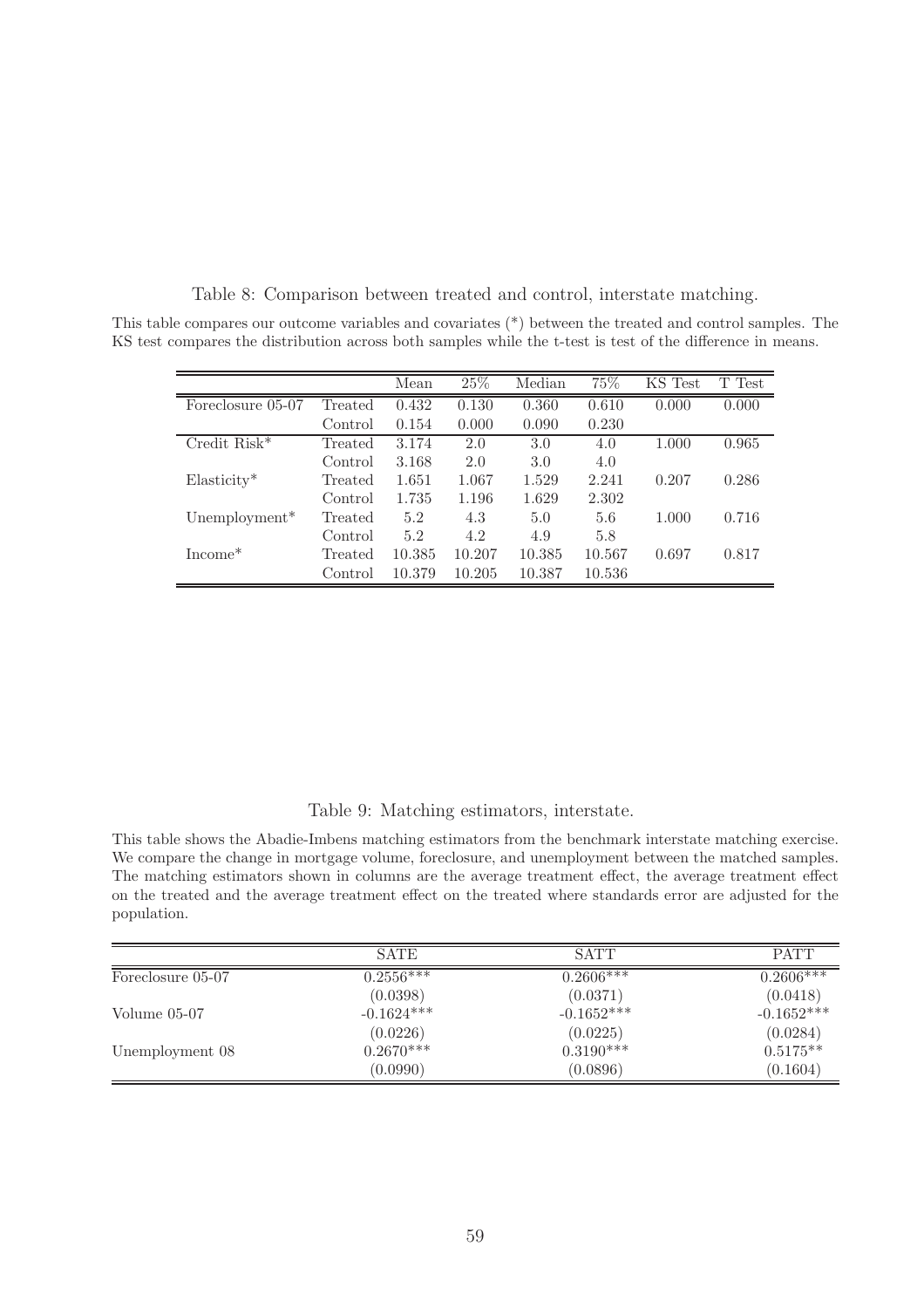<span id="page-59-0"></span>

|                           |         | Mean   | 25%            | Median | 75%    | KS Test | T Test |
|---------------------------|---------|--------|----------------|--------|--------|---------|--------|
| Foreclosure 05-07         | Treated | 0.416  | 0.135          | 0.385  | 0.605  | 0.000   | 0.000  |
|                           | control | 0.170  | 0.05           | 0.19   | 0.27   |         |        |
| Credit $Risk*$            | Treated | 3.2333 | $\overline{2}$ | 3.5    | 4      | 0.928   | 0.594  |
|                           | Control | 3.122  | $\overline{2}$ | 3      | 4      |         |        |
| $Elasticity*$             | Treated | 1.717  | 1.100          | 1.550  | 2.553  | 0.704   | 0.721  |
|                           | Control | 1.758  | 1.068          | 1.605  | 2.175  |         |        |
| Unemployment <sup>*</sup> | Treated | 5.222  | 4.1            | 5.1    | 5.7    | 0.179   | 0.240  |
|                           | Control | 4.99   | 3.9            | 4.9    | 5.8    |         |        |
| $Income^*$                | Treated | 10.375 | 10.171         | 10.353 | 10.582 | 0.126   | 0.712  |
|                           | Control | 10.362 | 10.168         | 10.253 | 10.547 |         |        |

Table 10: Comparison between treated and control, intrastate matching. This table compares our outcome variable and covariates (\*) between the treated and control samples. The KS test compares the distribution across both samples while the t-test is test of the difference in means.

### <span id="page-59-1"></span>Table 11: Matching estimators, instrastate

This table shows the Abadie-Imbens matching estimators from the state matching exercise. We compare the change in mortgage volume, foreclosure, and unemployment between the matched samples. The matching estimators shown in columns are the average treatment effect, the average treatment effect on the treated and the average treatment effect on the treated where standards error are adjusted for the population.

|                    | <b>SATE</b>  | <b>SATT</b>  | <b>PATT</b>  |
|--------------------|--------------|--------------|--------------|
| Foreclosure 05-07  | $0.1964**$   | $0.2600***$  | $0.2600***$  |
|                    | (0.0991)     | (0.0392)     | (0.0428)     |
| Volume $05-07$     | $-0.0873***$ | $-0.1302***$ | $-0.1302***$ |
|                    | (0.0352)     | (0.0238)     | (0.0242)     |
| Unemployment 05-08 | $0.1969**$   | $0.2310***$  | $0.2310***$  |
|                    | (0.0767)     | (0.0688)     | (0.0747)     |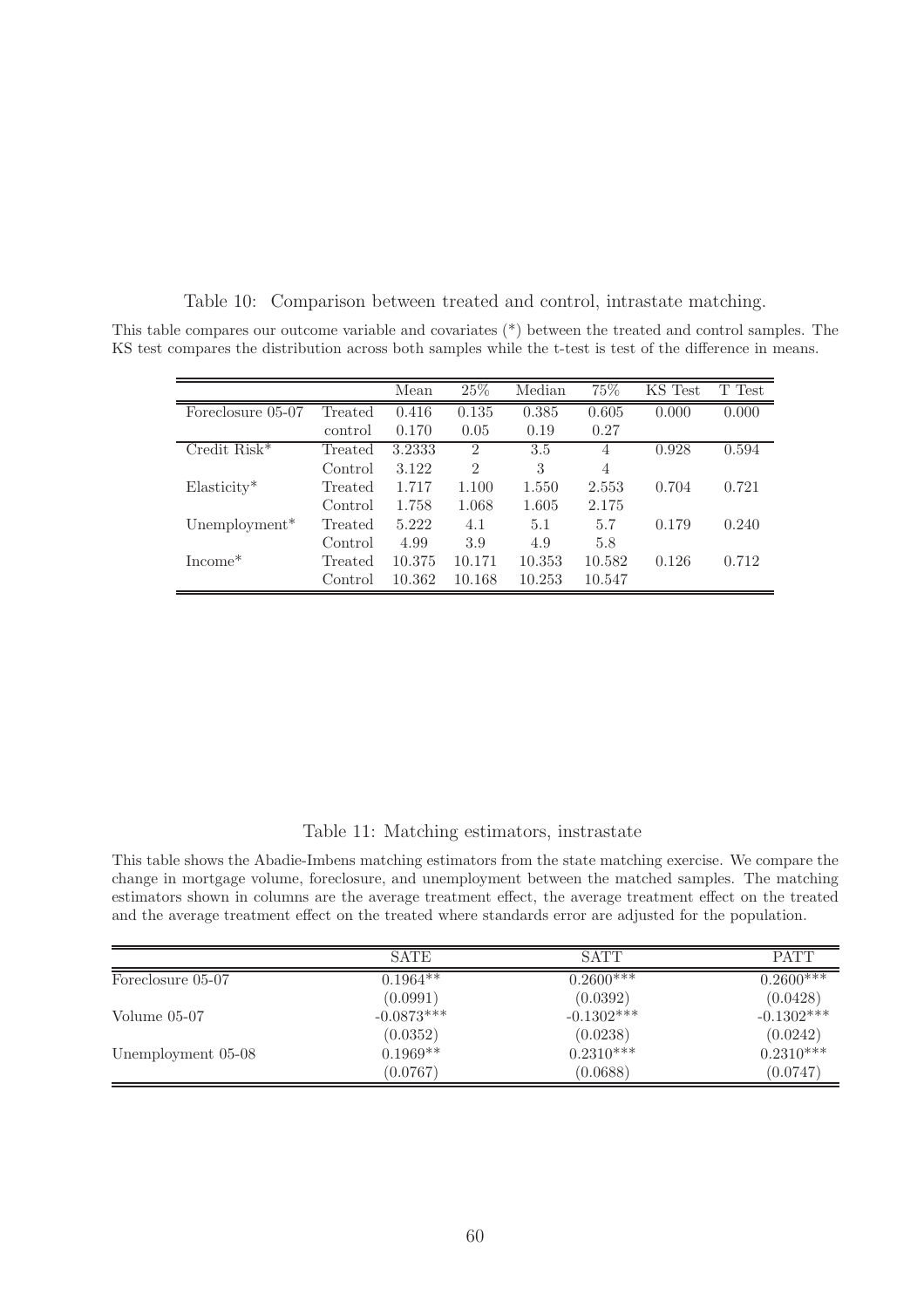Table 12: Comparison of OLS on full, interstate matched, and intrastate matched samples.

The endogenous variables are the change in foreclosure (05-07), denoted by For, mortgage credit growth (05-07), denoted by Vol., and the change in unemployment rate (05-08). The first three columns show regressions of these dependents variables on the market share of independents controlling for county economic, demographic characteristics, and for the growth in mortgage and house prices during the boom. The next three columns (4)-(6), run the same regressions on the subsample of matched counties from the benchmark *interstate* matching exercise. The last three columns (7)-(9), run the same regressions on the subsample of matched counties from *intrastate* matching exercise. As in the benchmark regressions, we control for county characteristics and state dummies (but do not show) and cluster errors at the state level.

|                           | All sample |             |            | Interstate matching |           |           | Intrastate matching |             |            |
|---------------------------|------------|-------------|------------|---------------------|-----------|-----------|---------------------|-------------|------------|
|                           | (1)        | (2)         | (3)        | (4)                 | (5)       | (6)       | (7)                 | (8)         | (9)        |
|                           | For.       | Vol.        | Un.        | For.                | Vol.      | Un.       | For.                | Vol.        | Un.        |
| Market share of           | $0.840***$ | $-0.499***$ | $1.900***$ | $1.685***$          | $-0.423*$ | $2.078**$ | $1.982***$          | $-0.536**$  | $1.177*$   |
| <i>independents, 2005</i> | (3.37)     | $(-3.83)$   | (2.90)     | (3.97)              | $(-1.76)$ | (2.45)    | (5.54)              | $(-2.14)$   | (1.75)     |
| <i>House</i> price        | 0.124      | $-0.488***$ | 0.859      | $0.309*$            | $-0.301$  | 0.757     | 0.242               | $-0.511***$ | $1.582**$  |
| $growth, 2003-05$         | (0.80)     | $(-4.36)$   | (1.54)     | (1.71)              | $(-1.37)$ | (1.14)    | (1.09)              | $(-7.64)$   | (2.84)     |
| Mortgage credit           | 0.0339     | $-0.0517$   | 0.211      | $-0.0683$           | $-0.158$  | $0.531**$ | $-0.0779$           | $-0.145$    | 0.807      |
| $growth, 2003-05$         | (0.47)     | $(-0.84)$   | (1.07)     | $(-0.58)$           | $(-1.37)$ | (2.04)    | $(-0.40)$           | $(-1.36)$   | (1.18)     |
| Constant                  | $-0.205$   | $-0.596$    | $5.125*$   | $-0.385$            | $-0.342$  | $-5.549$  | $-1.853$            | 2.289       | $-15.64**$ |
|                           | $(-0.21)$  | $(-0.98)$   | (1.94)     | $(-0.25)$           | $(-0.27)$ | $(-1.04)$ | $(-0.72)$           | (1.63)      | $(-2.13)$  |
| N                         | 583        | 599         | 599        | 278                 | 280       | 280       | 162                 | 162         | 162        |
| adj. $R^2$                | 0.504      | 0.752       | 0.714      | 0.572               | 0.790     | 0.796     | 0.414               | 0.796       | 0.849      |

<span id="page-60-0"></span>t statistics in parentheses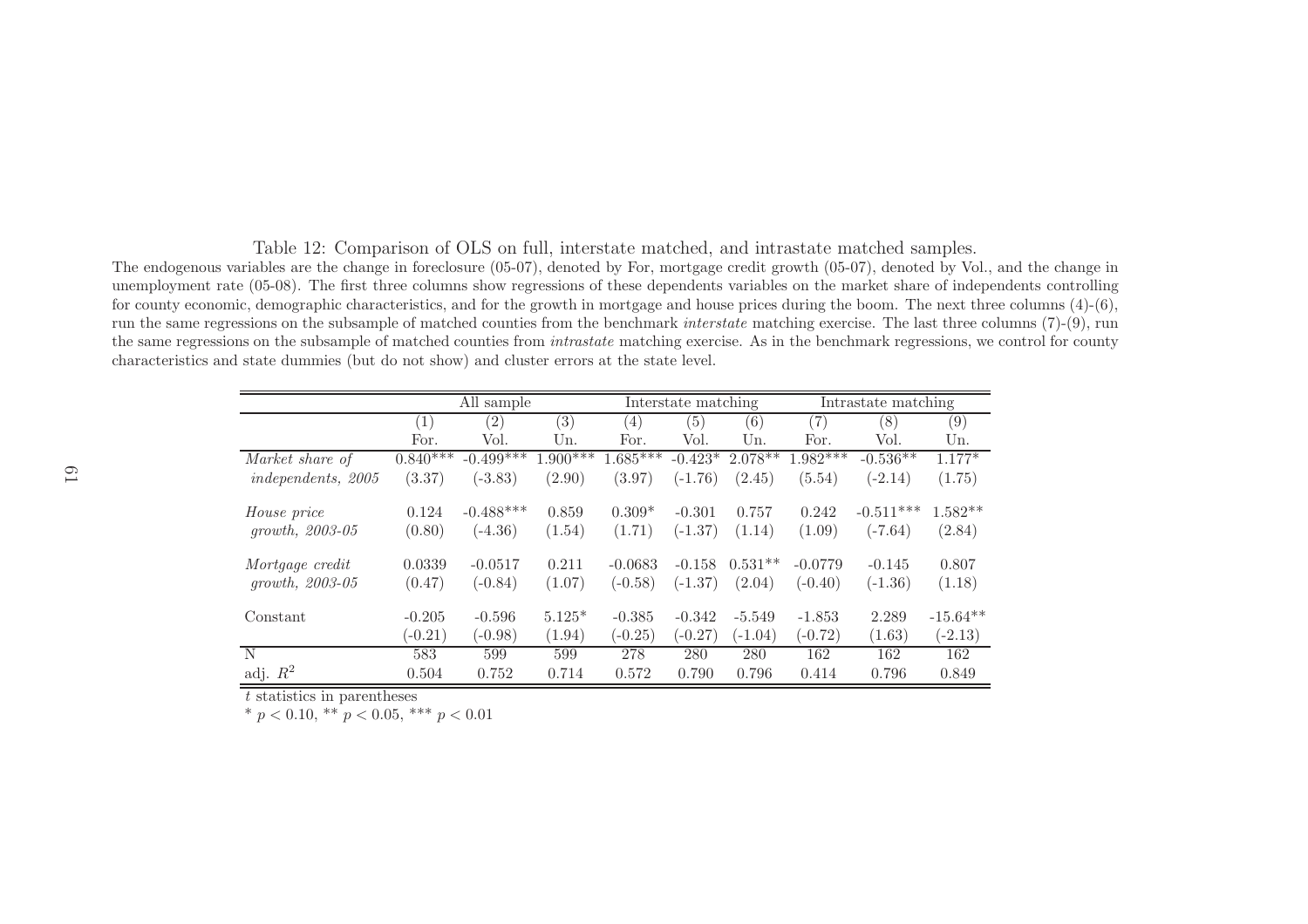### Table 13: Robustness analysis.

This table shows variation on the benchmark regression in the second column of Table 5. The first column shows the benchmark regression. Columns (2), (3) and (4) add measures of local market lender competition to the regressors: <sup>a</sup> Herfindahl index for the top 15, <sup>30</sup> and <sup>50</sup> lenders, respectively. Note that only <sup>376</sup> counties have more than <sup>50</sup> lenders. Column (5) controls for <sup>a</sup> measure of the geographical diversification of lenders in the county (see Strahan and Louskina, 2011; and the Data Appendix). Columns (6) and (7) control for the share of loans originated by banks with core deposits ratio (CD) above 0.51 and 0.61, respectively (see text and Data Appendix). Columns (8) control for the share of loans that are sold to GSEs. Column (9) controls for the share of originated loans that are not sold. As in the benchmark regression, we control for county characteristics (see Table 5), state dummies, and we cluster errors at state level.

|                                           | $\left(1\right)$      | $\overline{(2)}$      | $\overline{(3)}$       | (4)                   | $\overline{(5)}$      | (6)                   | (7)                   | (8)                   | $\overline{(9)}$      |
|-------------------------------------------|-----------------------|-----------------------|------------------------|-----------------------|-----------------------|-----------------------|-----------------------|-----------------------|-----------------------|
| Market share of<br>independents           | $0.831***$<br>(2.94)  | $0.835***$<br>(2.92)  | $1.003***$<br>(3.27)   | $1.353***$<br>(3.36)  | $0.833**$<br>(2.66)   | $0.866***$<br>(2.70)  | $0.892***$<br>(2.92)  | $0.790***$<br>(2.88)  | $0.922***$<br>(3.36)  |
| Private securitization                    | 0.315<br>(0.94)       | 0.312<br>(0.92)       | 0.247<br>(0.58)        | 0.202<br>(0.40)       | 0.316<br>(0.94)       | 0.325<br>(0.96)       | 0.336<br>(1.00)       | 0.235<br>(0.73)       |                       |
| Herfindahl index<br>top 15                |                       | 0.0716<br>(0.27)      |                        |                       |                       |                       |                       |                       |                       |
| Herfindahl index<br>$top\ 30$             |                       |                       | $-0.0289$<br>$(-0.07)$ |                       |                       |                       |                       |                       |                       |
| Herfindahl index<br>$top\ 50$             |                       |                       |                        | 0.258<br>(0.36)       |                       |                       |                       |                       |                       |
| Geographic diversification<br>of lenders  |                       |                       |                        |                       | 0.00526<br>(0.04)     |                       |                       |                       |                       |
| Percent originated by<br>$CD > 0.5$ banks |                       |                       |                        |                       |                       | 0.0624<br>(0.42)      |                       |                       |                       |
| Percent originated by<br>$CD > 0.6$ banks |                       |                       |                        |                       |                       |                       | 0.150<br>(0.88)       |                       |                       |
| Percent sold to<br>GSEs                   |                       |                       |                        |                       |                       |                       |                       | $-0.199$<br>$(-1.37)$ |                       |
| Percent not<br>$\mathit{sold}$            |                       |                       |                        |                       |                       |                       |                       |                       | 0.106<br>(0.54)       |
| Constant                                  | $-0.484$<br>$(-0.44)$ | $-0.477$<br>$(-0.43)$ | $-0.241$<br>$(-0.20)$  | $-0.331$<br>$(-0.27)$ | $-0.490$<br>$(-0.45)$ | $-0.530$<br>$(-0.48)$ | $-0.540$<br>$(-0.48)$ | $-0.279$<br>$(-0.24)$ | $-0.404$<br>$(-0.36)$ |
| $\overline{N}$<br>adj. $R^2$              | 624<br>0.495          | 622<br>0.494          | 558<br>0.500           | 376<br>0.582          | 624<br>0.494          | 624<br>0.494          | 624<br>0.495          | 624<br>0.495          | 624<br>0.494          |

<span id="page-61-0"></span>t statistics in parentheses